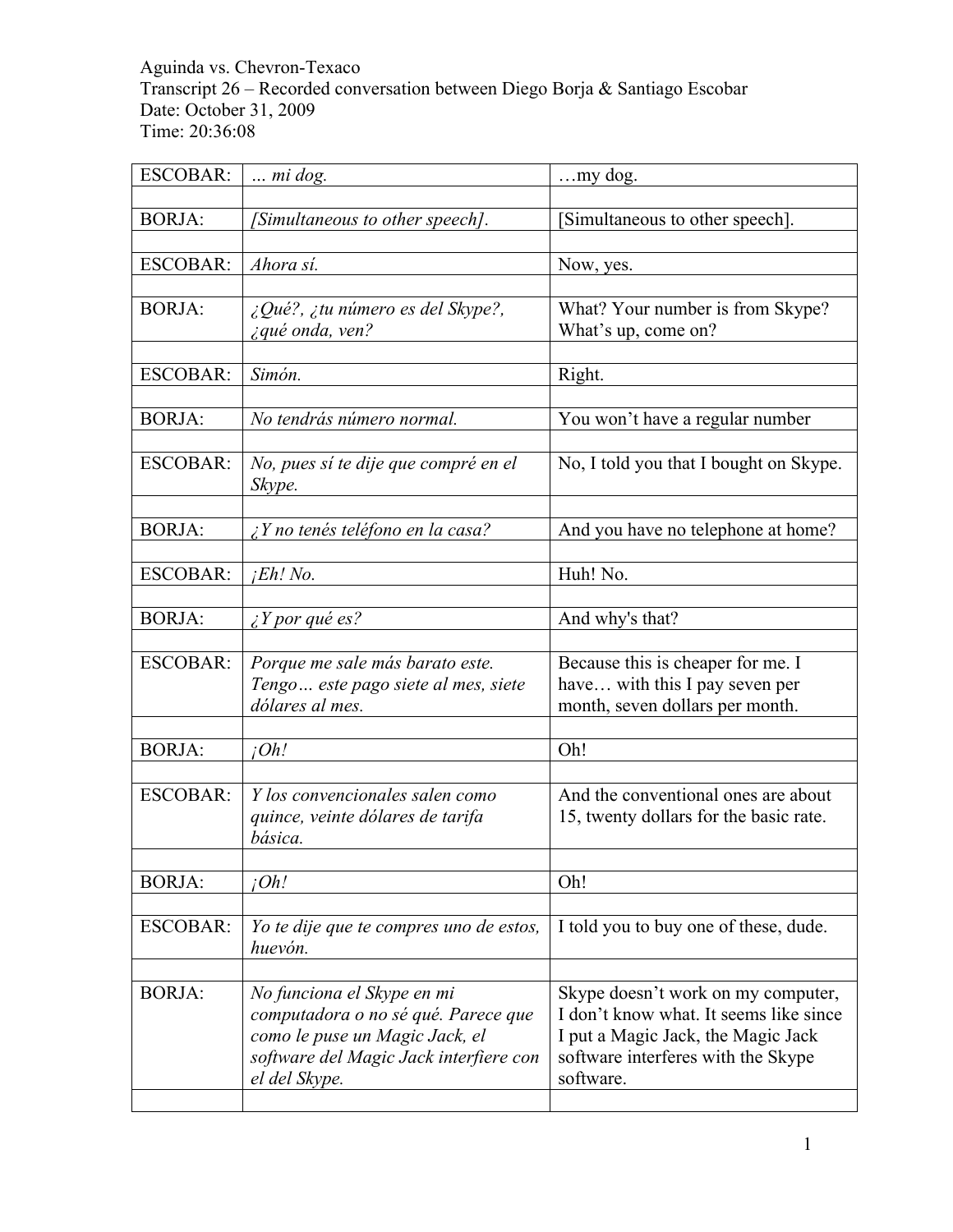Transcript 26 – Recorded conversation between Diego Borja & Santiago Escobar Date: October 31, 2009

| <b>ESCOBAR:</b> | ¡Qué raro!                                                                                                                                         | How strange!                                                                                                                                                          |
|-----------------|----------------------------------------------------------------------------------------------------------------------------------------------------|-----------------------------------------------------------------------------------------------------------------------------------------------------------------------|
| <b>BORJA:</b>   | Y se quedó medio trabado, huevón.                                                                                                                  | And it was kind of frozen, dude.                                                                                                                                      |
| <b>ESCOBAR:</b> | Pero ese Magic Jack es de Net-to-<br>Phone, ¿no es cierto?                                                                                         | But that Magic Jack is Net-to-Phone,<br>isn't that right?                                                                                                             |
| <b>BORJA:</b>   | No; se llama Magic Jack. No es del<br>Net-to-Phone.                                                                                                | No, it's called Magic Jack. It's not<br>from Net-to-Phone.                                                                                                            |
| <b>ESCOBAR:</b> | $\lambda$ Y qué es eso?                                                                                                                            | And what's that?                                                                                                                                                      |
| <b>BORJA:</b>   | Es un teléfono USB, con línea de<br>cualquier código de área. Puedes<br>escoger tu número y todo.                                                  | It's a USB telephone, with a line from<br>any area code. You can choose your<br>number and everything.                                                                |
| <b>ESCOBAR:</b> | Es lo mismo que yo tengo.                                                                                                                          | It's the same thing I have.                                                                                                                                           |
| <b>BORJA:</b>   | Claro.                                                                                                                                             | Of course.                                                                                                                                                            |
| <b>ESCOBAR:</b> | Pero a mí me dieron claro, a mí<br>exactamente lo mismo, huevón. ¿Y<br>cuánto pagas mensual?                                                       | But they gave me of course, to me<br>exactly the same, dude. And how<br>much do you pay monthly?                                                                      |
| <b>BORJA:</b>   | Nada, solo pagas diecinueve con<br>veinticinco al año, nada más; una vez.                                                                          | Nothing, you just pay nineteen and<br>twenty-five cents per year, that's all;<br>one time.                                                                            |
| <b>ESCOBAR:</b> | $jAh!$ Entonces creo que me voy a<br>cambiar a ese; está más barato, ¿no?                                                                          | Oh! Then I think I'll switch to that;<br>it's cheaper, no?                                                                                                            |
| <b>BORJA:</b>   | ¡Es buenazo, ¿ja?! Pero eso crea<br>conflicto con el Skype. Parece que<br>tienen algún software parecido y y<br>no sé qué mierda pase ahí, huevón. | It's great, huh? But it conflicts with<br>Skype. It seems like they have some<br>kind of similar software and and I<br>don't know what kind of shit goes on,<br>dude. |
| <b>ESCOBAR:</b> | Este funciona todo bien, pero cuando<br>hablas tienes que cerrar todas las<br>ventanas. O sea, ponte, yo ahorita<br>estaba hablando con aló.       | Everything works fine with this one,<br>but when you talk you have to close<br>all the windows. I mean, imagine,<br>right now I was talking with hello.               |
| <b>BORJA:</b>   | Aló.                                                                                                                                               | Hello.                                                                                                                                                                |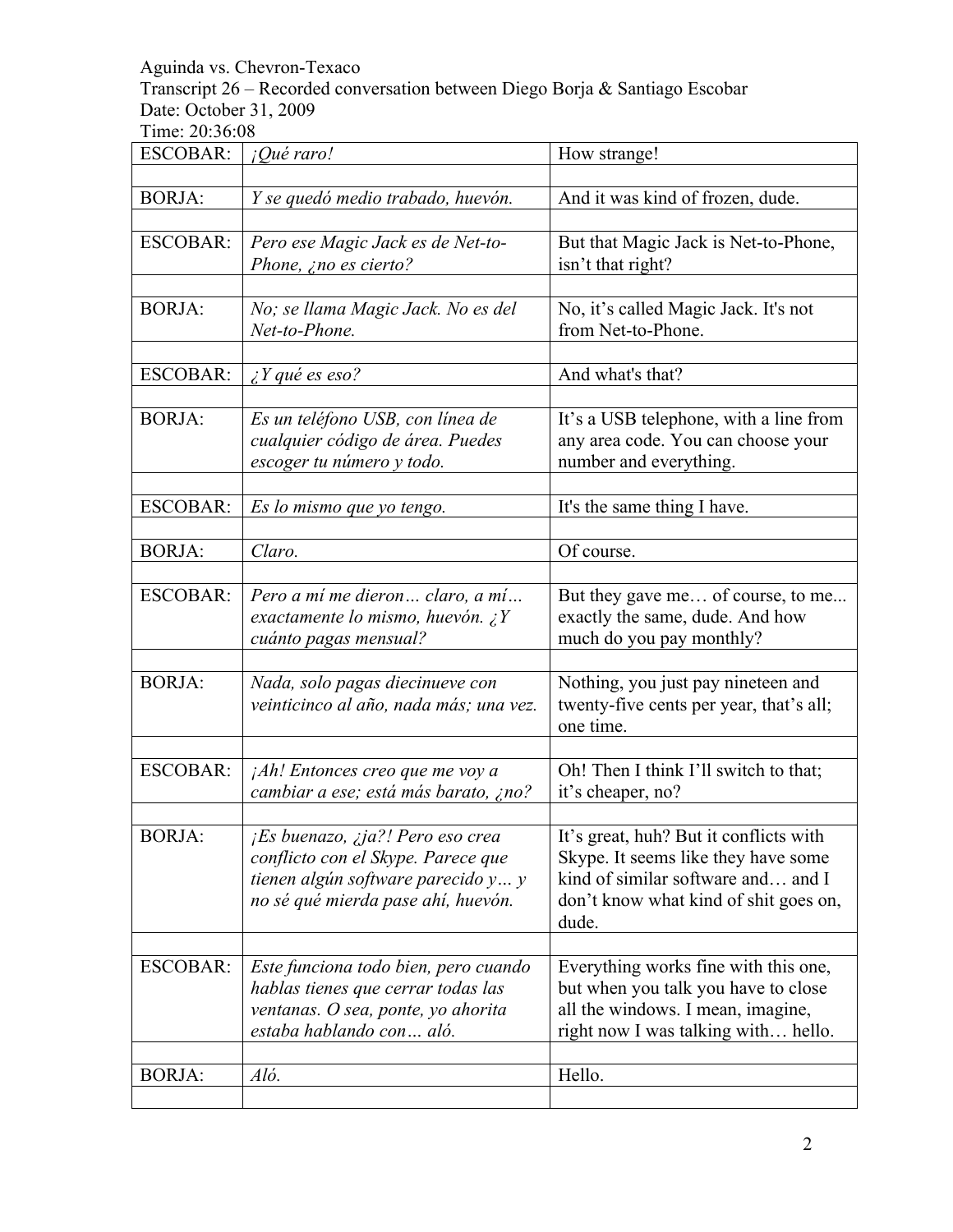Transcript 26 – Recorded conversation between Diego Borja & Santiago Escobar Date: October 31, 2009

| <b>ESCOBAR:</b> | Estaba hablando, ¡puta!, como cinco     | I was talking, shit! Like five or six               |
|-----------------|-----------------------------------------|-----------------------------------------------------|
|                 | o seis ventanas abiertas, viendo        | windows open, watching news,                        |
|                 | noticias, viendo videos, viendo         | watching videos, looking at shit.                   |
|                 | huevadas.                               |                                                     |
|                 |                                         |                                                     |
| <b>BORJA:</b>   | Ya.                                     | Yeah.                                               |
|                 |                                         |                                                     |
| <b>ESCOBAR:</b> | Tú tienes que cerrar todo para que no   | You have to close everything so                     |
|                 | haya interferencia y ahí funciona bien. | there's no interference, and then it<br>works fine. |
|                 |                                         |                                                     |
| <b>BORJA:</b>   | ¡Oh chucha!                             | Oh, damn!                                           |
|                 |                                         |                                                     |
| <b>ESCOBAR:</b> | Por eso es que a veces no te escucho,   | That's why sometimes I don't hear                   |
|                 | porque cuando  es que mi                | you, because when because my                        |
|                 | computadora tiene poca memoria,         | computer has very little memory, then,              |
|                 | entonces, como tiene poca memoria       | since it has little memory there are                |
|                 | hay veces que  que yo quiero  yo        | times that that I want I want I                     |
|                 | quiero  yo quiero decir algo y parece   | want to say something and it seems                  |
|                 | que no me están escuchando al otro      | that they're not hearing me on the                  |
|                 | lado. Como que se queda media como      | other side. Like it's kind of off.                  |
|                 | en off.                                 |                                                     |
|                 |                                         |                                                     |
| <b>BORJA:</b>   | Ya. Pues cómprate una oye, ya.          | Yeah. Well listen, buy yourself one,                |
|                 |                                         | right away.                                         |
| <b>ESCOBAR:</b> |                                         |                                                     |
|                 | ¡Chucha, ando viendo! Por Navidad       | Damn! I'm looking! For Christmas                    |
|                 | tienes que regalarme una.               | you have to give me one.                            |
| <b>BORJA:</b>   | ¡Chuta! A mí que me regalen algo por    | Shit! They should give me something                 |
|                 | Navidad [ambos riendo].                 | for Christmas [both laughing].                      |
|                 |                                         |                                                     |
| <b>ESCOBAR:</b> | Y nada, loco. De ahí esta esta          | And nothing, dude. From there, this                 |
|                 | semana he pasado a full, huevón, a      | this week I've been full, dude, full                |
|                 | full.                                   | speed.                                              |
|                 |                                         |                                                     |
| <b>BORJA:</b>   | ¿Ya encontraste trabajo?                | Did you find a job?                                 |
|                 |                                         |                                                     |
| <b>ESCOBAR:</b> | Estoy ahí estoy en un centro de         | I'm in I'm in a center for for                      |
|                 | de de estos que ayudan para             | one of those that help you find work.               |
|                 | conseguir trabajo.                      |                                                     |
|                 |                                         |                                                     |
| <b>BORJA:</b>   | Ya.                                     | Yeah.                                               |
|                 |                                         |                                                     |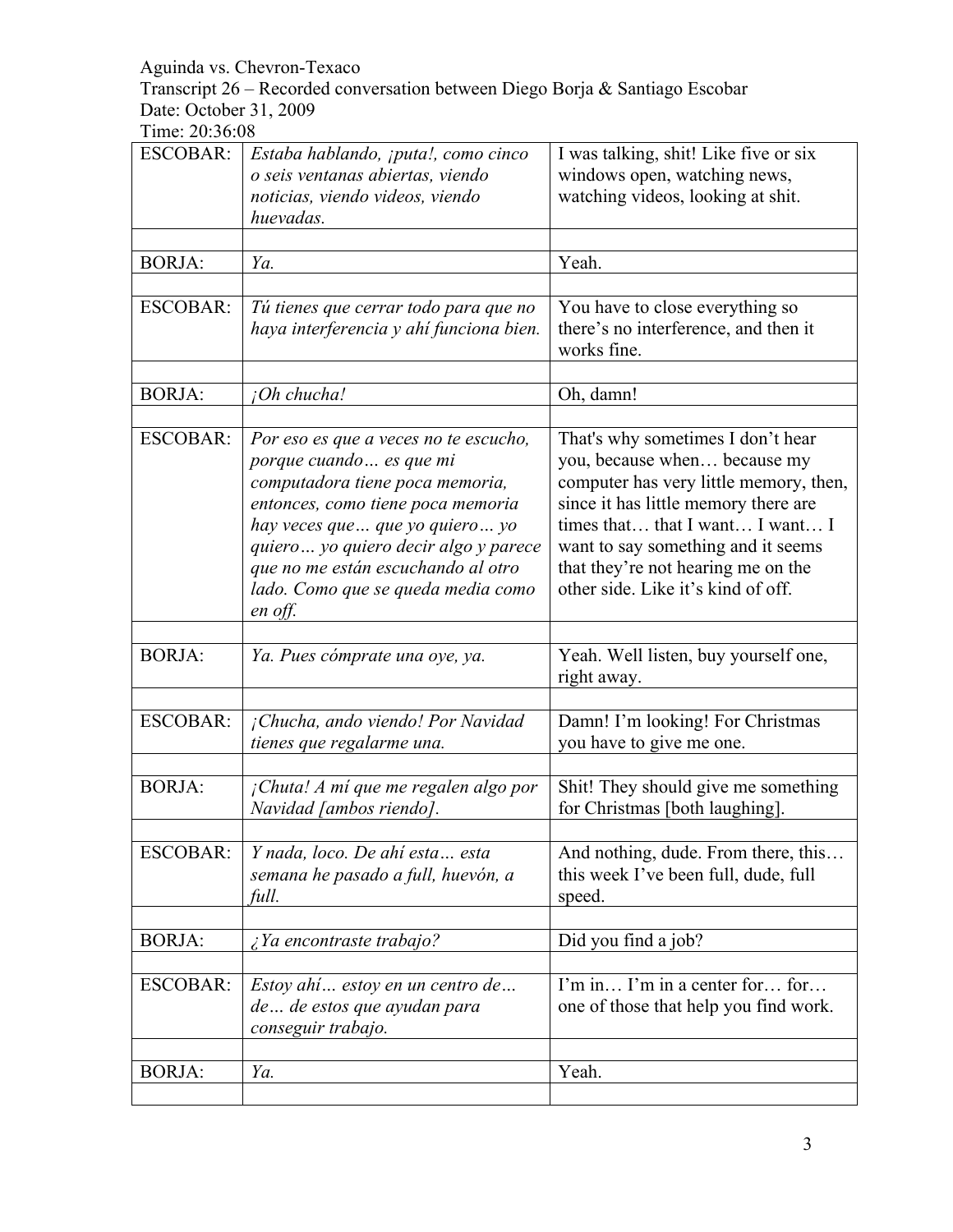Transcript 26 – Recorded conversation between Diego Borja & Santiago Escobar Date: October 31, 2009

| <b>ESCOBAR:</b> | Entonces la anterior semana si te<br>conté, que me fui de viaje.                                                                                                           | Then last week I told you, that I<br>went on a trip.                                                                                                                   |
|-----------------|----------------------------------------------------------------------------------------------------------------------------------------------------------------------------|------------------------------------------------------------------------------------------------------------------------------------------------------------------------|
|                 |                                                                                                                                                                            |                                                                                                                                                                        |
| <b>BORJA:</b>   | $\mathcal{L}$ Qué tal, ve?                                                                                                                                                 | How did it go, hey?                                                                                                                                                    |
|                 |                                                                                                                                                                            |                                                                                                                                                                        |
| <b>ESCOBAR:</b> | ¡Bacansísimo! Otra tecnología.                                                                                                                                             | Really cool! Different technology.                                                                                                                                     |
|                 |                                                                                                                                                                            |                                                                                                                                                                        |
| <b>BORJA:</b>   | [Unintelligible] y contaba que hubo<br>un concierto de Rave.                                                                                                               | [Unintelligible] and did I tell you there<br>was a Rave concert.                                                                                                       |
|                 |                                                                                                                                                                            |                                                                                                                                                                        |
| <b>ESCOBAR:</b> | $\angle En$ dónde?                                                                                                                                                         | Where?                                                                                                                                                                 |
|                 |                                                                                                                                                                            |                                                                                                                                                                        |
| <b>BORJA:</b>   | [Simultaneous to other speech] ahi<br>en Canadá, con cosas de hielo y toda<br>la mierda. Se veía bacansísimo,<br>huevón.                                                   | [Simultaneous to other speech]<br>there in Canada, with ice things and<br>all that shit. It looked really cool,<br>dude.                                               |
| <b>ESCOBAR:</b> | ¡Um! ¿En qué parte sería?                                                                                                                                                  | Hum! In where was it?                                                                                                                                                  |
|                 |                                                                                                                                                                            |                                                                                                                                                                        |
| <b>BORJA:</b>   | No sé, huevón.                                                                                                                                                             | I don't know, dude.                                                                                                                                                    |
| <b>ESCOBAR:</b> | ¿En Quebec, sería?                                                                                                                                                         | Could it be in Quebec?                                                                                                                                                 |
|                 |                                                                                                                                                                            |                                                                                                                                                                        |
| <b>BORJA:</b>   | [Simultaneous to other speech] de ley<br>te fuiste para allá. Cuando me dijiste<br>que ibas a viajar dije, de ley te fuiste<br>para allá, huevón.                          | [Simultaneous to other speech] for<br>sure you went there. When you told<br>me you were going to travel I thought,<br>for sure you went there, dude.                   |
| <b>ESCOBAR:</b> | No, no me fui allá. Pero, ¡puta!, era<br>que me digas [ambos riendo].                                                                                                      | No, I didn't go there. But, shit! You<br>should have told me [both laughing].                                                                                          |
|                 |                                                                                                                                                                            |                                                                                                                                                                        |
| <b>BORJA:</b>   | Oye, quiero  quiero hacer música<br>electrónica, loco. ¿Cómo hago, ve?                                                                                                     | Hey, I want I want to make<br>electronic music, dude. How do I do<br>that, see?                                                                                        |
|                 |                                                                                                                                                                            |                                                                                                                                                                        |
| <b>ESCOBAR:</b> | Verás, yo justo te puedo asesorar en<br>eso. Tienes que comprarte $iAh$ ,<br>quieres hacer música! Pero primero<br>tienes que aprender a mezclar antes<br>de hacer música. | Look, it just happens that I can advise<br>you on that. You have to buy Oh,<br>you want to make music! But first you<br>have to learn to mix before you make<br>music. |
|                 |                                                                                                                                                                            |                                                                                                                                                                        |
| <b>BORJA:</b>   | No, yo no necesito aprender a mezclar<br>para hacer mi propia música. O sea,<br>yo no quiero mezclar música ajena;                                                         | No, I don't need to learn to mix to<br>make my own music. I mean, I don't<br>want to mix other people's music; I                                                       |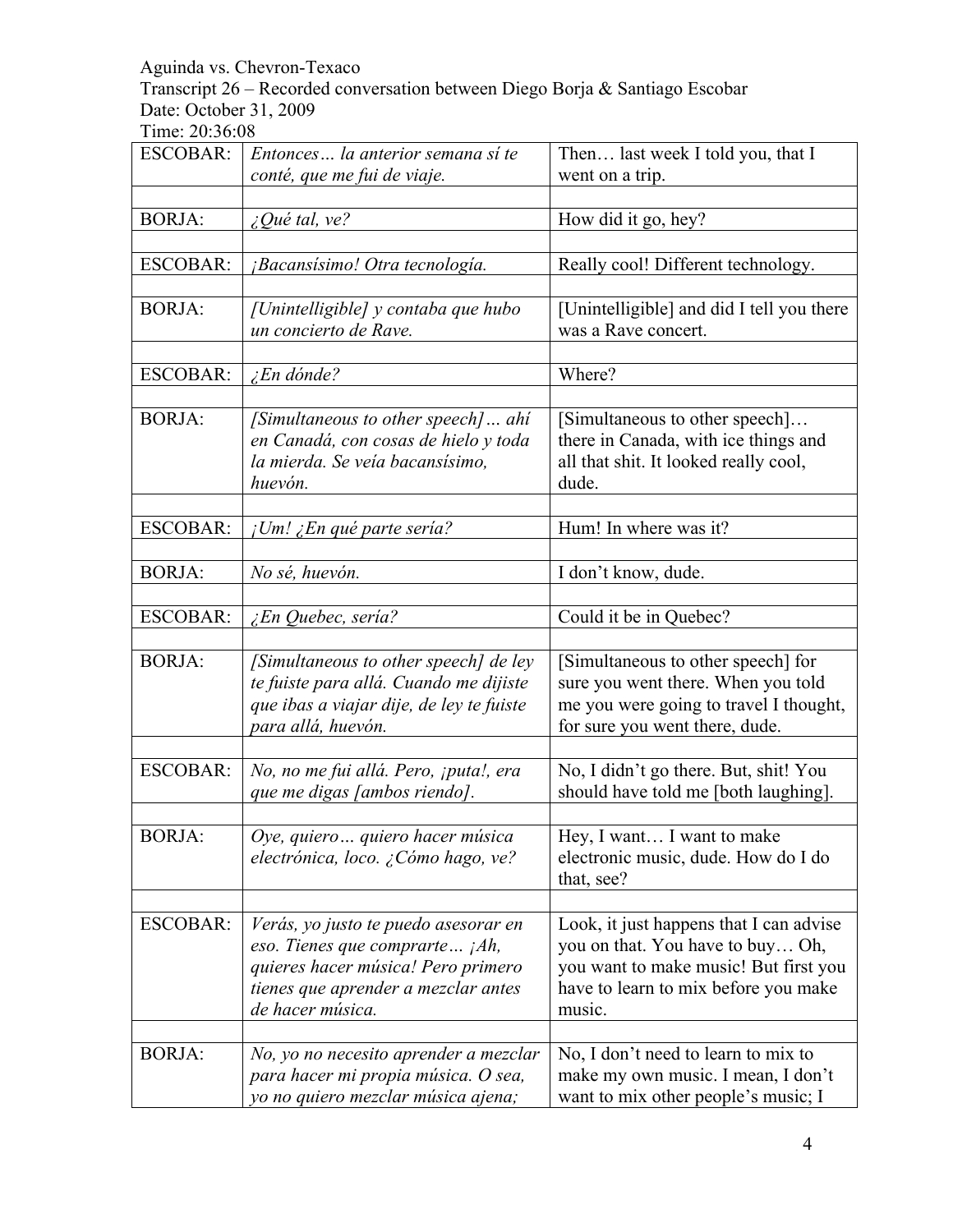# Transcript 26 – Recorded conversation between Diego Borja & Santiago Escobar Date: October 31, 2009

|                 | quiero hacerme famoso con mi propia<br>música.                                                                                                                                                                                                                                                | want to become famous with my own<br>music.                                                                                                                                                                                                                                                                |
|-----------------|-----------------------------------------------------------------------------------------------------------------------------------------------------------------------------------------------------------------------------------------------------------------------------------------------|------------------------------------------------------------------------------------------------------------------------------------------------------------------------------------------------------------------------------------------------------------------------------------------------------------|
|                 |                                                                                                                                                                                                                                                                                               |                                                                                                                                                                                                                                                                                                            |
| <b>ESCOBAR:</b> | $I$ Um! Entonces tienes tienes que<br>comprarte una Sample, una<br>sampladora.                                                                                                                                                                                                                | Hum! Then you have you have to<br>buy a Sample, a sampler.                                                                                                                                                                                                                                                 |
| <b>BORJA:</b>   | Porque vi un software que te viene<br>con la Macintosh que es para hacer<br>música, y te viene con un teclado<br>inclusive, tiene montones de sonidos y<br>un aparatito chiquito que es o sea,<br>es como el del DJ, como el que tú<br>tenías, más o menos.                                   | Because I saw some software that<br>comes with a Macintosh that's for<br>making music and it comes with a<br>keyboard included. It has a bunch of<br>sounds and a small machine that's in<br>other words; it's like the one a DJ has,<br>like the one you had, more or less.                               |
|                 |                                                                                                                                                                                                                                                                                               |                                                                                                                                                                                                                                                                                                            |
| <b>ESCOBAR:</b> | Ya. ¿También con el "final scratch"?                                                                                                                                                                                                                                                          | Yeah. Also with the final scratch?                                                                                                                                                                                                                                                                         |
| <b>BORJA:</b>   | No sé que sea eso, <i>jueputa!</i> , pero me<br>quedé loco. Ayer me fui a ver  no sé<br>si hay Best Buy allá.                                                                                                                                                                                 | I don't know what that is, son of a<br>bitch! But I was amazed. Yesterday I<br>went to see I don't know if there's<br>Best Buy over there.                                                                                                                                                                 |
|                 |                                                                                                                                                                                                                                                                                               |                                                                                                                                                                                                                                                                                                            |
| <b>ESCOBAR:</b> | Claro, también.                                                                                                                                                                                                                                                                               | Here also, of course.                                                                                                                                                                                                                                                                                      |
| <b>BORJA:</b>   | Claro. Ahí en la parte de música,<br><i>iputa!, hay unos equipos, loco. Y un</i><br>enano ahí haciendo una música y le<br>estaba saliendo del puta al enano. La<br>gente ya enseguida alrededor del<br>enano y el enano solo así jugando,<br>huevón. Yo digo, ¡chuta, qué hermoso,<br>huevón! | Of course. There in the music area,<br>shit! There's some equipment, dude.<br>And a kid there was making some<br>music and it was coming out great for<br>that kid. People immediately gathered<br>around the kid and the he was just<br>there playing around, dude. I said,<br>shit, how beautiful, dude! |
|                 |                                                                                                                                                                                                                                                                                               |                                                                                                                                                                                                                                                                                                            |
| <b>ESCOBAR:</b> | Mándame mándame por mail a ver<br>si es el mismo que yo digo, porque<br>claro, Macintosh es lo mejor en<br>sonido.                                                                                                                                                                            | Send me send it to me in the mail to<br>see if it's the same I'm talking about,<br>because of course, Macintosh is the<br>best for sound.                                                                                                                                                                  |
| <b>BORJA:</b>   | $\angle$ Cuál?                                                                                                                                                                                                                                                                                | Which one?                                                                                                                                                                                                                                                                                                 |
|                 |                                                                                                                                                                                                                                                                                               |                                                                                                                                                                                                                                                                                                            |
| <b>ESCOBAR:</b> | Macintosh.                                                                                                                                                                                                                                                                                    | Macintosh.                                                                                                                                                                                                                                                                                                 |
|                 |                                                                                                                                                                                                                                                                                               |                                                                                                                                                                                                                                                                                                            |
| <b>BORJA:</b>   | Macintosh, claro.                                                                                                                                                                                                                                                                             | Macintosh, of course.                                                                                                                                                                                                                                                                                      |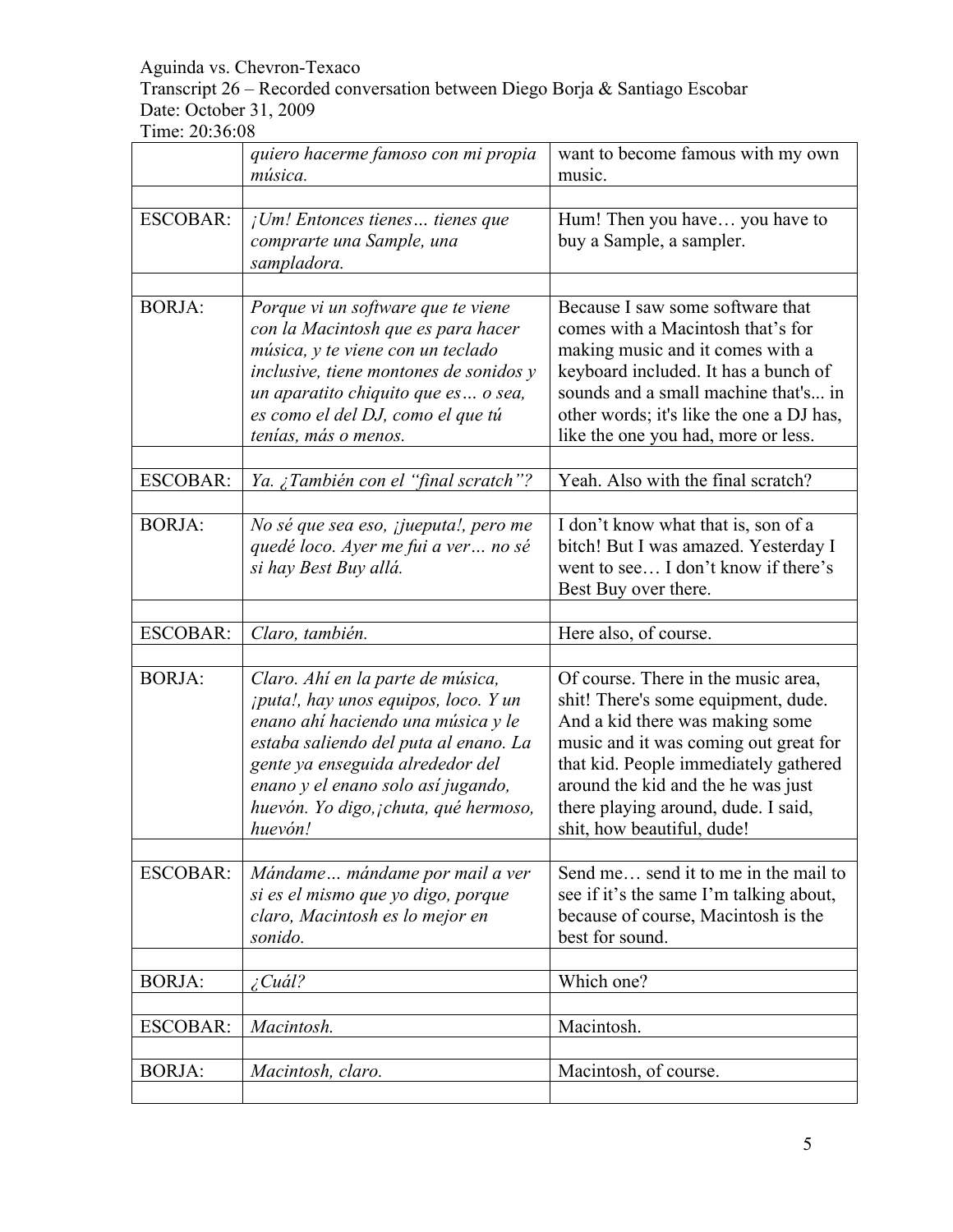Transcript 26 – Recorded conversation between Diego Borja & Santiago Escobar Date: October 31, 2009

| <b>ESCOBAR:</b> | O Apple. O sea, gráfico, sonido; es<br>buenísimo. Eso es  vale la pena,<br>porque el que yo tengo, esos softwares<br>que le hacen música y toda la<br>huevada, claro eso también eso es<br>es hecho por un un man que se<br>llama Richie Hawtin, pero es es<br>preferible usar con con Apple o<br>Macintosh. | Or Apple. I mean, graphics, sound; it's<br>really good. That's it it's worth it,<br>because the one I have, that software<br>that makes music and all that shit, of<br>course that also that's it's made by<br>a a man named Richie Hawtin, but<br>it's it's preferable to use it with<br>with Apple or Macintosh. |
|-----------------|--------------------------------------------------------------------------------------------------------------------------------------------------------------------------------------------------------------------------------------------------------------------------------------------------------------|--------------------------------------------------------------------------------------------------------------------------------------------------------------------------------------------------------------------------------------------------------------------------------------------------------------------|
| <b>BORJA:</b>   | Sí, pero están caritas, perro. ¿Sabes<br>cuánto cuesta una?                                                                                                                                                                                                                                                  | Yes, but they're expensive, dog. You<br>know how much one costs?                                                                                                                                                                                                                                                   |
| <b>ESCOBAR:</b> | ¿Cuánto?                                                                                                                                                                                                                                                                                                     | How much?                                                                                                                                                                                                                                                                                                          |
| <b>BORJA:</b>   | La MacBook Pro está en dos mil<br>dólares, huevón.                                                                                                                                                                                                                                                           | The MacBook Pro costs two thousand<br>dollars, dude.                                                                                                                                                                                                                                                               |
| <b>ESCOBAR:</b> | Ya.                                                                                                                                                                                                                                                                                                          | Yeah.                                                                                                                                                                                                                                                                                                              |
| <b>BORJA:</b>   | $i$ Pero a lo bestia!, $i$ a lo bestia! Eso no<br>se te cuelga nunca [Simultaneous to<br>other speech]                                                                                                                                                                                                       | But it's fantastic! Fantastic! That one<br>will never hang up on you<br>[Simultaneous to other speech]                                                                                                                                                                                                             |
| <b>ESCOBAR:</b> | Claro, cero virus.                                                                                                                                                                                                                                                                                           | Of course, zero virus.                                                                                                                                                                                                                                                                                             |
| <b>BORJA:</b>   | ¡Está a lo bestia!                                                                                                                                                                                                                                                                                           | It's awesome!                                                                                                                                                                                                                                                                                                      |
| <b>ESCOBAR:</b> | De ley, loco. Y te cuento, esta semana<br>he pasado a full, loco. Ahí ¿no ves<br>que tengo que hacer hasta un<br>Curriculum diferente acá? Una<br>una<br>Cover Letter y toda esa huevada; otro<br>mundo, huevón.                                                                                             | For sure, dude. And I'm telling you,<br>this week I've been at full, dude.<br>There don't you know that I even<br>have to make a different CV here?<br>A a Cover Letter and all that shit; a<br>different world, dude.                                                                                             |
| <b>BORJA:</b>   | Claro. Pero pero o sea, tú<br>bueno, tienes ventajas, ¿no?, o sea,<br>tienes el idioma adicional. Todas esas<br>cosas te pueden servir.                                                                                                                                                                      | Of course. But but I mean, you<br>well, you have advantages, no? I<br>mean, you have the extra language.<br>All those things can help you.                                                                                                                                                                         |
| <b>ESCOBAR:</b> | Simón. En eso en eso estoy, loco,<br>porque un pana un pana me dio una<br>flecha. Aquí hay un banco que coge<br>así, full gente recién llegada y que                                                                                                                                                         | Right. On that I'm on that, dude,<br>because a buddy a buddy gave me a<br>tip. There's a bank here that hires like,<br>people who just arrived and speak                                                                                                                                                           |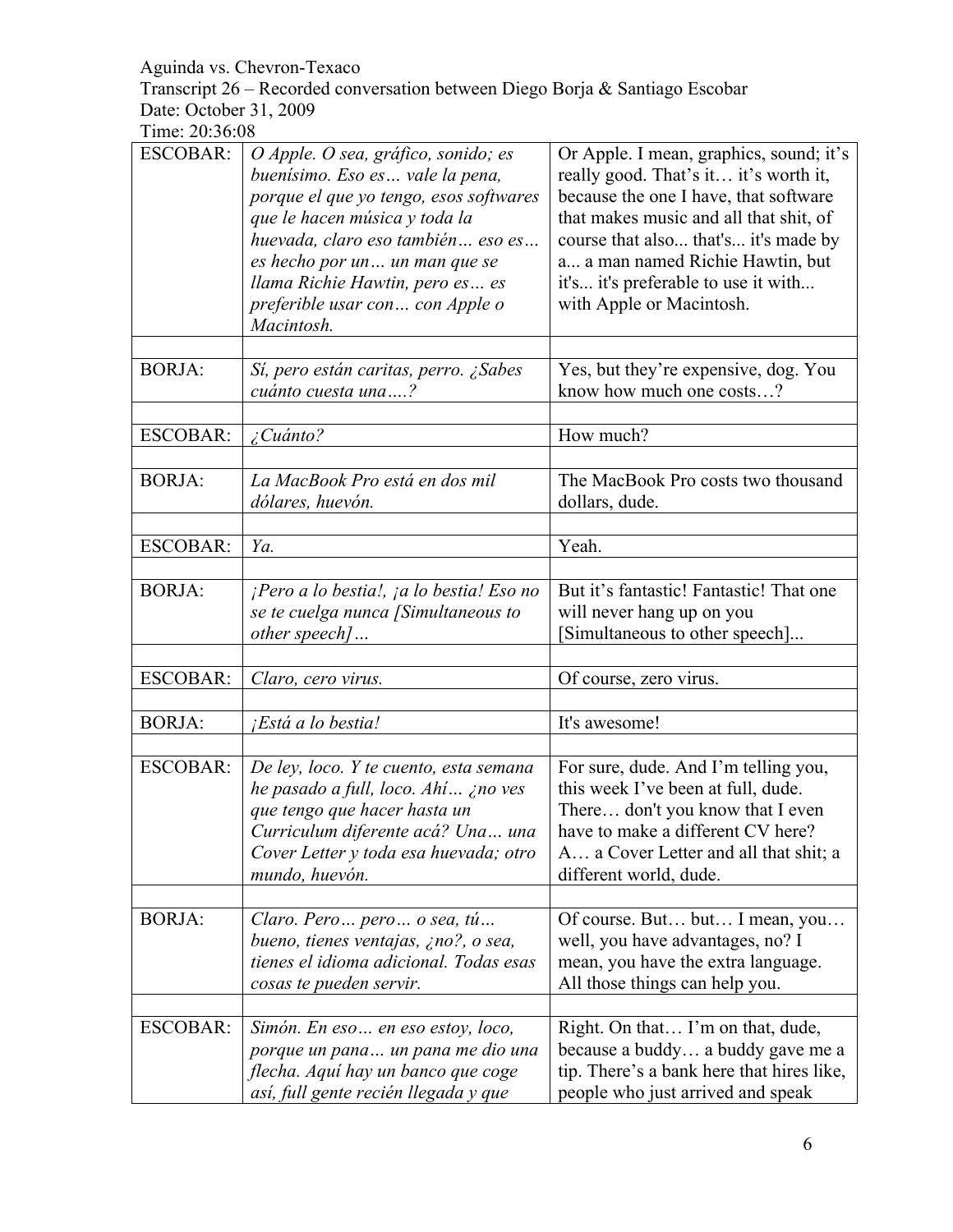Transcript 26 – Recorded conversation between Diego Borja & Santiago Escobar Date: October 31, 2009

|                 | hable otros idiomas, y entonces estuve<br>en eso, loco, pero hay que ver qué<br>responden.                                                                                                                           | other languages, and then I was doing<br>that, dude, but I have to see what they<br>say.                                                                                                                                                      |
|-----------------|----------------------------------------------------------------------------------------------------------------------------------------------------------------------------------------------------------------------|-----------------------------------------------------------------------------------------------------------------------------------------------------------------------------------------------------------------------------------------------|
| <b>BORJA:</b>   | $\lambda$ Y cuánto pagan?, $\lambda$ cuánto es la hora<br>allá el?                                                                                                                                                   | And how much do they pay? How<br>much is it per hour there the?                                                                                                                                                                               |
| <b>ESCOBAR:</b> | El básico creo que es nueve o diez.                                                                                                                                                                                  | The minimum, I think it is nine or ten.                                                                                                                                                                                                       |
| <b>BORJA:</b>   | O sea, ochenta, cinco por ocho<br>[Unintelligible] bueno, no está mal,<br>huevón.                                                                                                                                    | So, eighty, five times eight<br>[Unintelligible] well, it's not bad,<br>dude.                                                                                                                                                                 |
| <b>ESCOBAR:</b> | Sí, sí, no, no.                                                                                                                                                                                                      | Yes, yes, no, no.                                                                                                                                                                                                                             |
| <b>BORJA:</b>   | Pero creo que allá los impuestos son<br>hijueputas, ¿no?                                                                                                                                                             | But I think that the taxes there are a<br>bitch, no?                                                                                                                                                                                          |
| <b>ESCOBAR:</b> | Treinta y cinco por ciento, claro, aquí<br>hay más impuestos que en la Yoni.                                                                                                                                         | Thirty five percent, of course, there<br>are more taxes here than in the U.S.                                                                                                                                                                 |
| <b>BORJA:</b>   | ¡Chuta! Acá treinta por ciento de<br>impuestos, igual.                                                                                                                                                               | Shit! Here it's thirty five percent<br>taxes, just the same.                                                                                                                                                                                  |
| <b>ESCOBAR:</b> | ¿Está igual? Pero allá te cobran el<br>doble porque aquí ya  ya te incluye<br>la educación y la salud gratis.                                                                                                        | It's the same? But there they charge<br>you double, because here they<br>include free education and healthcare.                                                                                                                               |
| <b>BORJA:</b>   | Claro, acá la salud es a medias nomás<br>gratis. La educación sí.                                                                                                                                                    | Of course, here healthcare is paid<br>halfway, no longer free. Education is.                                                                                                                                                                  |
| ESCOBAR:        | La salud allá te cobran, pues por<br>eso es el problema que le hacen a<br>Obama, que quieren                                                                                                                         | Healthcare.<br>they charge you there<br>that's the problem they're creating for<br>Obama, they want                                                                                                                                           |
| <b>BORJA:</b>   | O sea, no  no todos, verás. O sea, sí<br>hay salud más hay salud pública,<br>pero obviamente, el problema es el<br>papeleo y realmente tienes que ser<br>un prácticamente indigente para<br>que te den aquí, huevón. | I mean, no not all, you'll see. I<br>mean, there is healthcare, but<br>there's public health, but obviously,<br>the problem is the paperwork and<br>really you have to be a practically<br>indigent for them to give it to you<br>here, dude. |
| ESCOBAR:        | No, el problema es que la gente que                                                                                                                                                                                  | No, the problem is the people who                                                                                                                                                                                                             |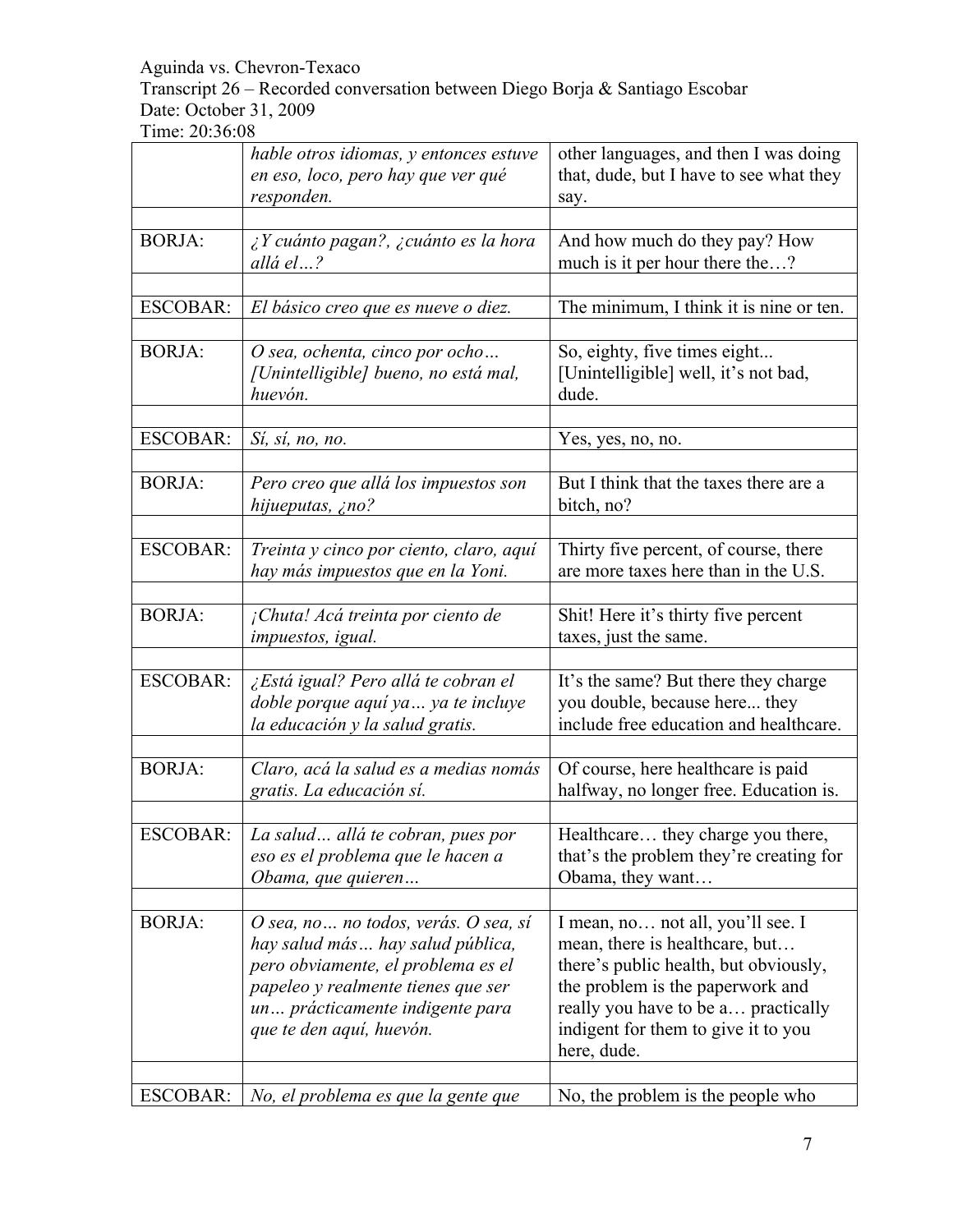# Transcript 26 – Recorded conversation between Diego Borja & Santiago Escobar Date: October 31, 2009

|                 | no tiene seguro, no tiene acceso a eso.                                                                                       | don't have insurance don't have access<br>to that.                                                                          |
|-----------------|-------------------------------------------------------------------------------------------------------------------------------|-----------------------------------------------------------------------------------------------------------------------------|
|                 |                                                                                                                               |                                                                                                                             |
| <b>BORJA:</b>   | Pues no sé cómo sea. Yo hasta ahora<br>no me he ido al doctor aquí; yo no<br>tengo seguro, huevón.                            | Well, I don't know how it is. Up to<br>now I haven't gone to the doctor here;<br>I don't have insurance, dude.              |
|                 |                                                                                                                               |                                                                                                                             |
| <b>ESCOBAR:</b> | Tienes que pagar por el seguro.                                                                                               | You have to pay for the insurance.                                                                                          |
| <b>BORJA:</b>   | Mi seguro es de Ecuador, no sé si<br>me no, no me sirve acá. Yo tenía en<br>el [Simultaneous to other speech]                 | My insurance is from Ecuador, I don't<br>know if I no, it's no good here. I<br>had in the [Simultaneous to other<br>speech] |
| <b>ESCOBAR:</b> | $i$ Oh! Y no tendrás seguro. O sea, que<br>si te enfermas, ¿qué haces?                                                        | Oh! And you won't have insurance. I<br>mean, if you get sick, what do you do?                                               |
|                 |                                                                                                                               |                                                                                                                             |
| <b>BORJA:</b>   | O sea, cash.                                                                                                                  | In other words, cash.                                                                                                       |
| <b>ESCOBAR:</b> | Si sabes cuánto cuesta enfermarte<br>allá, ¿no?                                                                               | You know how much it costs to get<br>sick there, no?                                                                        |
| <b>BORJA:</b>   | ¡Ah! No. Ahorita ando ahorita ando<br>engripado, huevón.                                                                      | Oh! No. Right now I'm right now I<br>have the flu, dude.                                                                    |
| <b>ESCOBAR:</b> | ¡Chucha! Ojalá no tengas la, la, la<br>porcina nomás.                                                                         | Damn! I hope you don't have the, the,<br>the swine flu.                                                                     |
|                 |                                                                                                                               |                                                                                                                             |
| <b>BORJA:</b>   | [Riendo] No, no estoy con fiebre.                                                                                             | [Laughing] no, I don't have a fever.                                                                                        |
|                 |                                                                                                                               |                                                                                                                             |
| <b>ESCOBAR:</b> | $i$ No?                                                                                                                       | No?                                                                                                                         |
| <b>BORJA:</b>   | No, estoy tapado de la nariz nomás.                                                                                           | No, my nose is plugged up, that's all.                                                                                      |
| <b>ESCOBAR:</b> | <i>Ah ya! Entonces o sea, es la</i><br>bovina.                                                                                | Oh yeah! Then I mean, it's the<br>bovine flu.                                                                               |
|                 |                                                                                                                               |                                                                                                                             |
| <b>BORJA:</b>   | [Riendo] Fíjate que una prima mía se<br>murió con la  con la porcina, loco;<br>en Florida, huevón. Hace dos meses,<br>huevón. | [Laughing] Imagine a cousin of mine<br>died from the from the swine, dude;<br>in Florida, dude. Two months ago,<br>dude.    |
|                 |                                                                                                                               |                                                                                                                             |
| ESCOBAR:        | ¿Se murió con la porcina? No te creo.                                                                                         | She died from the swine flu? I don't<br>believe you.                                                                        |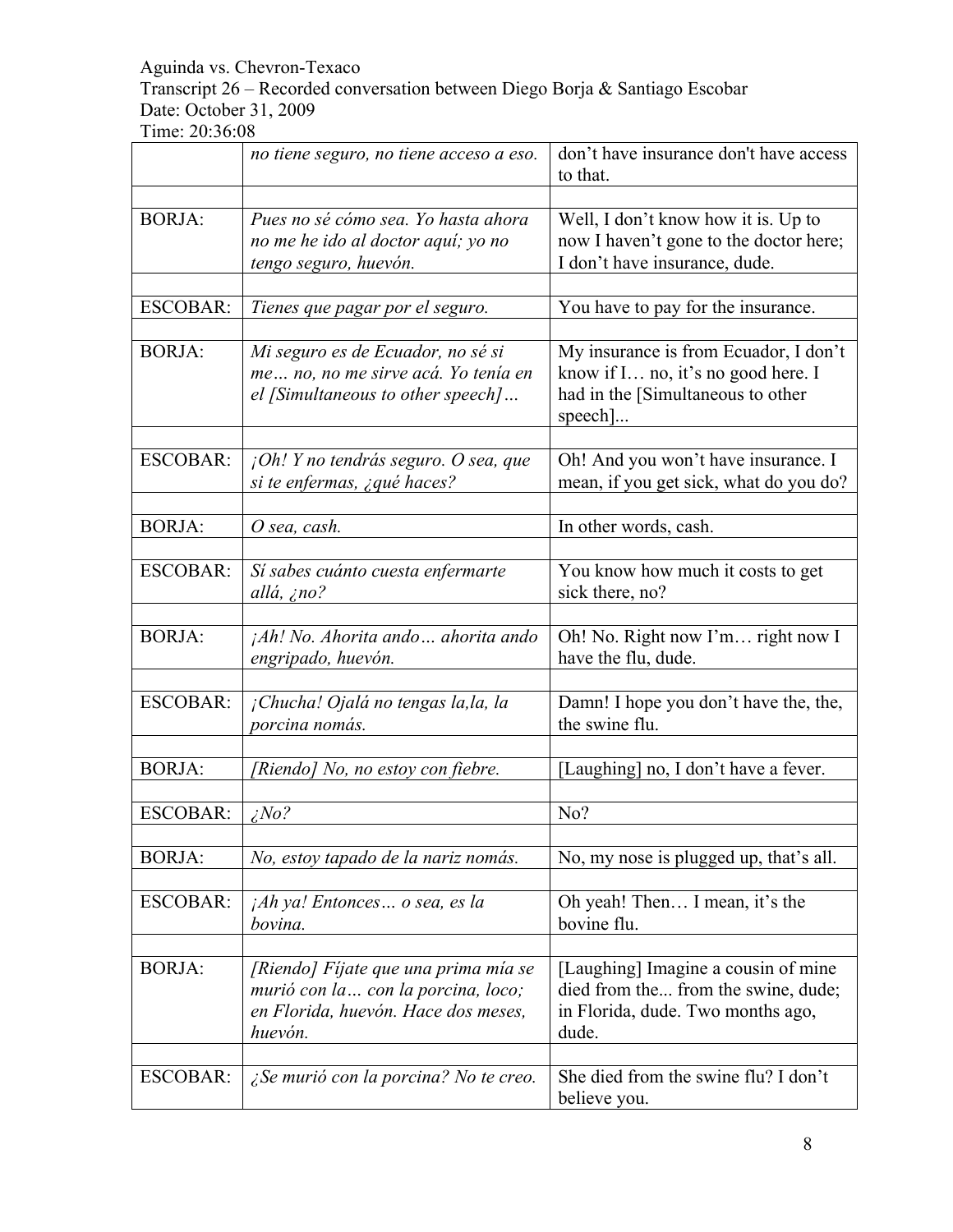# Transcript 26 – Recorded conversation between Diego Borja & Santiago Escobar Date: October 31, 2009

| <b>BORJA:</b>                    | $i$ Qué foco! Prima hermana, huevón.                                                                                                                                                                                                                                                                                                                                 | That's nuts! First cousin, dude.                                                                                                                                                                                                                                                                                                                     |
|----------------------------------|----------------------------------------------------------------------------------------------------------------------------------------------------------------------------------------------------------------------------------------------------------------------------------------------------------------------------------------------------------------------|------------------------------------------------------------------------------------------------------------------------------------------------------------------------------------------------------------------------------------------------------------------------------------------------------------------------------------------------------|
| <b>ESCOBAR:</b><br><b>BORJA:</b> | $i$ Qué dañando! ¿Y cuándo te<br>enteraste?<br>El mismo día. O sea, justo el  el día<br>que yo llegaba a Estados Unidos, ella                                                                                                                                                                                                                                        | How awful! And when did you find<br>out?<br>The same day. I mean, the same the<br>day I arrived in the United States, she                                                                                                                                                                                                                            |
|                                  | se murió.                                                                                                                                                                                                                                                                                                                                                            | died.                                                                                                                                                                                                                                                                                                                                                |
| <b>ESCOBAR:</b>                  | No te creo. ¡Qué dañado! Yo sí<br>[Simultaneous to other speech].                                                                                                                                                                                                                                                                                                    | I don't believe you. How awful! I did<br>[Simultaneous to other speech]                                                                                                                                                                                                                                                                              |
| <b>BORJA:</b>                    | [Simultaneous to other speech] se le<br>ve en las fotos. No puedo creer<br>también. La primera pérdida que hay<br>en mi familia, ¿cachas? Todo el<br>mundo destrozado, loco. Mi tía el<br>esposo, ¡puta!, coge el carro y se va<br>se va manejando así hasta donde<br>hasta donde se le acabe la gasolina.<br>¡Puta!, los hijos ¡Una desgracia<br>total, $loco!$ $Y$ | [Simultaneous to other speech] you<br>see her in the photos. "I can't believe<br>it either." The first loss in my family,<br>you get it? Everyone was devastated,<br>dude. My aunt her husband, shit!<br>He got in the car and left he drove<br>like that until until he ran out of<br>gasoline. Shit! Their children a total<br>disaster, dude! And |
| <b>ESCOBAR:</b>                  | $\lambda$ Y qué?, $\lambda$ y no le cacharon a la man a<br>tiempo y no le lograron ubicar?                                                                                                                                                                                                                                                                           | And what? And didn't they get her on<br>time and weren't they able to diagnose<br>her on time?                                                                                                                                                                                                                                                       |
| <b>BORJA:</b>                    | Fijate que la llevaron al hospital y<br>todo pero no le cacharon porque<br>no no le cacharon bien. O sea,<br>parece que tuvo unas  o sea, se<br>empeoró o alguna cosa así y ya no<br>le "inducieron" [sic] a coma y no<br>pudieron sacarla, y después, ¡blu!,<br>huevón.                                                                                             | Imagine, they took her to the hospital<br>and all, but they didn't detect it,<br>because no they didn't diagnose<br>her well. I mean, it seems like she had<br>some I mean, she got worse or<br>something like that and there was<br>no they induced a coma in her and<br>they couldn't bring her out, and later,<br>boom! Dude.                     |
| <b>ESCOBAR:</b>                  | ¡Qué foco! Eso eso de que te<br>inducen al coma me parece<br>dañadísimo. Ahí dicen que te pueden<br>tratar mejor y que no tienes tanto<br>dolor, pero focote, ¿no?                                                                                                                                                                                                   | How awful! That that induced coma<br>I think it's really bad. They say they<br>can treat you easier and you aren't in<br>so much pain, but it's awful, right?                                                                                                                                                                                        |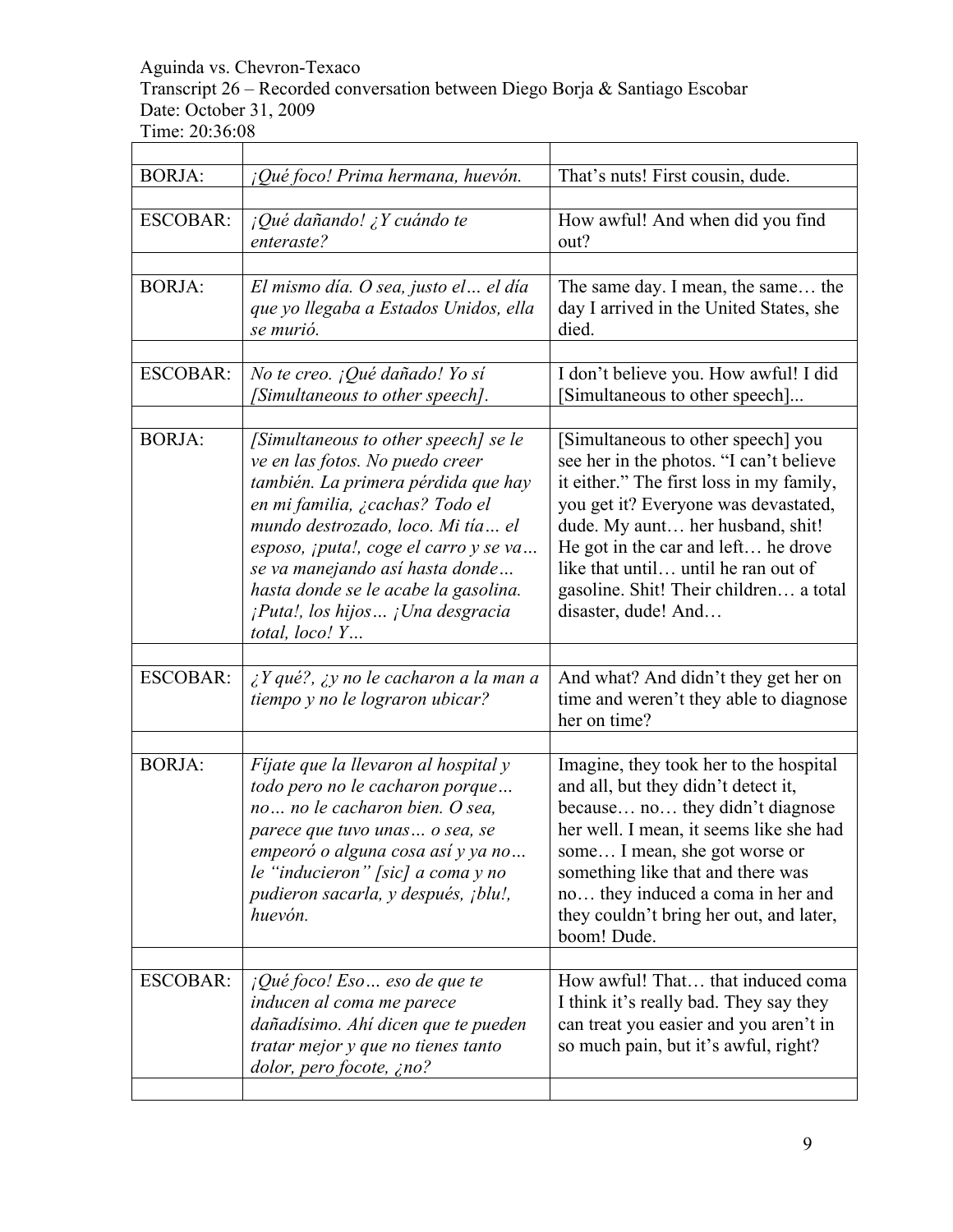Transcript 26 – Recorded conversation between Diego Borja & Santiago Escobar Date: October 31, 2009

| <b>BORJA:</b>   | Claro, no la pudieron sacar. Entonces   | Of course, they couldn't bring her out.     |
|-----------------|-----------------------------------------|---------------------------------------------|
|                 | ahorita les van a demandar, huevón,     | So now they are going to sue them,          |
|                 | porque por no porque no le              | dude, because for not because               |
|                 | diagnosticaron bien.                    | they didn't diagnose her correctly.         |
|                 |                                         |                                             |
| <b>ESCOBAR:</b> |                                         | Medical negligence.                         |
|                 | Negligencia médica.                     |                                             |
|                 |                                         |                                             |
| <b>BORJA:</b>   | Claro. Lo que le pasó al hermano de     | Of course. It's what happened to Pablo      |
|                 | Pablo Villamal.                         | Villamal's brother.                         |
|                 |                                         |                                             |
| <b>ESCOBAR:</b> | ¿Qué fue?                               | What's that?                                |
|                 |                                         |                                             |
| <b>BORJA:</b>   | Al Emilio.                              | To Emilio.                                  |
|                 |                                         |                                             |
|                 |                                         |                                             |
| <b>ESCOBAR:</b> | $\zeta$ Qué le pasó?                    | What happened to him?                       |
|                 |                                         |                                             |
| <b>BORJA:</b>   | El Emilio se murió porque el man le     | Emilio died because the guy gave him        |
|                 | dieron unas pastillas en un hospital de | some pills in a Florida hospital and the    |
|                 | Florida y el man tenía una tenía        | guy had a had schizophrenia, dude,          |
|                 | esquizofrenia, huevón, ¿cachas?         | you get it?                                 |
|                 |                                         |                                             |
| <b>ESCOBAR:</b> | Ya.                                     | Yeah.                                       |
|                 |                                         |                                             |
| <b>BORJA:</b>   | Y entonces le dan y el man tenía        | And then they gave him, and they guy        |
|                 |                                         |                                             |
|                 | diecisiete años, el Emilio. ¡Puta!, un  | was seventeen years old, Emilio. Shit!      |
|                 | cague de risa, loco. El man creció      | A barrel of laughs, dude. That guy          |
|                 | conmigo, ¿cachas? ¡Puta!, y le dan      | grew up with me, you get it? Shit!          |
|                 | unas patillas que le altera o sea,      | And they give him some pills that alter     |
|                 | el la esquizofrenia o la taquicardia;   | him I mean, the schizophrenia or            |
|                 | alguna cosa así. Y le dieron las        | tachycardia; something like that. And       |
|                 | pastillas; ¡puta!, ¡blum, muerto el     |                                             |
|                 |                                         |                                             |
|                 |                                         | they gave him the pills; shit! Boom,        |
|                 | hermano!, huevón.                       | that brother's dead! Dude.                  |
|                 |                                         |                                             |
| <b>ESCOBAR:</b> | Y y se murió allá en Estados            | And and he died there in the United         |
|                 | Unidos.                                 | States.                                     |
|                 |                                         |                                             |
| <b>BORJA:</b>   | Claro. Y creo que el próximo año ya     | Of course. And I think next year the        |
|                 | terminan el juicio, huevón; el Pablito  | trial will be over, dude; Pablito           |
|                 | Villamal. Y está por ganar el juicio.   | Villamal. And he's about to win the         |
|                 | Son como diez millones de dólares,      |                                             |
|                 |                                         | trial. It's like ten million dollars, dude. |
|                 | huevón.                                 |                                             |
|                 |                                         |                                             |
| <b>ESCOBAR:</b> | ¡No!, ¡focote!, ¡bien!                  | No! Amazing! Great!                         |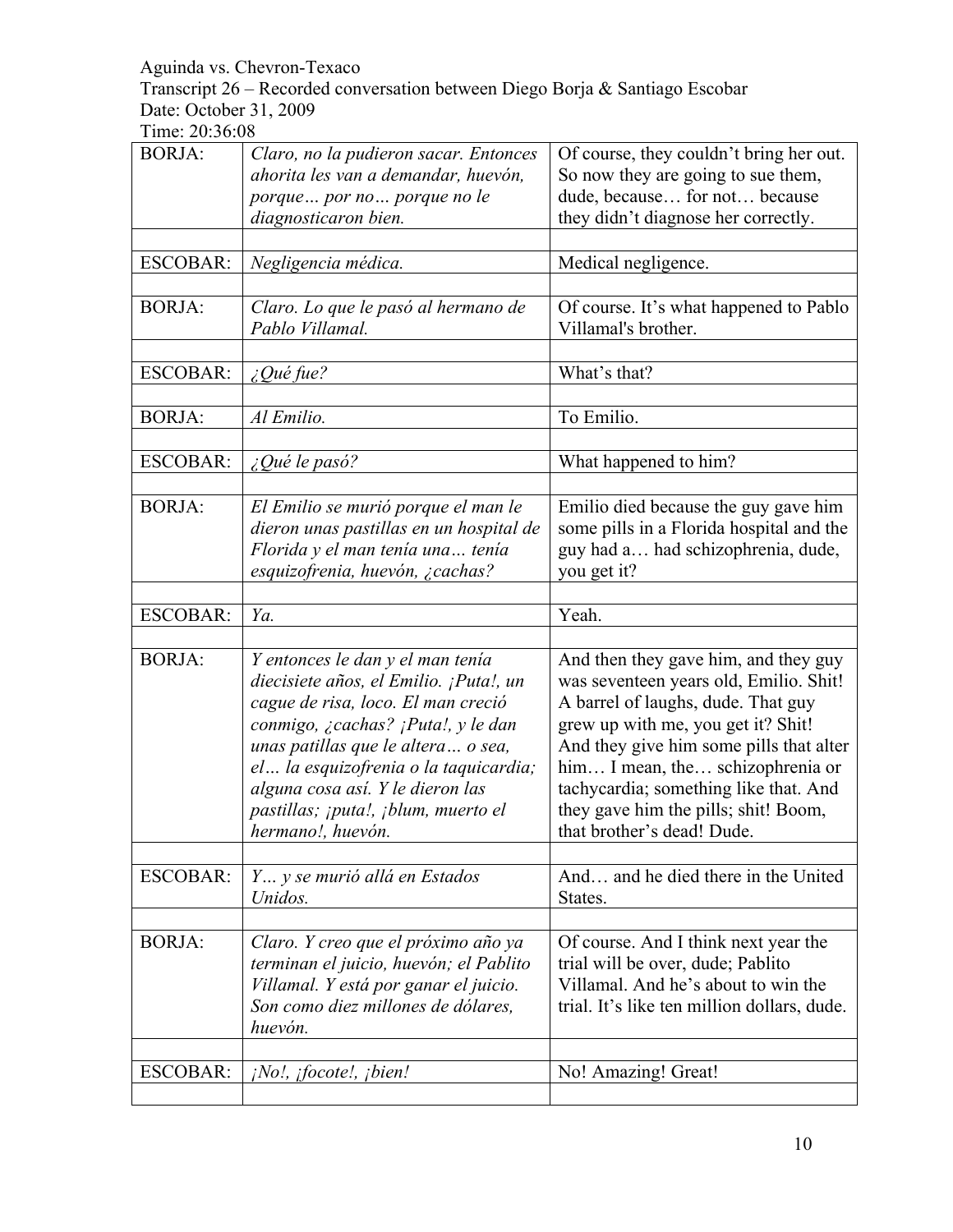Transcript 26 – Recorded conversation between Diego Borja & Santiago Escobar Date: October 31, 2009

| <b>BORJA:</b>   | ¡Focote!                                                                                                                | Amazing!                                                                                                                           |
|-----------------|-------------------------------------------------------------------------------------------------------------------------|------------------------------------------------------------------------------------------------------------------------------------|
|                 |                                                                                                                         |                                                                                                                                    |
| <b>ESCOBAR:</b> | O sea, más que por el dinero, o sea,<br>que se haga justicia, ¿no?                                                      | I mean, more than just the money, I<br>mean, justice should be done, right?                                                        |
|                 |                                                                                                                         |                                                                                                                                    |
| <b>BORJA:</b>   | Claro. No, no, no. O sea, el el Pablo<br>le vale eso, ¿cachas? Pero igual, sí, a<br>final de cuentas ahí está la plata. | Of course. No, no, no. I mean, he<br>Pablo is worth that, you get it? But<br>just the same, yes, in the end the<br>money is there. |
| <b>ESCOBAR:</b> | Claro, claro.                                                                                                           | Of course, of course.                                                                                                              |
| <b>BORJA:</b>   | Es lo que cuesta una vida aquí,<br>huevón.                                                                              | That's what a life costs here, dude.                                                                                               |
| <b>ESCOBAR:</b> | [Riendo] $\zeta$ Sí te viste ese documental<br>que te mandé "Y tú, ¿cuánto<br>cuestas?"?                                | [Laughing] Did you see that<br>documentary I sent you "And How<br>Much Do You Cost?"?                                              |
| <b>BORJA:</b>   | Sí. ¡Qué foco, huevón!                                                                                                  | Yes. That's nuts, dude!                                                                                                            |
|                 |                                                                                                                         |                                                                                                                                    |
| <b>ESCOBAR:</b> | [Riendo] [Simultaneous to other<br>speech].                                                                             | [Laughing] [Simultaneous to other<br>speech].                                                                                      |
| <b>BORJA:</b>   | ¡Chuta! [Simultaneous to other<br>speech].                                                                              | Shit! [Simultaneous to other speech].                                                                                              |
| <b>ESCOBAR:</b> | Ahí te sale el precio de la persona,<br>huevón.                                                                         | There you see how much a person<br>costs, dude.                                                                                    |
| <b>BORJA:</b>   | ¡Qué foco! Todo  todo es aquí en<br>precio, huevón.                                                                     | What a trip! All everything here's a<br>function of price, dude.                                                                   |
| <b>ESCOBAR:</b> | Todo está a la venta.                                                                                                   | Everything's for sale.                                                                                                             |
| <b>BORJA:</b>   | [Riendo].                                                                                                               | [Laughing].                                                                                                                        |
| <b>ESCOBAR:</b> | ¡Qué dañado eso! Eso debería<br>cambiar, no debería ser así, loco,<br>¿cachas? Todo está a la venta.                    | That's so sick! That should change, it<br>shouldn't be like that, dude, you get it?<br>Everything's for sale.                      |
| <b>BORJA:</b>   | El otro día estaba leyendo un<br>reportaje de  de los  tú sabes el<br>CEO, ¿no es cierto?, ¿quiénes son?,               | The other day I was reading a report<br>about about the you know the<br>CEO, right? Who are they? What's                           |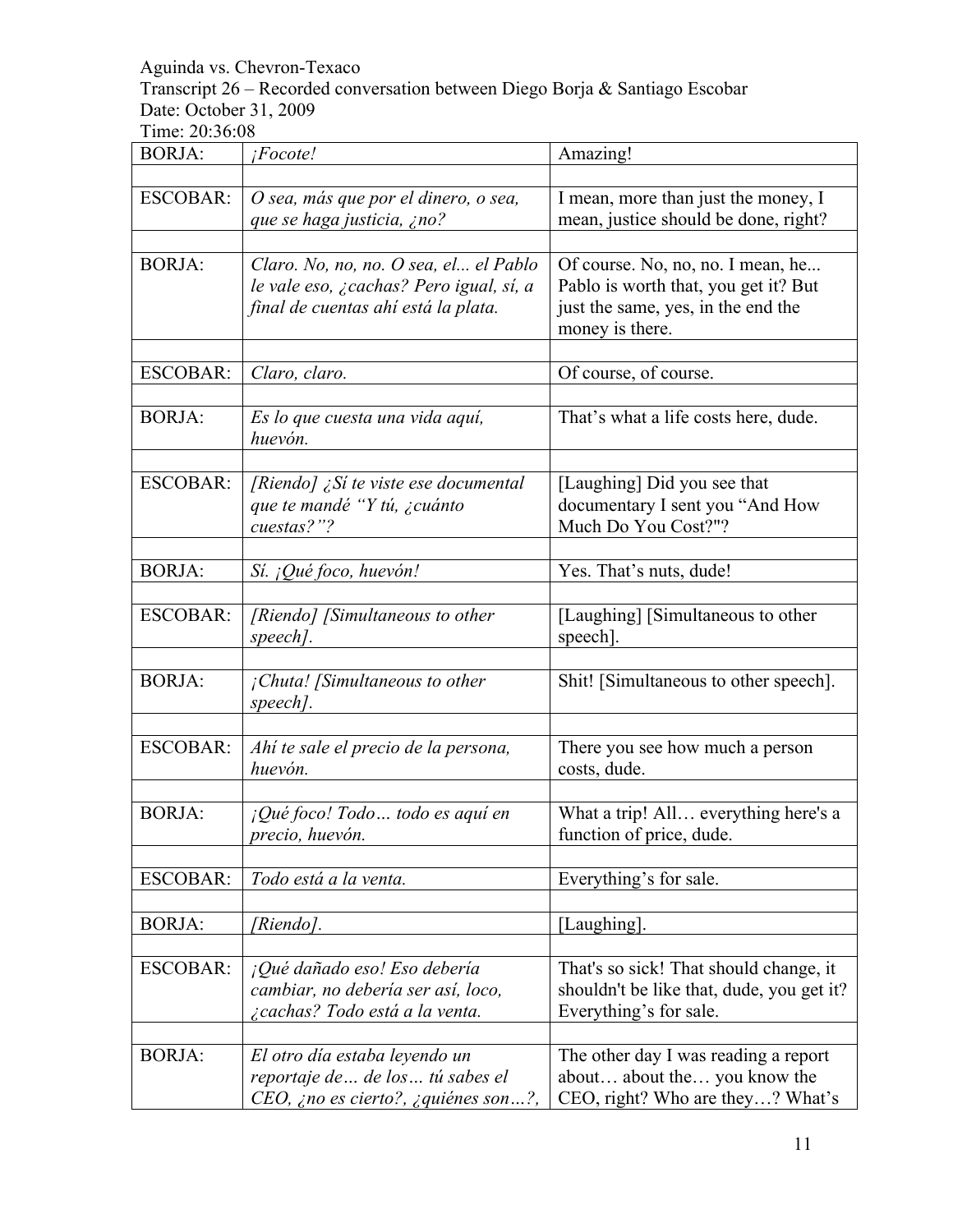Transcript 26 – Recorded conversation between Diego Borja & Santiago Escobar Date: October 31, 2009

|                 | cuál es el perfil normal de un CEO. O<br>sea, el denominador común es la<br>facilidad de palabra, la facilidad de<br>¿cómo se dice? No seducción,<br>inducción ¿cómo es la otra<br>palabra?                                                                                              | the regular profile of a CEO? So, the<br>common denominator is the gift of<br>gab, the gift of what's that called?<br>Not seduction, induction what's the<br>other word?                                                                                                                      |
|-----------------|------------------------------------------------------------------------------------------------------------------------------------------------------------------------------------------------------------------------------------------------------------------------------------------|-----------------------------------------------------------------------------------------------------------------------------------------------------------------------------------------------------------------------------------------------------------------------------------------------|
| <b>ESCOBAR:</b> | Carisma.                                                                                                                                                                                                                                                                                 | Charisma.                                                                                                                                                                                                                                                                                     |
|                 |                                                                                                                                                                                                                                                                                          |                                                                                                                                                                                                                                                                                               |
| <b>BORJA:</b>   | Cuando haces que una persona haga<br>lo que tú quieres, ¿cómo se llama?                                                                                                                                                                                                                  | When you make a person do what you<br>want, what's that called?                                                                                                                                                                                                                               |
| <b>ESCOBAR:</b> | Manipulación.                                                                                                                                                                                                                                                                            | Manipulation.                                                                                                                                                                                                                                                                                 |
| <b>BORJA:</b>   | Pero no es manipulación, es                                                                                                                                                                                                                                                              | But it's not manipulation, it's                                                                                                                                                                                                                                                               |
|                 |                                                                                                                                                                                                                                                                                          |                                                                                                                                                                                                                                                                                               |
| <b>ESCOBAR:</b> | Influencia.                                                                                                                                                                                                                                                                              | Influence.                                                                                                                                                                                                                                                                                    |
| <b>BORJA:</b>   | Influencia, ajá, es como influir, pero<br>tiene otra palabra, huevón. ¿Cómo se<br>llama? Bueno, eso y además todo lo<br>transforman en números. O sea,<br>mientras están hablando, cada dos<br>segundos para ellos es como número,<br>número, número, número, número,<br>$\zeta$ cachas? | Influence, uh huh, it's like<br>influencing, but there's another word,<br>dude. What's it called? Well, that and<br>also they transform everything into<br>numbers. I mean, while they're<br>talking, every second for them is like<br>number, number, number, number,<br>number, you get it? |
| <b>ESCOBAR:</b> | Ya.                                                                                                                                                                                                                                                                                      | Yeah.                                                                                                                                                                                                                                                                                         |
|                 |                                                                                                                                                                                                                                                                                          |                                                                                                                                                                                                                                                                                               |
| <b>BORJA:</b>   | ¡Qué foco, ¿no?!                                                                                                                                                                                                                                                                         | Crazy! Right?                                                                                                                                                                                                                                                                                 |
|                 |                                                                                                                                                                                                                                                                                          |                                                                                                                                                                                                                                                                                               |
| <b>ESCOBAR:</b> | $iFocote!$ $iY$ vos querés ser un CEO?                                                                                                                                                                                                                                                   | Nuts! And you want to be a CEO?                                                                                                                                                                                                                                                               |
| <b>BORJA:</b>   | No. Yo quiero ya dejar de trabajar,<br>comprarme una moto e irme por<br>Latinoamérica a hacer el Diario de<br>una Motocicleta III.                                                                                                                                                       | No. I want to stop working, buy<br>myself a motorcycle and go through<br>Latin America like Motorcycle Diaries<br>III.                                                                                                                                                                        |
| <b>ESCOBAR:</b> | [Riendo ambos].                                                                                                                                                                                                                                                                          | [Both laughing].                                                                                                                                                                                                                                                                              |
| <b>BORJA:</b>   | Te juro que es mi sueño, loco.                                                                                                                                                                                                                                                           | I swear that's my dream, dude.                                                                                                                                                                                                                                                                |
| <b>ESCOBAR:</b> | Tú eres demasiado dañado.                                                                                                                                                                                                                                                                | You are way messed up.                                                                                                                                                                                                                                                                        |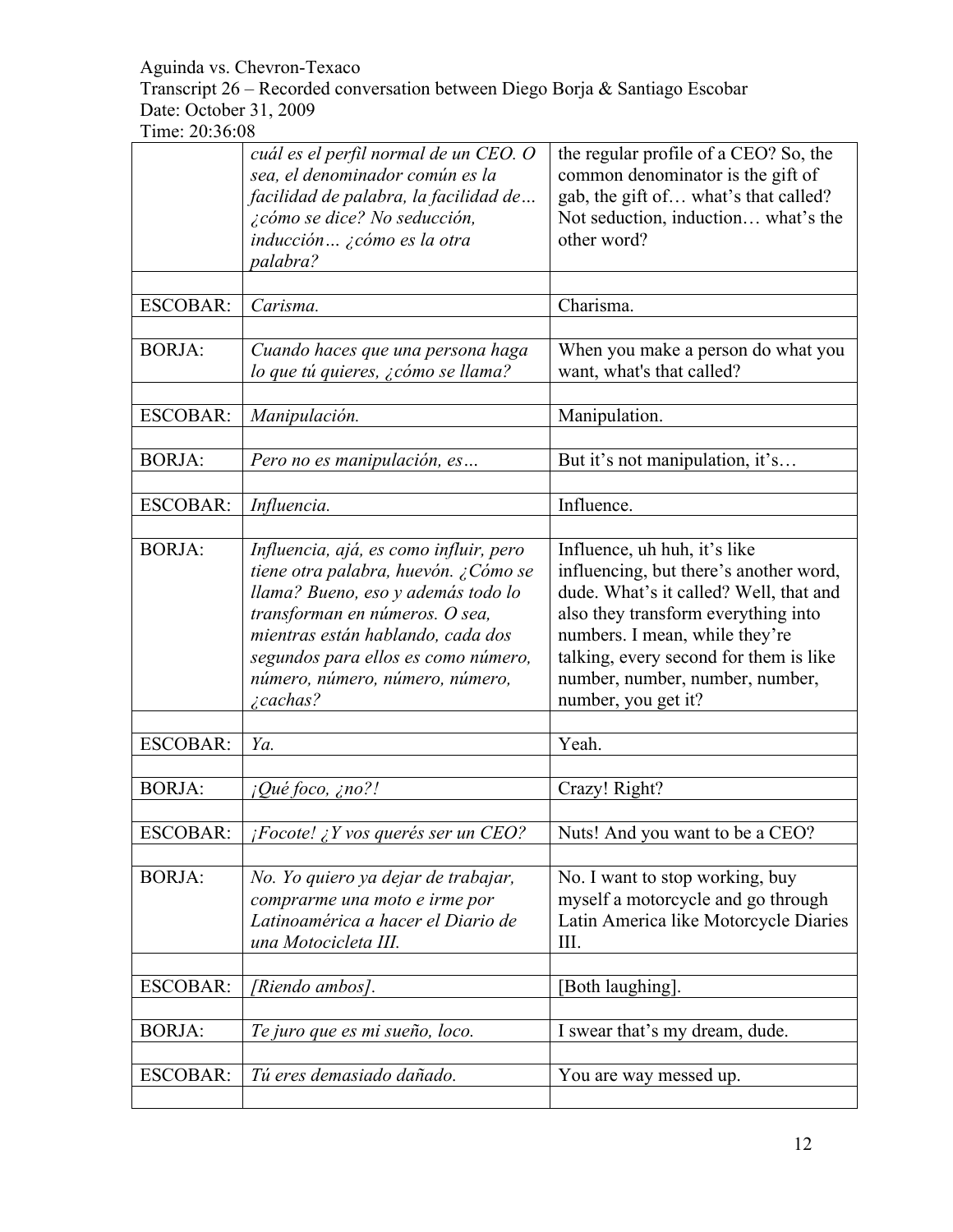Transcript 26 – Recorded conversation between Diego Borja & Santiago Escobar Date: October 31, 2009

| <b>BORJA:</b>   | O sea, coger ¡puta! Bueno,<br>comienzo desde Perú, ¡fuich!<br>[haciendo ruido con la boca], todo<br>para abajo.                                                                                                                                                                                                                   | I mean, grab shit! Well, I would<br>start in Peru, swish! [making noise<br>with his mouth], heading down.                                                                                                                                                                                                                                 |
|-----------------|-----------------------------------------------------------------------------------------------------------------------------------------------------------------------------------------------------------------------------------------------------------------------------------------------------------------------------------|-------------------------------------------------------------------------------------------------------------------------------------------------------------------------------------------------------------------------------------------------------------------------------------------------------------------------------------------|
| <b>ESCOBAR:</b> | Ya.                                                                                                                                                                                                                                                                                                                               | Yeah.                                                                                                                                                                                                                                                                                                                                     |
|                 |                                                                                                                                                                                                                                                                                                                                   |                                                                                                                                                                                                                                                                                                                                           |
| <b>BORJA:</b>   | Paraguay, Brasil, Bolivia, Uruguay y<br>toda esa parte de ahí, Argentina,<br>Chile. Unos seis meses, huevón. Irme<br>a las montañas y bacán, estar<br>comiendo con los indios. Solo con la<br>moto, y ni siquiera tarjeta de crédito<br>sino de débito. Si donde me pagan, me<br>pagan, y no se pagan, ahí veo cómo<br>sobrevivo. | Paraguay, Brazil, Bolivia, Uruguay<br>and that whole area there, Argentina,<br>Chile. Like six months, dude. Go to<br>the mountains and cool, eat with the<br>Indians. Just with the motorcycle and<br>not even a credit card, but a debit card.<br>If they pay me, they pay me and if<br>they don't pay, then I'll see how I<br>survive. |
| <b>ESCOBAR:</b> | Ya.                                                                                                                                                                                                                                                                                                                               | Yeah.                                                                                                                                                                                                                                                                                                                                     |
|                 |                                                                                                                                                                                                                                                                                                                                   |                                                                                                                                                                                                                                                                                                                                           |
| <b>BORJA:</b>   | Una todoterreno y una mochila.                                                                                                                                                                                                                                                                                                    | An all terrain and a backpack.                                                                                                                                                                                                                                                                                                            |
| <b>ESCOBAR:</b> | $\lambda$ Y te vas a ir con el Wayne o solo?                                                                                                                                                                                                                                                                                      | And are you going with Wayne or<br>alone?                                                                                                                                                                                                                                                                                                 |
| <b>BORJA:</b>   | [Riendo fuerte los dos] El Wayne en<br>su avión.                                                                                                                                                                                                                                                                                  | [Both laughing hard] Wayne in his<br>airplane.                                                                                                                                                                                                                                                                                            |
| <b>ESCOBAR:</b> | $i$ Qué foco! ¿Te conté que lei ese<br>artículo sobre el Wayne? ¡Qué<br>dañado, ve!                                                                                                                                                                                                                                               | What a trip! Did I tell you that I read<br>that article about Wayne? How sick,<br>hey!                                                                                                                                                                                                                                                    |
| <b>BORJA:</b>   | Claro.                                                                                                                                                                                                                                                                                                                            | Of course.                                                                                                                                                                                                                                                                                                                                |
|                 |                                                                                                                                                                                                                                                                                                                                   |                                                                                                                                                                                                                                                                                                                                           |
| <b>ESCOBAR:</b> | Pero                                                                                                                                                                                                                                                                                                                              | But                                                                                                                                                                                                                                                                                                                                       |
| <b>BORJA:</b>   | O sea, cada uno tiene sus cucos. Lo<br>que el man el man [Simultaneous to<br>other speech].                                                                                                                                                                                                                                       | I mean, everybody has their cuckoos.<br>What that guy that guy<br>[Simultaneous to other speech].                                                                                                                                                                                                                                         |
| <b>ESCOBAR:</b> | Pero lo que vos me contaste, ahí<br>sacaron cien veces más de lo que me<br>contaste.                                                                                                                                                                                                                                              | But what you told me, there they<br>printed a hundred times more than<br>what you told me.                                                                                                                                                                                                                                                |
| <b>BORJA:</b>   | Claro. O sea  ve  o sea, yo digo, al                                                                                                                                                                                                                                                                                              | Of course. I mean see in other                                                                                                                                                                                                                                                                                                            |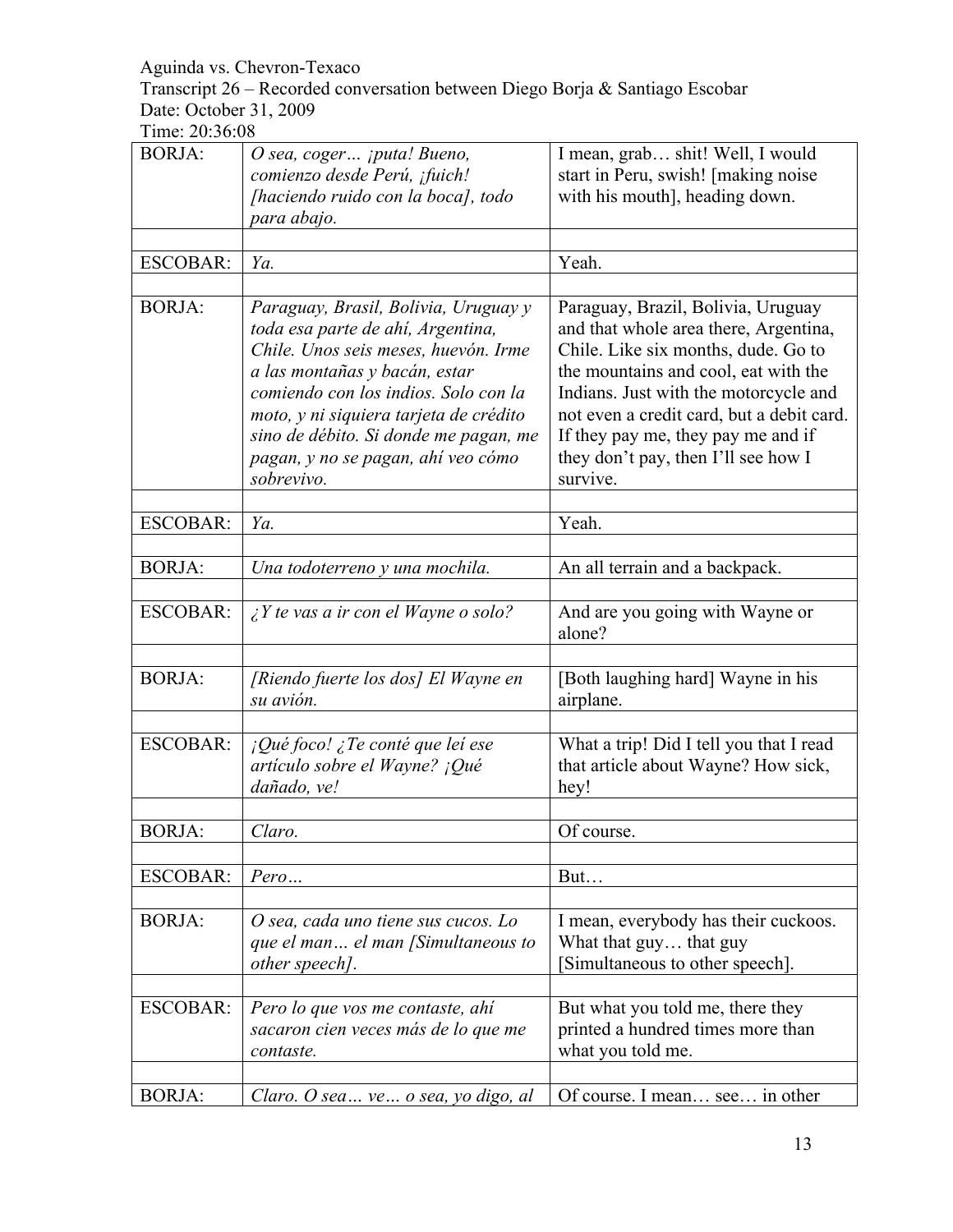Transcript 26 – Recorded conversation between Diego Borja & Santiago Escobar Date: October 31, 2009

|                 | final de cuentas, loco, eso no afecta en<br>nada lo que él hizo, huevón. Eso no<br>tiene nada que ver. Nosotros yo<br>tenía once años cuando él ni<br>siquiera hizo porque solo es por<br>conspiración, ni siquiera se dio,<br>¿cachas? Entonces o sea, no no<br>afecta en nada. Ellos están tratando<br>de desviar la atención nomás, pero no<br>sirve para nada lo que están<br>haciendo, huevón. | words, I say, in the end, dude, that<br>doesn't affect what he did at all, dude.<br>That has nothing to do with it. We I<br>was eleven years old when he he<br>didn't even do it because it was all<br>through a conspiracy, it didn't even<br>happen, you get it? Then I mean,<br>no it doesn't affect anything. They<br>are trying to avert attention, that's all,<br>but what they're doing is useless,<br>dude. |
|-----------------|-----------------------------------------------------------------------------------------------------------------------------------------------------------------------------------------------------------------------------------------------------------------------------------------------------------------------------------------------------------------------------------------------------|---------------------------------------------------------------------------------------------------------------------------------------------------------------------------------------------------------------------------------------------------------------------------------------------------------------------------------------------------------------------------------------------------------------------|
| <b>ESCOBAR:</b> | No sirve en nada. ¿Y cómo va el<br>juicio?                                                                                                                                                                                                                                                                                                                                                          | It's useless. And how's the trial going?                                                                                                                                                                                                                                                                                                                                                                            |
| <b>BORJA:</b>   | Ni idea, loco. ¿Sabes que yo estoy?<br>Ahorita, en verdad estoy totalmente<br>desvinculado, loco. Prácticamente no<br>hablo con nadie, estoy ya ya di mi<br>declaración, [Simultaneous to other<br>$speed$                                                                                                                                                                                          | No idea, dude. Do you know that<br>I'm? Right now, really I'm totally<br>disconnected, dude. I practically don't<br>talk to anyone, I'm already I<br>already gave my statement<br>[Simultaneous to other speech]                                                                                                                                                                                                    |
| <b>ESCOBAR:</b> | ¿Ya, ya, ya juramentada?                                                                                                                                                                                                                                                                                                                                                                            | Under, under, under oath, already?                                                                                                                                                                                                                                                                                                                                                                                  |
| <b>BORJA:</b>   | No. O sea, bajo juramento pero no<br>notarizada [Unintelligible].                                                                                                                                                                                                                                                                                                                                   | No. I mean, under oath, but not<br>notarized [Unintelligible].                                                                                                                                                                                                                                                                                                                                                      |
| <b>ESCOBAR:</b> | Ya.                                                                                                                                                                                                                                                                                                                                                                                                 | Yeah.                                                                                                                                                                                                                                                                                                                                                                                                               |
| <b>BORJA:</b>   | Entonces, ahí está básicamente lo que<br>yo dije. O sea, las pruebas hablan por<br>sí mismas, loco, no hay  no hay<br>$mucho\,que$                                                                                                                                                                                                                                                                  | Then, basically what I said is there. I<br>mean, the evidence speaks for itself,<br>dude, there's no there's not much<br>$\mathfrak{to}$                                                                                                                                                                                                                                                                            |
| <b>ESCOBAR:</b> | Te ratificas en lo que  en lo que  en<br>las acciones que hiciste.                                                                                                                                                                                                                                                                                                                                  | You ratify what in what the<br>actions you took.                                                                                                                                                                                                                                                                                                                                                                    |
| <b>BORJA:</b>   | Claro. O sea, yo firmé y listo. Ahí<br>están todas las preguntas que pueden<br>hacer. Yo  yo me estudiado tanto los<br>videos, loco. Yo me los sé de izquierda<br>para derecha. Cualquier pregunta que<br>me quieran hacer está en los videos.<br>Entonces, si tú me preguntas algo, yo                                                                                                             | Of course. I mean, I signed and that's<br>it. All the questions they can ask are<br>there. I I've studied the videos so<br>much, dude. I know them from top to<br>bottom. Any question they want to ask<br>me is in the videos. So, if you ask me<br>something, I can tell you, "Refer to                                                                                                                           |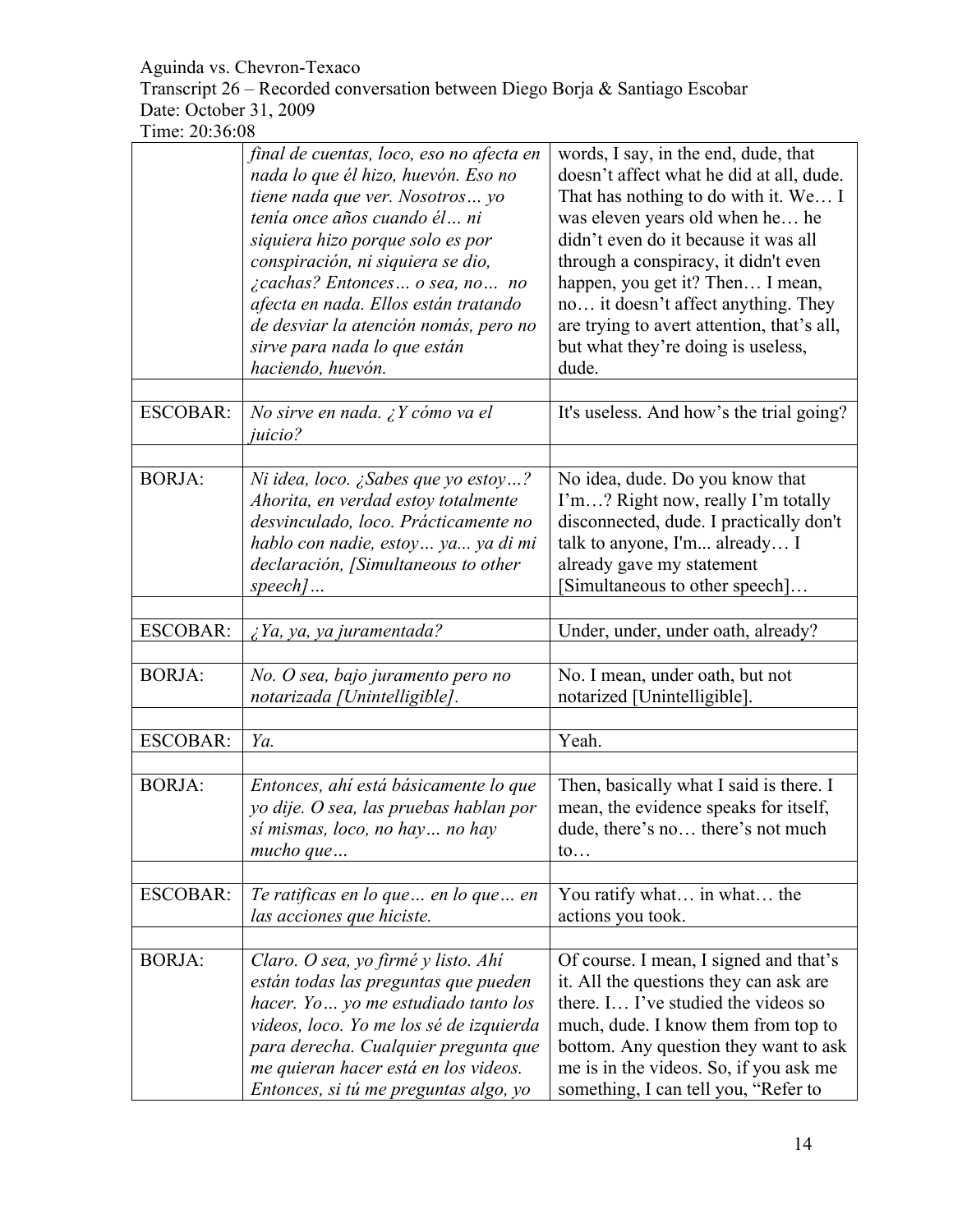Transcript 26 – Recorded conversation between Diego Borja & Santiago Escobar Date: October 31, 2009

|                 | te puedo decir: "Refiérete al minuto<br>treinta tres al minuto dos minutos                                                                                                                                                                                                                                                                                                                                                                                          | minute thirty-three to minute two<br>and three thirty seconds on the<br>video number two. Your answer is                                                                                                                                                                                                                                                                                                                                                                              |
|-----------------|---------------------------------------------------------------------------------------------------------------------------------------------------------------------------------------------------------------------------------------------------------------------------------------------------------------------------------------------------------------------------------------------------------------------------------------------------------------------|---------------------------------------------------------------------------------------------------------------------------------------------------------------------------------------------------------------------------------------------------------------------------------------------------------------------------------------------------------------------------------------------------------------------------------------------------------------------------------------|
|                 | con tres treinta segundos del video<br>número dos. Ahí está tu respuesta.                                                                                                                                                                                                                                                                                                                                                                                           | there.                                                                                                                                                                                                                                                                                                                                                                                                                                                                                |
|                 |                                                                                                                                                                                                                                                                                                                                                                                                                                                                     |                                                                                                                                                                                                                                                                                                                                                                                                                                                                                       |
| <b>ESCOBAR:</b> | [Riendo] Ya. ¡Qué loco!                                                                                                                                                                                                                                                                                                                                                                                                                                             | [Laughing] Yeah. How crazy?                                                                                                                                                                                                                                                                                                                                                                                                                                                           |
| <b>BORJA:</b>   | [Simultaneous to other speech] Y me<br>dicen: "Oye, ¿cómo así le conoce tal<br>persona al juez?". Ahí está, porque yo<br>pregunté todito, ¿cachas?                                                                                                                                                                                                                                                                                                                  | [Simultaneous to other speech] and<br>they tell me: "Hey, how is it that the<br>judge knows such-n-such person?"<br>There it is, because I asked him<br>everything, you get it?                                                                                                                                                                                                                                                                                                       |
| <b>ESCOBAR:</b> | Ya.                                                                                                                                                                                                                                                                                                                                                                                                                                                                 | Yeah.                                                                                                                                                                                                                                                                                                                                                                                                                                                                                 |
|                 |                                                                                                                                                                                                                                                                                                                                                                                                                                                                     |                                                                                                                                                                                                                                                                                                                                                                                                                                                                                       |
| <b>BORJA:</b>   | O sea, es como un reportaje, loco,<br>más que  más que sólo caught on<br>tape.                                                                                                                                                                                                                                                                                                                                                                                      | I mean, it's like a report, dude, more<br>than more than just caught on tape.                                                                                                                                                                                                                                                                                                                                                                                                         |
| <b>ESCOBAR:</b> | Ya te cacho.                                                                                                                                                                                                                                                                                                                                                                                                                                                        | I get you.                                                                                                                                                                                                                                                                                                                                                                                                                                                                            |
|                 |                                                                                                                                                                                                                                                                                                                                                                                                                                                                     |                                                                                                                                                                                                                                                                                                                                                                                                                                                                                       |
| <b>BORJA:</b>   | [Simultaneous to other speech]<br>pueden ver.                                                                                                                                                                                                                                                                                                                                                                                                                       | [Simultaneous to other speech] they<br>can see.                                                                                                                                                                                                                                                                                                                                                                                                                                       |
|                 |                                                                                                                                                                                                                                                                                                                                                                                                                                                                     |                                                                                                                                                                                                                                                                                                                                                                                                                                                                                       |
| <b>ESCOBAR:</b> | <i>¡Bien, vos mi perno! ¿Y qué más?,</i><br>¿qué dicen esos manes?                                                                                                                                                                                                                                                                                                                                                                                                  | Well, you, my brother! And what<br>else? What do those guys say?                                                                                                                                                                                                                                                                                                                                                                                                                      |
|                 |                                                                                                                                                                                                                                                                                                                                                                                                                                                                     |                                                                                                                                                                                                                                                                                                                                                                                                                                                                                       |
| <b>BORJA:</b>   | $i$ Qué dice quién?                                                                                                                                                                                                                                                                                                                                                                                                                                                 | What does who say?                                                                                                                                                                                                                                                                                                                                                                                                                                                                    |
| <b>ESCOBAR:</b> | Que no puedes hablar por teléfono,<br>dicen que tienes que estar guardadito.                                                                                                                                                                                                                                                                                                                                                                                        | That you can't talk on the telephone,<br>they say you have to be guarded.                                                                                                                                                                                                                                                                                                                                                                                                             |
| <b>BORJA:</b>   | O sea, siempre hay que tener cuidado.<br>El teléfono es es súper sensible,<br>loco, porque aquí, ya te digo; no<br>tienes idea. O sea, no solo estos<br>manes sino también están por el otro<br>lado; todo el mundo tratando de<br>encontrar cualquier cosa, ¿cachas?,<br>entonces Lo que yo te había dicho<br>antes, huevón; cualquier cosita es<br>Pienso que ahorita me están hurgando<br>como no tienes idea, mi vida, huevón.<br>Ya mismo acabaron ya fueron a | I mean, you always have to be careful.<br>The telephone is is very sensitive,<br>dude, because here, I'm telling you;<br>you have no idea. I mean, not only<br>these guys, but they're also on the<br>other side; everyone is trying to find<br>anything, you get it? Then what I<br>had told you before, dude; any little<br>thing is I think right now they are<br>searching me like you have no idea,<br>my life, dude. They just finished<br>they went to Ecuador already. I know |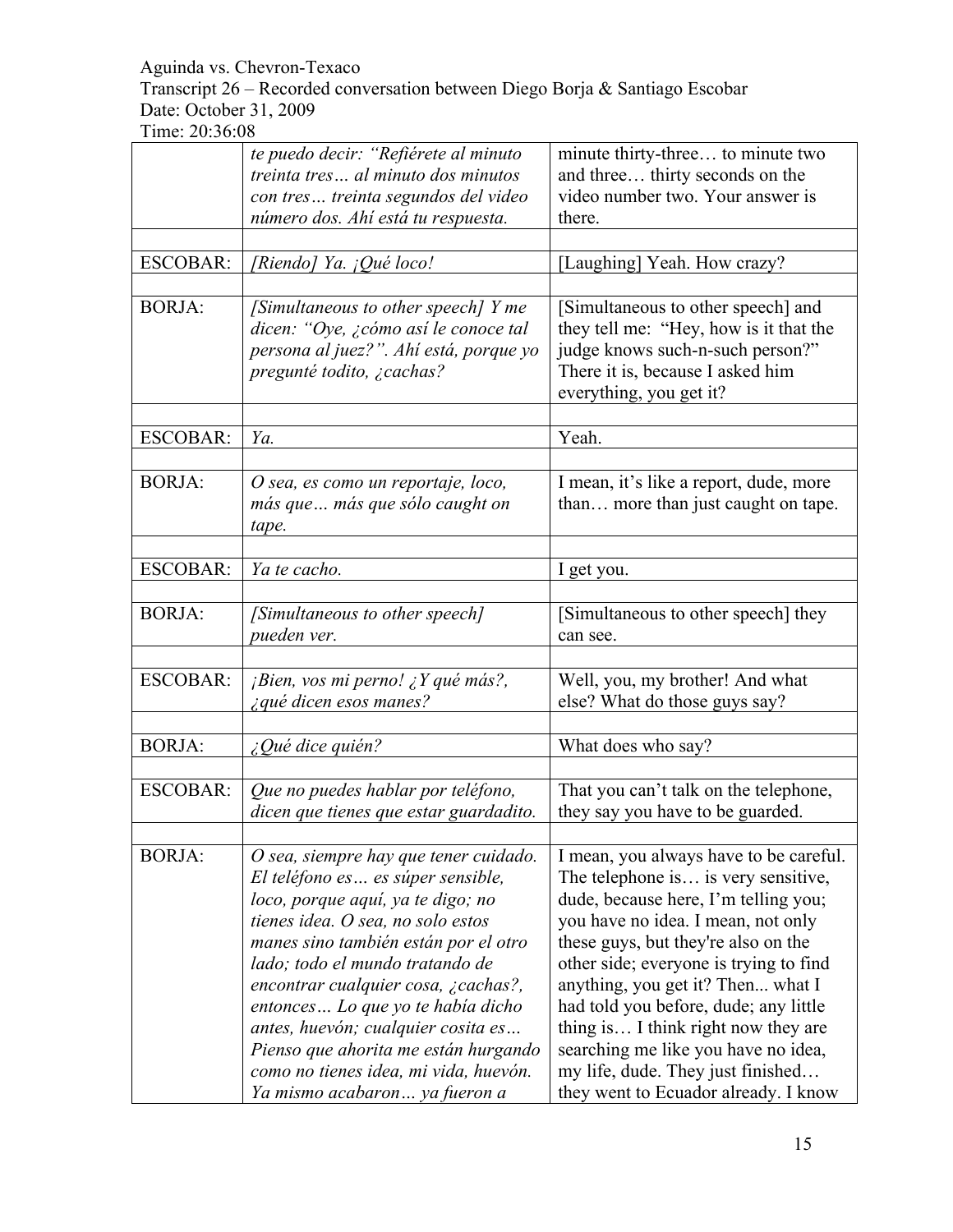Transcript 26 – Recorded conversation between Diego Borja & Santiago Escobar Date: October 31, 2009

|                 | Ecuador. Yo sé que estuvieron<br>preguntando y todo.                                                                                    | they were asking and all.                                                                                                                             |
|-----------------|-----------------------------------------------------------------------------------------------------------------------------------------|-------------------------------------------------------------------------------------------------------------------------------------------------------|
| <b>ESCOBAR:</b> | ¿De que?, ¿qué quieren saber de vos?                                                                                                    | About what? What do they want to<br>know about you?                                                                                                   |
| <b>BORJA:</b>   | ¿Pero qué van a saber de mí?                                                                                                            | But what are they going to find out<br>about me?                                                                                                      |
| <b>ESCOBAR:</b> | Quieren saber que te gustan los<br>chicos.                                                                                              | They want to know that you like boys.                                                                                                                 |
| <b>BORJA:</b>   | [Riendo] Cacha que no tengo ni<br>ni no tengo ni tickets, huevón. O<br>sea, que yo no tengo  tengo un<br>tengo récord perfecto, huevón. | [Laughing] Get it that I don't have<br>even even I don't even have a<br>ticket, dude. I mean, I don't have I<br>have a I have a perfect record, dude. |
| <b>ESCOBAR:</b> | ¿Pero y qué pasa si se enteran que te<br>gustan los chicos? [Riendo].                                                                   | But and what happens if they find out<br>you like boys? [Laughing].                                                                                   |
| <b>BORJA:</b>   | O sea, estoy en San Francisco. Gano<br>adeptos [riendo].                                                                                | So, I'm in San Francisco. I'll have<br>some fans [laughing].                                                                                          |
| <b>ESCOBAR:</b> | Claro, sí. Vas y te                                                                                                                     | Yes, of course. You go and you                                                                                                                        |
| <b>BORJA:</b>   | Hago Milk II.                                                                                                                           | I'll do Milk II.                                                                                                                                      |
| <b>ESCOBAR:</b> | Milk [riendo fuerte] Ese ya es<br>Milky Milky Way.                                                                                      | Milk [laughing hard]. That's<br>Milky Milky Way.                                                                                                      |
| <b>BORJA:</b>   | Milky Way.                                                                                                                              | Milky Way.                                                                                                                                            |
| <b>ESCOBAR:</b> | ¡Qué dañado!                                                                                                                            | You are bad!                                                                                                                                          |
| <b>BORJA:</b>   | MilkyWay, jestá buenísimo!                                                                                                              | Milky Way, that's great!                                                                                                                              |
| <b>ESCOBAR:</b> | Milky Way. Ahora tienes que filmar el<br>Milky Way.                                                                                     | Milky Way. Now you have to film<br>Milky Way.                                                                                                         |
| <b>BORJA:</b>   | ¡Cuenta que te gustan los chicos! [En<br>tono burlón]                                                                                   | Tell them you like boys! [In a joking<br>tone].                                                                                                       |
| <b>ESCOBAR:</b> | [Riendo].                                                                                                                               | [Laughing].                                                                                                                                           |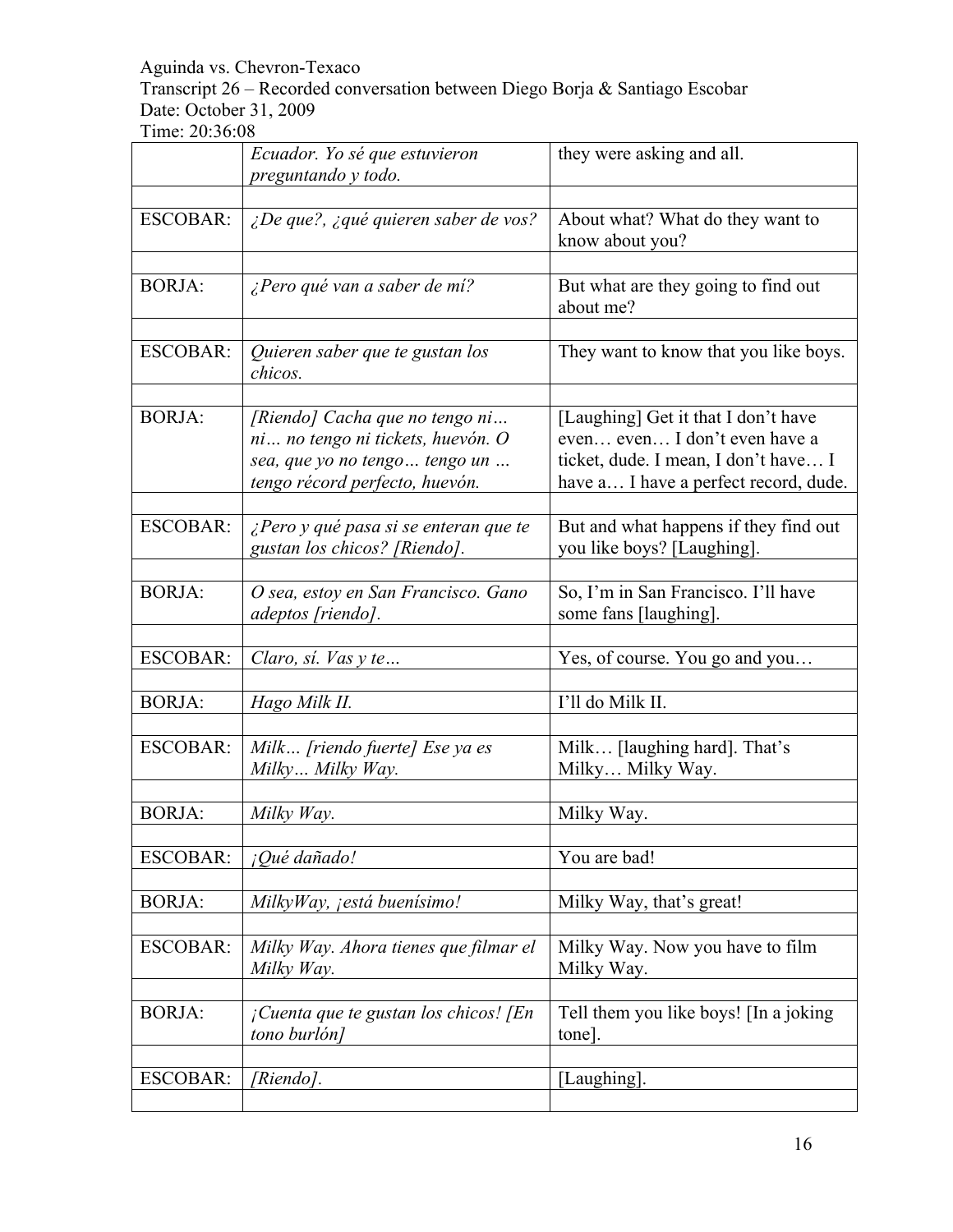Transcript 26 – Recorded conversation between Diego Borja & Santiago Escobar Date: October 31, 2009

| <b>BORJA:</b>   | ¡Qué dañado que eres, huevón!                                                                                                                                                                     | You are so bad, dude!                                                                                                                                                                                 |
|-----------------|---------------------------------------------------------------------------------------------------------------------------------------------------------------------------------------------------|-------------------------------------------------------------------------------------------------------------------------------------------------------------------------------------------------------|
|                 |                                                                                                                                                                                                   |                                                                                                                                                                                                       |
| ESCOBAR:        | $i$ Qué dañado, ¿no?! [Simultaneous to<br>other speech] que sí me gustan los<br>becerros y los chicos [en tono<br>burlón].                                                                        | Wicked, right? [Simultaneous to other<br>speech] yes, I like calves and boys [in]<br>a joking tone].                                                                                                  |
|                 |                                                                                                                                                                                                   |                                                                                                                                                                                                       |
| <b>BORJA:</b>   | [Riendo fuerte] ¡Me gustan los<br>becerros chicos!                                                                                                                                                | [Laughing hard] I like boy calves!                                                                                                                                                                    |
| <b>ESCOBAR:</b> | ¡Los becerros chicos! [Siguen riendo<br>ambos].                                                                                                                                                   | Boy calves! [Both continue laughing].                                                                                                                                                                 |
|                 |                                                                                                                                                                                                   |                                                                                                                                                                                                       |
| <b>BORJA:</b>   | ¡Qué cague, Santi Boy!                                                                                                                                                                            | That's a riot, Santi Boy!                                                                                                                                                                             |
| <b>ESCOBAR:</b> | Sí sabes que te pueden demandar los<br>ecologistas por bestialismo, ¿no?                                                                                                                          | You know that the ecologist can sue<br>you for bestiality, right?                                                                                                                                     |
| <b>BORJA:</b>   | [Riendo ambos].                                                                                                                                                                                   | [Both laughing].                                                                                                                                                                                      |
| <b>ESCOBAR:</b> | [Unintelligible] [Riendo].                                                                                                                                                                        | [Unintelligible] [laughing].                                                                                                                                                                          |
| <b>BORJA:</b>   | Eso sería de lujo, huevón.                                                                                                                                                                        | That would be tops, dude.                                                                                                                                                                             |
|                 |                                                                                                                                                                                                   |                                                                                                                                                                                                       |
| <b>ESCOBAR:</b> | ¿Cachas? Así saben que buscando así<br>en el pasado de Diego Borja,<br>encontramos que le gustan los<br>becerros chicos, y así un grupo de<br>ecologistas con fotos así: "No más<br>bestialismo". | You get it? That way they know that<br>searching in Diego Borja's past, we'll<br>find out that he likes boy calves, and<br>then a group of ecologists with photos<br>like this, "No more bestiality." |
| <b>BORJA:</b>   | [Sigue riendo fuerte] "No manches,<br>no mames".                                                                                                                                                  | [Continues laughing hard] "No<br>staining, no sucking."                                                                                                                                               |
| <b>ESCOBAR:</b> | Y Greenpeace  ahora Greenpeace se<br>suma así al caso para velar por la<br>salud de los animales.<br>[Unintelligible].                                                                            | And Greenpeace now Greenpeace<br>joins in the case to keep vigil for<br>animal health. [Unintelligible].                                                                                              |
| <b>BORJA:</b>   | Ya ya me imagino el título: No<br>mames, güey.                                                                                                                                                    | Yeah I can imagine the title: Don't<br>suck, jerk.                                                                                                                                                    |
| <b>ESCOBAR:</b> | [Riendo] No mames no mames a<br>Milky Way.                                                                                                                                                        | [Laughing] Don't suck don't suck a<br>Milky Way.                                                                                                                                                      |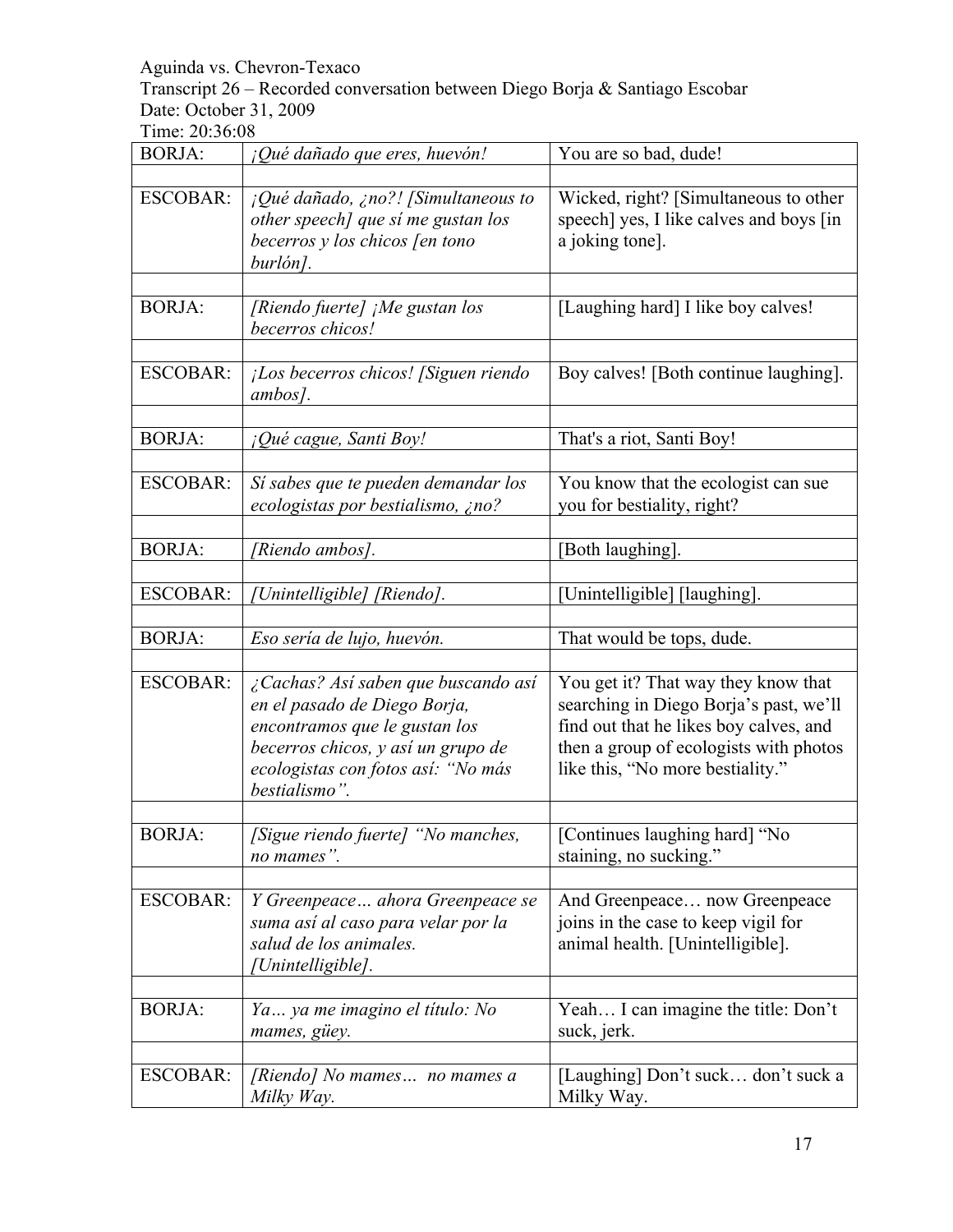Transcript 26 – Recorded conversation between Diego Borja & Santiago Escobar Date: October 31, 2009

| <b>BORJA:</b>   | Claro. Sería: No mames Picky Way.<br>[Unintelligible] los bueyes. ¡Ay, ay,<br>ay! Ya no más. | Of course. It would be: Don't suck<br>Picky Way. [Unintelligible] the<br>calves. Oh, oh, oh! No more. |
|-----------------|----------------------------------------------------------------------------------------------|-------------------------------------------------------------------------------------------------------|
|                 |                                                                                              |                                                                                                       |
| <b>ESCOBAR:</b> | ¡Qué dañado que eres! Ya, dale suave,<br>huevón.                                             | You are so bad! Yeah, go easy, dude.                                                                  |
|                 |                                                                                              |                                                                                                       |
| <b>BORJA:</b>   | [Riendo] Oye, ¿y qué se cuenta del<br>Carlo [Unintelligible]?                                | [Laughing] Hey, and what do you<br>know about Carlo [Unintelligible]?                                 |
|                 |                                                                                              |                                                                                                       |
| <b>ESCOBAR:</b> | A él también le gustan. Creo que, en<br>cambio, a él le gustan los  los pavos.               | He also likes them. I think, except, he<br>likes turkeys.                                             |
|                 |                                                                                              |                                                                                                       |
| <b>BORJA:</b>   | [Riendo].                                                                                    | [Laughing].                                                                                           |
|                 |                                                                                              |                                                                                                       |
| <b>ESCOBAR:</b> | $\zeta$ No ves que el man es chiquito?                                                       | Don't you see that guy is small?                                                                      |
|                 |                                                                                              |                                                                                                       |
| <b>BORJA:</b>   | <i>iQué cague!</i>                                                                           | How funny!                                                                                            |
|                 |                                                                                              |                                                                                                       |
| <b>ESCOBAR:</b> | ¡Qué dañado!                                                                                 | That's so bad!                                                                                        |
|                 |                                                                                              |                                                                                                       |
| <b>BORJA:</b>   | iAh!                                                                                         | Oh!                                                                                                   |
|                 |                                                                                              |                                                                                                       |
| <b>ESCOBAR:</b> | $El$ ¿el cómo se llama?, el duendito;                                                        | He what's his name? The little elf;                                                                   |
|                 | nada, huevón. Ahí me cuenta que le                                                           | nothing, dude. They tell me there that                                                                |
|                 | fue a visitar su exnovia. ¿Te acuerdas                                                       | he went to visit his ex-girlfriend. Do                                                                |
|                 | de la María Ester?, esa man de                                                               | you remember Maria Ester? That                                                                        |
|                 | Guayaquil que le sacó todo el billete.                                                       | woman from Guayaquil who took all                                                                     |
|                 |                                                                                              | his money.                                                                                            |
|                 |                                                                                              |                                                                                                       |
| <b>BORJA:</b>   | $i$ Ah claro! Entonces andaban $i$ ya se                                                     | Oh, of course! Then they were now                                                                     |
|                 | quiere casar con esa man?                                                                    | he wants to marry that woman?                                                                         |
|                 |                                                                                              |                                                                                                       |
| <b>ESCOBAR:</b> | De ley, de ley. Es dañadísima; esa                                                           | For sure, for sure. She's really bad;                                                                 |
|                 | man es ultra dañada, verás.                                                                  | she is super bad, you'll see.                                                                         |
|                 |                                                                                              |                                                                                                       |
| <b>BORJA:</b>   | Todas las monas, huevón.                                                                     | All of them, from the coast, dude.                                                                    |
|                 |                                                                                              |                                                                                                       |
| <b>ESCOBAR:</b> | De ley. Yo creo que las monas en                                                             | For sure. I think women from the                                                                      |
|                 | general son bien dañadas.                                                                    | coast in general are really bad.                                                                      |
|                 |                                                                                              |                                                                                                       |
| <b>BORJA:</b>   | ¡Chuta! Yo cuando me fui y cada                                                              | Shit! When I saw myself and every                                                                     |
|                 | vez que iba al Guayas, subí al                                                               | time I went to Guayas, I'd go up I                                                                    |
|                 |                                                                                              |                                                                                                       |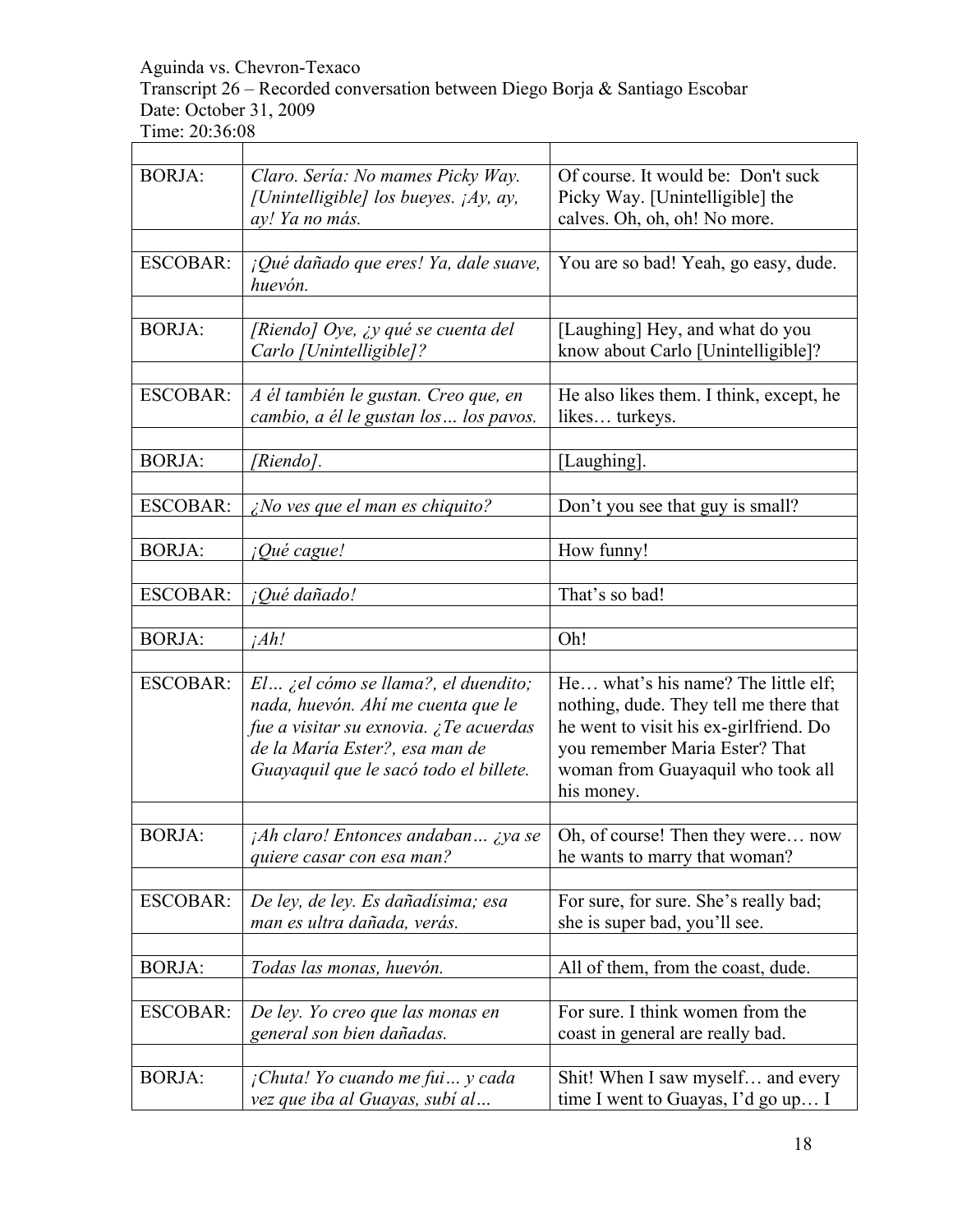Transcript 26 – Recorded conversation between Diego Borja & Santiago Escobar Date: October 31, 2009

|                 | estaba temblando en el avión, loco,<br>así con ganas de  no sé, loco; de | would be shaking in the plane, dude,<br>and felt like I don't know, dude; like |
|-----------------|--------------------------------------------------------------------------|--------------------------------------------------------------------------------|
|                 | irme a algún lado y encerrarme así.                                      | going somewhere to lock myself up.                                             |
|                 | Irme a pa' [Unintelligible], alguna                                      | To go  to [Unintelligible],                                                    |
|                 | cosa así.                                                                | something.                                                                     |
|                 |                                                                          |                                                                                |
| <b>ESCOBAR:</b> | [Riendo] Claro, cuando regresabas                                        | [Laughing] of course, when you came                                            |
|                 | de                                                                       | back from                                                                      |
| <b>BORJA:</b>   | Sí.                                                                      | Yes.                                                                           |
|                 |                                                                          |                                                                                |
| <b>ESCOBAR:</b> | De ley.                                                                  | For sure.                                                                      |
|                 |                                                                          |                                                                                |
| <b>BORJA:</b>   | Me sentía sucia, me quedaba en la<br>ducha diez horas, así               | I felt dirty, I would stay in the shower<br>for ten hours, like that.          |
|                 |                                                                          |                                                                                |
| <b>ESCOBAR:</b> | Sí, querías irte a hacer un baño de<br>purificación.                     | Yes, you wanted to take a purification<br>bath.                                |
|                 |                                                                          |                                                                                |
| <b>BORJA:</b>   | Quería irme quería irme a ver a mis<br>becerros [riendo]. ¡Qué cague!    | I wanted to go I wanted to go see<br>my calves [laughing]. What a riot!        |
|                 |                                                                          |                                                                                |
| <b>ESCOBAR:</b> | El Benítez, no, no. El Benítez no dice                                   | Benitez, no, no. Benitez doesn't say                                           |
|                 | nada. Que quiere venir, que lo acolite                                   | anything. He wants to come, wants                                              |
|                 | a venir. Yo digo cómo, huevón.                                           | help to come. I say how, dude.                                                 |
| <b>BORJA:</b>   |                                                                          |                                                                                |
|                 | ¿Acolite a venir a dónde?                                                | Help to come where?                                                            |
| <b>ESCOBAR:</b> | Acá.                                                                     | Here.                                                                          |
|                 |                                                                          |                                                                                |
| <b>BORJA:</b>   | $\lambda A$ quedarse, perro?                                             | To stay here, dog?                                                             |
|                 |                                                                          |                                                                                |
| <b>ESCOBAR:</b> | ¿No ves que al man le negaron ya dos                                     | Don't you see they denied the guy his                                          |
|                 | veces la visa porque el más imbécil,                                     | visa twice, because the idiot, both                                            |
|                 | las dos veces mintió y le cacharon?                                      | times he lied and they caught him?                                             |
|                 |                                                                          |                                                                                |
|                 |                                                                          |                                                                                |
| <b>BORJA:</b>   | ¿Acá?, ¿para Canadá o Estados<br>Unidos?                                 | Here? To Canada or to the United<br>States?                                    |
|                 |                                                                          |                                                                                |
| <b>ESCOBAR:</b> | Sí, sí; para Canadá. Quería estudiar                                     | Yes, yes; to Canada. He wanted to                                              |
|                 | ahí. Como  ya, el Silva le ayudó para                                    | study there. Like Silva already                                                |
|                 | sacarle la matrícula de colegio, para                                    | helped him to get him registered in                                            |
|                 | que haga un curso de inglés y luego la                                   | school, to do an English course and                                            |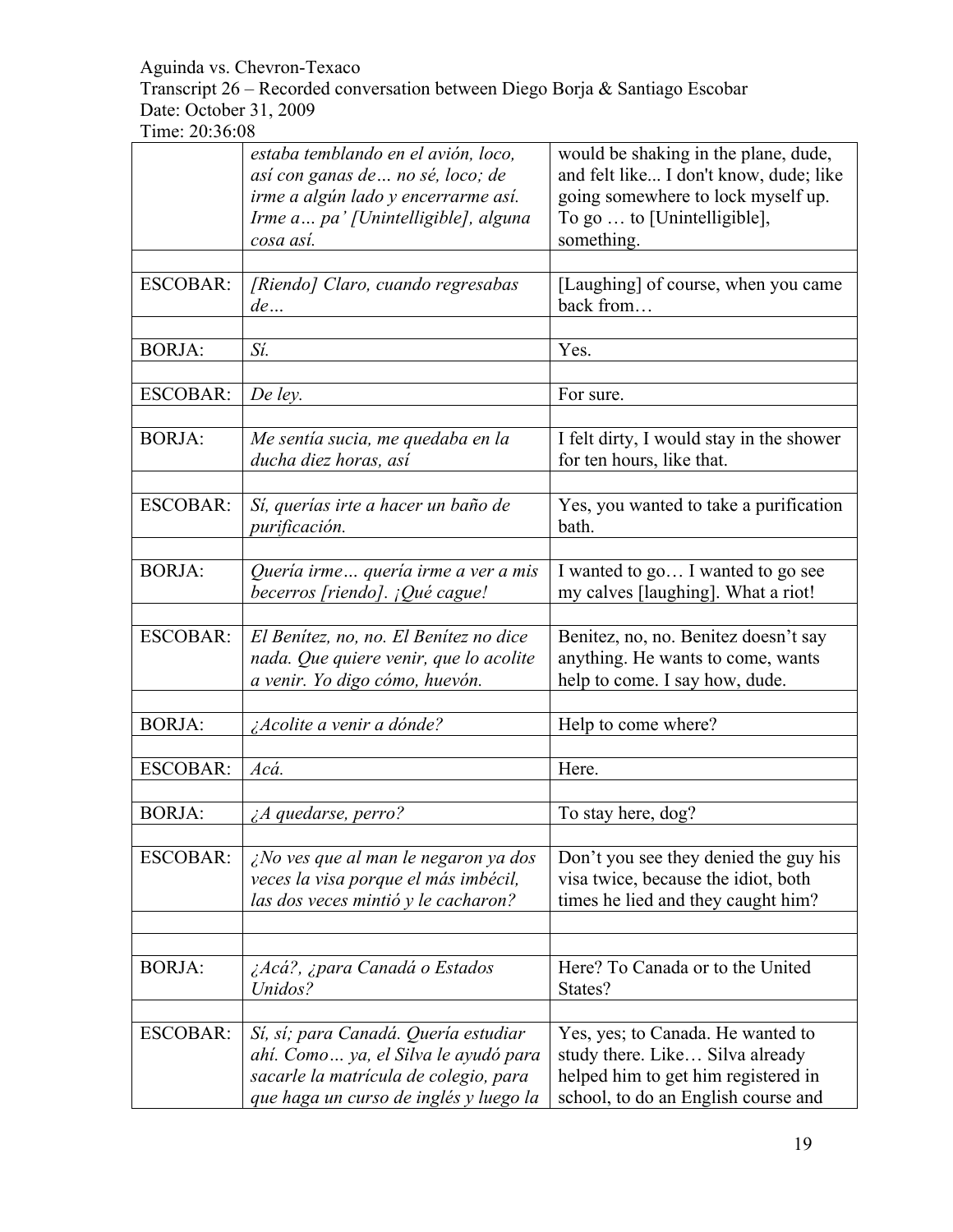Transcript 26 – Recorded conversation between Diego Borja & Santiago Escobar Date: October 31, 2009

|                 | universidad y todo, y el man, no sé en<br>qué mintió, la cosa es que cacharon. Y<br>luego volvió a aplicar en Chile, hecho<br>el que nunca había aplicado y nunca<br>le habían negado, y le volvieron a<br>cachar, ¿cachas? | then the university and all, and that<br>guy, I don't know what he lied about,<br>the thing is they caught him. And then<br>he applied again in Chile, acting as if<br>he had never applied and they'd never<br>denied him, and they caught him<br>again, you get it? |
|-----------------|-----------------------------------------------------------------------------------------------------------------------------------------------------------------------------------------------------------------------------|-----------------------------------------------------------------------------------------------------------------------------------------------------------------------------------------------------------------------------------------------------------------------|
| <b>BORJA:</b>   | ¡Qué foco! No.                                                                                                                                                                                                              | What a trip! No.                                                                                                                                                                                                                                                      |
| <b>ESCOBAR:</b> | $i^{Nh}$ , nh!                                                                                                                                                                                                              | Um, um!                                                                                                                                                                                                                                                               |
| <b>BORJA:</b>   | Pero  yo creo que deje de estar<br>buscando pajaritos rosados ya. Que él<br>haga la vida en Chile si el Chile de<br>putas, loco.                                                                                            | But I think he's stopped trying to<br>chase rainbows now. For him to make<br>a life in Chile, Chile is wonderful,<br>dude.                                                                                                                                            |
| <b>ESCOBAR:</b> | De ley. Y está estudiando y todo. Y<br>bien que se quede allá y no joda,<br>huevón.                                                                                                                                         | For sure. And he's studying and<br>everything. And it's good for him to<br>stay there and not bug anyone, dude.                                                                                                                                                       |
| <b>BORJA:</b>   | Claro, loco. ¿Y por qué no le hace en<br>Chile? O sea, cacha, el Palmiño le va<br>súper bien en Chile, loco.<br>[Simultaneous to other speech],<br>huevón.                                                                  | Of course, dude. And why doesn't he<br>do it in Chile? I mean, get it, Palmiño<br>is doing really well in Chile, dude.<br>[Simultaneous to other speech], dude.                                                                                                       |
| <b>ESCOBAR:</b> | ¡Um! El Pasmaino. A ese también<br>creo que le gustan los chicos.                                                                                                                                                           | Hum! Pasmaino. I Think he also likes<br>boys.                                                                                                                                                                                                                         |
| <b>BORJA:</b>   | A ese le gusta todo lo que se mueva,<br>hombre.                                                                                                                                                                             | He likes anything that moves, man.                                                                                                                                                                                                                                    |
| <b>ESCOBAR:</b> | ¿Sí sabías? Pero yo nunca lo he visto<br>con una chica, hermano.                                                                                                                                                            | Did you know that? But I've never<br>seen him with a girl, brother.                                                                                                                                                                                                   |
| <b>BORJA:</b>   | Claro. El man, por eso le decía yo:<br>"Ya, para de jalarte la piola, huevón.<br>O sea, ya, córtala, huevón". Pero ya,<br>manda fotos así ya, de que había ido a<br>Ecuador la última vez con su<br>enamorada.              | Of course. That guy, that's why I told<br>him, "Yeah, quit yanking on your<br>dick, dude. I mean, cut it off, man."<br>But, he sends photos like, that he had<br>gone to Ecuador last time with his<br>girlfriend.                                                    |
| ESCOBAR:        | [Riendo] Ahora manda fotos con                                                                                                                                                                                              | [Laughing] Now he sends photos with                                                                                                                                                                                                                                   |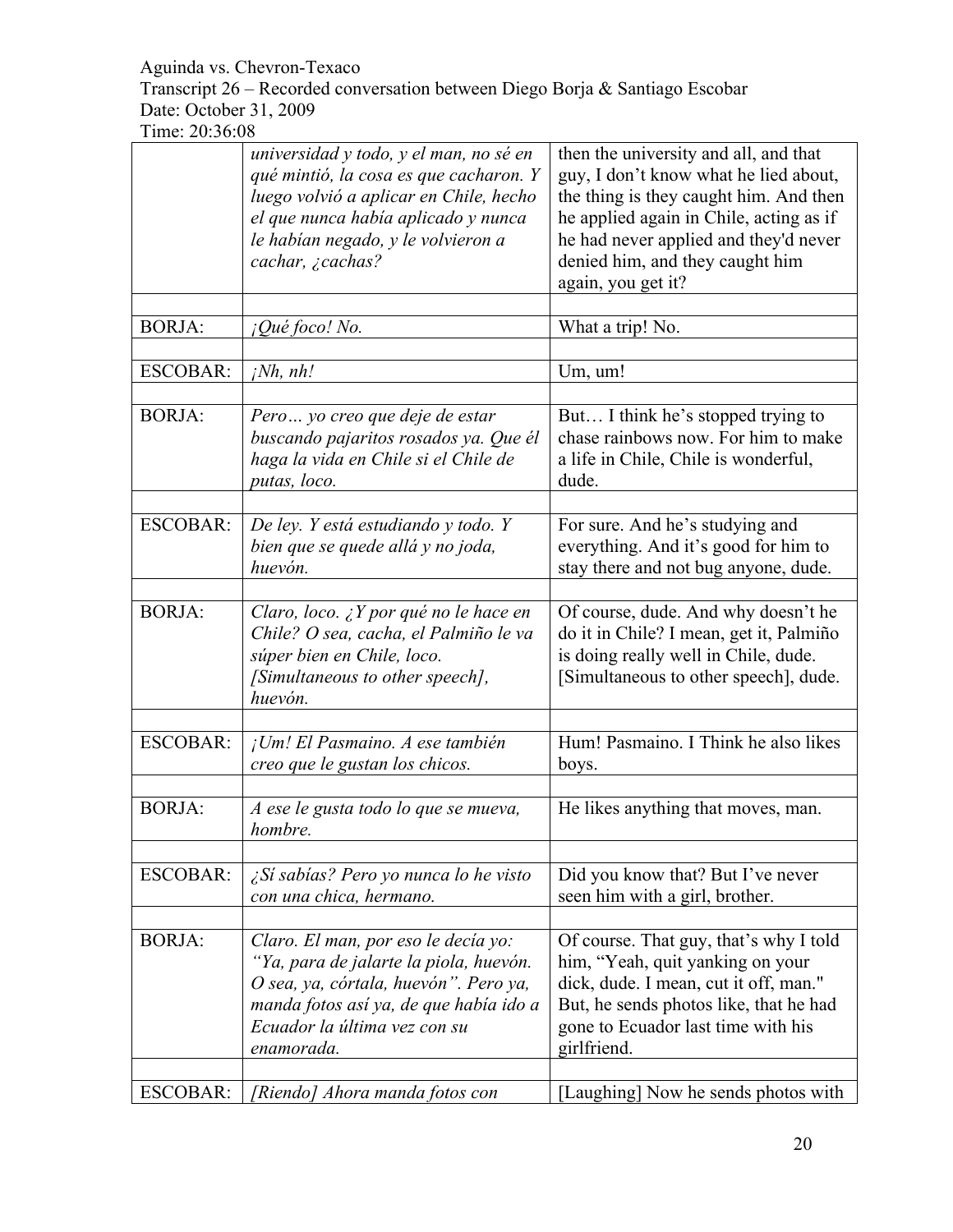# Transcript 26 – Recorded conversation between Diego Borja & Santiago Escobar Date: October 31, 2009

|                 | Drag Queen.                                                                                                                                                                                 | Drag Queens.                                                                                                                                                                                                           |
|-----------------|---------------------------------------------------------------------------------------------------------------------------------------------------------------------------------------------|------------------------------------------------------------------------------------------------------------------------------------------------------------------------------------------------------------------------|
| <b>BORJA:</b>   | Claro, "ya tengo enamorada". ¡Sí, ya<br>Simón! ¡Qué cague! Aquí colecciono<br>pelotas de golf.                                                                                              | Of course, "now I have a girlfriend."<br>Yes, yeah right! How funny! Here I<br>collect golf balls.                                                                                                                     |
| <b>ESCOBAR:</b> | Sigues coleccionando pelotas de golf.                                                                                                                                                       | You're still collecting golf balls.                                                                                                                                                                                    |
| <b>BORJA:</b>   | No sabes que se caen a cada rato<br>por acá, y ya pasaron la puerta, ya no<br>las devuelvo. Les quedo viendo nomás<br>$\gamma$ les quito.                                                   | No you know that they fall all the<br>time around here, and if they come<br>over the gate, I don't return them. I<br>just stand there watching them, and I<br>take them away.                                          |
| <b>ESCOBAR:</b> | $i Y$ qué andas haciendo ahorita?                                                                                                                                                           | And what are you doing right now?                                                                                                                                                                                      |
| <b>BORJA:</b>   | Nada, loco. Estoy siempre o sea,<br>nada, huevón. Pensando huevadas,<br>analizando los documentos,<br>legalizándome y todo eso.                                                             | Nothing, dude. I'm always I mean,<br>nothing, dude. Thinking about shit,<br>analyzing documents, becoming legal<br>and all that.                                                                                       |
| <b>ESCOBAR:</b> | Conspirando, ¿o ya no?                                                                                                                                                                      | Conspiring, or not any more?                                                                                                                                                                                           |
| <b>BORJA:</b>   | No, ya no. Ahorita estoy todavia<br>estoy curándome de la última que<br>hice.                                                                                                               | No, not anymore. Right now I'm<br>I'm still recovering from the last one I<br>did.                                                                                                                                     |
| <b>ESCOBAR:</b> | Ahorita estás estás ya.                                                                                                                                                                     | Right now you are you are<br>already.                                                                                                                                                                                  |
| <b>BORJA:</b>   | Estoy en reposo.                                                                                                                                                                            | I'm resting.                                                                                                                                                                                                           |
| <b>ESCOBAR:</b> | [Riendo] En reposo. Oye, ¿y qué va a<br>pasar?, ¿y no te han?, ¿ya te<br>llamaron a declarar?                                                                                               | [Laughing] Resting. Hey, and what's<br>going to happen? And they<br>haven't? Did they call you to<br>testify?                                                                                                          |
|                 |                                                                                                                                                                                             |                                                                                                                                                                                                                        |
| <b>BORJA:</b>   | Todo el tiempo quieren que vaya los<br>de la Procuraduría, los de la Fiscalía.<br>O sea, ¿pero para qué necesitan que<br>vaya, señores?, ya está todo en el<br>Internet, solo vean, huevón. | All the time, the people at the<br>Attorney General's Office want me to<br>go, at the Office. I mean, but why do<br>you need me to go, gentlemen?<br>Everything's already on the Internet,<br>just check it out, dude. |
|                 |                                                                                                                                                                                             |                                                                                                                                                                                                                        |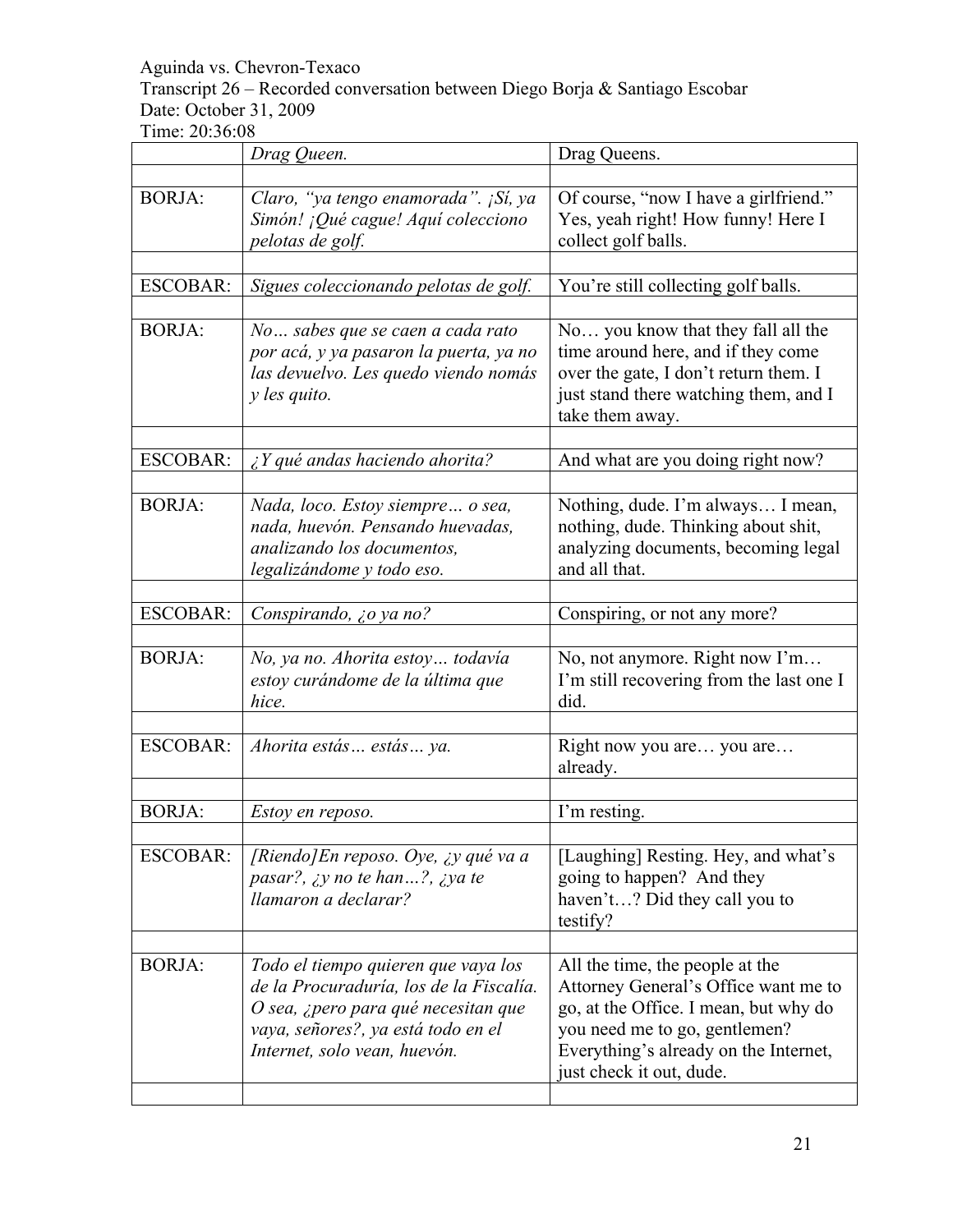Transcript 26 – Recorded conversation between Diego Borja & Santiago Escobar Date: October 31, 2009

| <b>ESCOBAR:</b> | Ya.                                                                                                                                                                                                                                                                                                                     | Yeah.                                                                                                                                                                                                                                                                                                 |
|-----------------|-------------------------------------------------------------------------------------------------------------------------------------------------------------------------------------------------------------------------------------------------------------------------------------------------------------------------|-------------------------------------------------------------------------------------------------------------------------------------------------------------------------------------------------------------------------------------------------------------------------------------------------------|
|                 |                                                                                                                                                                                                                                                                                                                         |                                                                                                                                                                                                                                                                                                       |
| <b>BORJA:</b>   | Si no  si no  si no es tan fácil de<br>entender, les puedo explicar cómo<br>le cómo interpretar.                                                                                                                                                                                                                        | It's not it's not it's not so easy to<br>understand, I can explain how how<br>to interpret it.                                                                                                                                                                                                        |
| <b>ESCOBAR:</b> | [Riendo].                                                                                                                                                                                                                                                                                                               | [Laughing].                                                                                                                                                                                                                                                                                           |
| <b>BORJA:</b>   | Pero todo está ahí [Unintelligible].                                                                                                                                                                                                                                                                                    | But everything's there<br>[Unintelligible]                                                                                                                                                                                                                                                            |
| <b>ESCOBAR:</b> | [Riendo] ¡Qué foco!                                                                                                                                                                                                                                                                                                     | [Laughing] Incredible!                                                                                                                                                                                                                                                                                |
| <b>BORJA:</b>   | Lo que pasa es que son unos<br>tramposos, loco, porque dicen que<br>Verás, ¿cómo ? ¿cómo pueden<br>tomar una investigación en serio si,<br>para comenzar, dicen que los videos<br>son alterados? Entonces, si comen<br>si partimos por esa premisa, ¡váyanse<br>a la miércoles!, porque nosotros<br>sabemos que no son. | The thing is that they're cheaters,<br>dude, because they say You see,<br>how? How can they take an<br>investigation seriously if, to begin<br>with, they say the videos have been<br>altered? So, if they start if we start<br>with that premise, go to hell! Because<br>we know that they have not. |
| <b>ESCOBAR:</b> | Ya te cacho.                                                                                                                                                                                                                                                                                                            | I get you.                                                                                                                                                                                                                                                                                            |
|                 |                                                                                                                                                                                                                                                                                                                         |                                                                                                                                                                                                                                                                                                       |
| <b>BORJA:</b>   | Entonces entonces lo que les<br>pedimos fue: "Okay, si ustedes creen<br>que son alterados, por favor,<br>mándame lo que ustedes crean que<br>cuáles son las transcripciones origi<br>que ustedes piensan que están<br>correctas, y yo en base a eso les digo<br>algo". Y no me mandan.                                  | Then then what we asked them for<br>was, "Okay, if you believe they're<br>altered, please, send me what you<br>think that what are the original<br>transcriptions you think are correct,<br>and based on that I'll tell you<br>something." And they don't send them<br>to me.                         |
| <b>ESCOBAR:</b> | Entonces no  ¿y vas a declarar allá<br>o cómo?, ¿cómo es eso?                                                                                                                                                                                                                                                           | So no and are you going to testify<br>there, or how? How's that?                                                                                                                                                                                                                                      |
|                 |                                                                                                                                                                                                                                                                                                                         |                                                                                                                                                                                                                                                                                                       |
| <b>BORJA:</b>   | No, allá no; ¡ni loco!                                                                                                                                                                                                                                                                                                  | No, not there; no way!                                                                                                                                                                                                                                                                                |
| <b>ESCOBAR:</b> | ¡Ni cagando, ahorita!                                                                                                                                                                                                                                                                                                   | No way, at this time!                                                                                                                                                                                                                                                                                 |
| <b>BORJA:</b>   | No. ¿Para qué? Eso es  allá son<br>ahorita no. Tendría que  tal vez<br>hacerla en un país neutral o Costa                                                                                                                                                                                                               | No. Why? That is there they are<br>not right now. I'd have to perhaps<br>I'd do it in a neutral country or                                                                                                                                                                                            |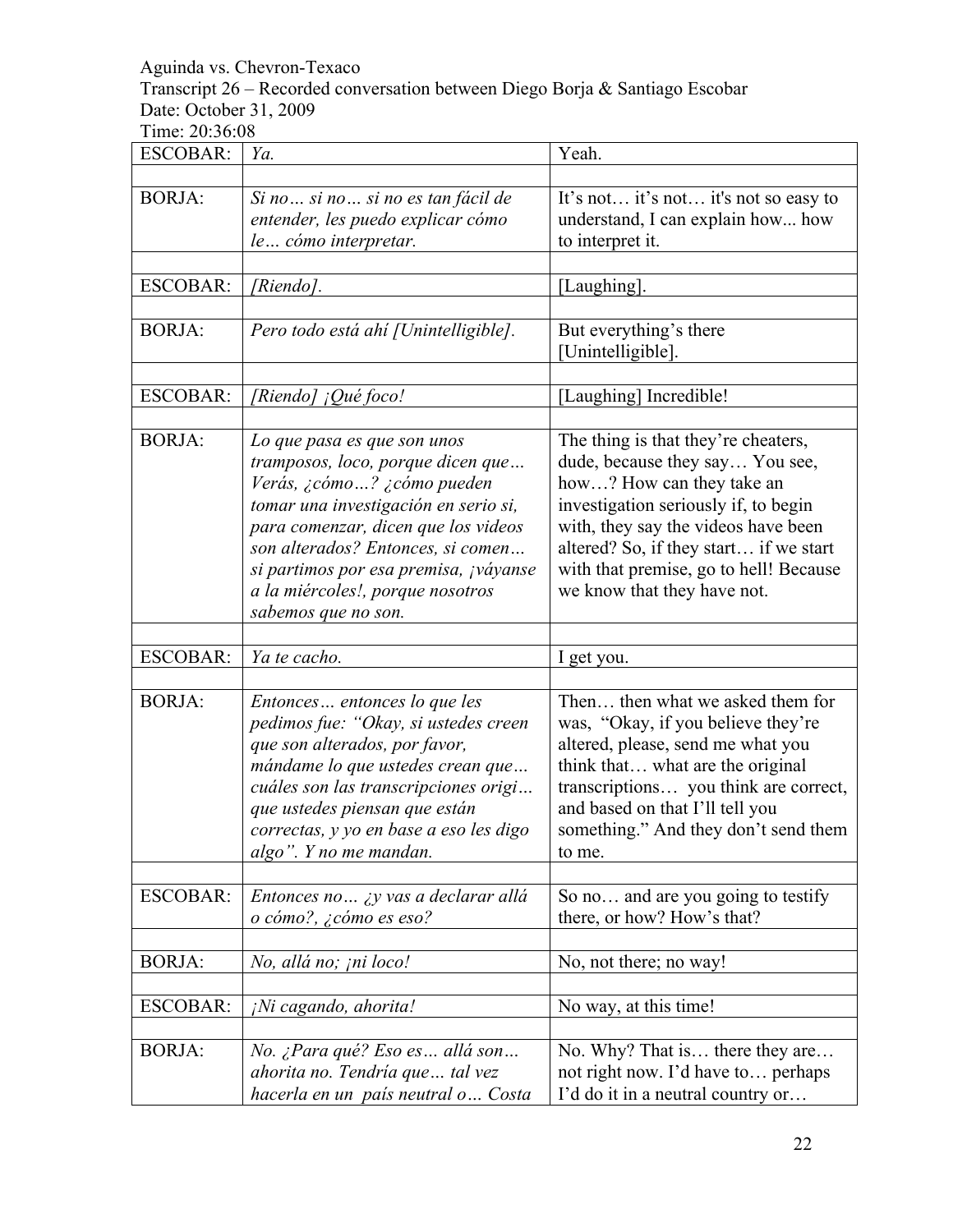Transcript 26 – Recorded conversation between Diego Borja & Santiago Escobar Date: October 31, 2009

|                 | Rica, sí. Algo donde haya playa, man.                                                                                                                                                                                                                                                                                                                                                                                              | Costa Rica, yes. Somewhere where<br>there's a beach, dude.                                                                                                                                                                                                                                                                                                                                                           |
|-----------------|------------------------------------------------------------------------------------------------------------------------------------------------------------------------------------------------------------------------------------------------------------------------------------------------------------------------------------------------------------------------------------------------------------------------------------|----------------------------------------------------------------------------------------------------------------------------------------------------------------------------------------------------------------------------------------------------------------------------------------------------------------------------------------------------------------------------------------------------------------------|
|                 |                                                                                                                                                                                                                                                                                                                                                                                                                                    |                                                                                                                                                                                                                                                                                                                                                                                                                      |
| <b>ESCOBAR:</b> | [Riendo] Donde haya playa. ¿Y qué<br>vas a hacer, huevón? ¿Ya sabes qué<br>estatus vas a quedar, migratorio?                                                                                                                                                                                                                                                                                                                       | [Laughing] Where there's a beach.<br>And what are you going to do, dude?<br>Do you already know what status<br>you're going to get, migratory?                                                                                                                                                                                                                                                                       |
| <b>BORJA:</b>   | No todavía. O sea, tengo  tengo<br>algunas  tengo la opción de la parte<br>laboral, tengo la parte del asilo<br>político.                                                                                                                                                                                                                                                                                                          | Not yet. I mean, I have I have<br>some I have the work option; I have<br>the political asylum part.                                                                                                                                                                                                                                                                                                                  |
|                 |                                                                                                                                                                                                                                                                                                                                                                                                                                    |                                                                                                                                                                                                                                                                                                                                                                                                                      |
| <b>ESCOBAR:</b> | Y la laboral, ¿dónde vas a trabajar?                                                                                                                                                                                                                                                                                                                                                                                               | And the work, where are you going to<br>work?                                                                                                                                                                                                                                                                                                                                                                        |
| <b>BORJA:</b>   | O sea, la  la laboral  ajá, la<br>laboral se basa en en una<br>aplicación por petición de trabajo,<br>entonces todavía como no tengo idea,<br>no la hago. La parte del asilo político<br>la tengo que hacer por medio de<br>todo o sea, esa la puedo hacer<br>mañana porque yo tengo ya tanta<br>información que identifica que  o<br>sea, un asilado político es alguien que<br>expone corrupción de un gobierno,<br>sabias, ¿no? | I mean, the the work uh huh, the<br>work is based on on an application<br>request by your job, so since I have no<br>idea, I'm not doing that. The political<br>asylum side I have to do through the<br>all I mean, I can do that tomorrow<br>because I already have so much<br>information that identifies that I<br>mean, a political exile is someone who<br>exposes government corruption, did<br>you know that? |
| <b>ESCOBAR:</b> | No, no sabía eso.                                                                                                                                                                                                                                                                                                                                                                                                                  | No, no, I didn't know that.                                                                                                                                                                                                                                                                                                                                                                                          |
|                 |                                                                                                                                                                                                                                                                                                                                                                                                                                    |                                                                                                                                                                                                                                                                                                                                                                                                                      |
| <b>BORJA:</b>   | Claro, es una de las figuras. Entonces<br>yo ya tengo todo eso, pero                                                                                                                                                                                                                                                                                                                                                               | Of course, it's one of the ways. So I<br>already have all that, but                                                                                                                                                                                                                                                                                                                                                  |
| <b>ESCOBAR:</b> | A ver, cuéntame bien. O sea, aparte<br>no; yo pensé que el asilo político sólo<br>te cuando era por religión, por<br>ideología.                                                                                                                                                                                                                                                                                                    | Let's see, tell me everything. I mean,<br>not separately; I thought with political<br>asylum you only when it's because<br>of religion, ideology.                                                                                                                                                                                                                                                                    |
|                 |                                                                                                                                                                                                                                                                                                                                                                                                                                    |                                                                                                                                                                                                                                                                                                                                                                                                                      |
| <b>BORJA:</b>   | Claro.                                                                                                                                                                                                                                                                                                                                                                                                                             | Of course.                                                                                                                                                                                                                                                                                                                                                                                                           |
| <b>ESCOBAR:</b> | Por sexo [riendo], por tendencias<br>sexuales.                                                                                                                                                                                                                                                                                                                                                                                     | Because of sex [laughing], because of<br>sexual orientation.                                                                                                                                                                                                                                                                                                                                                         |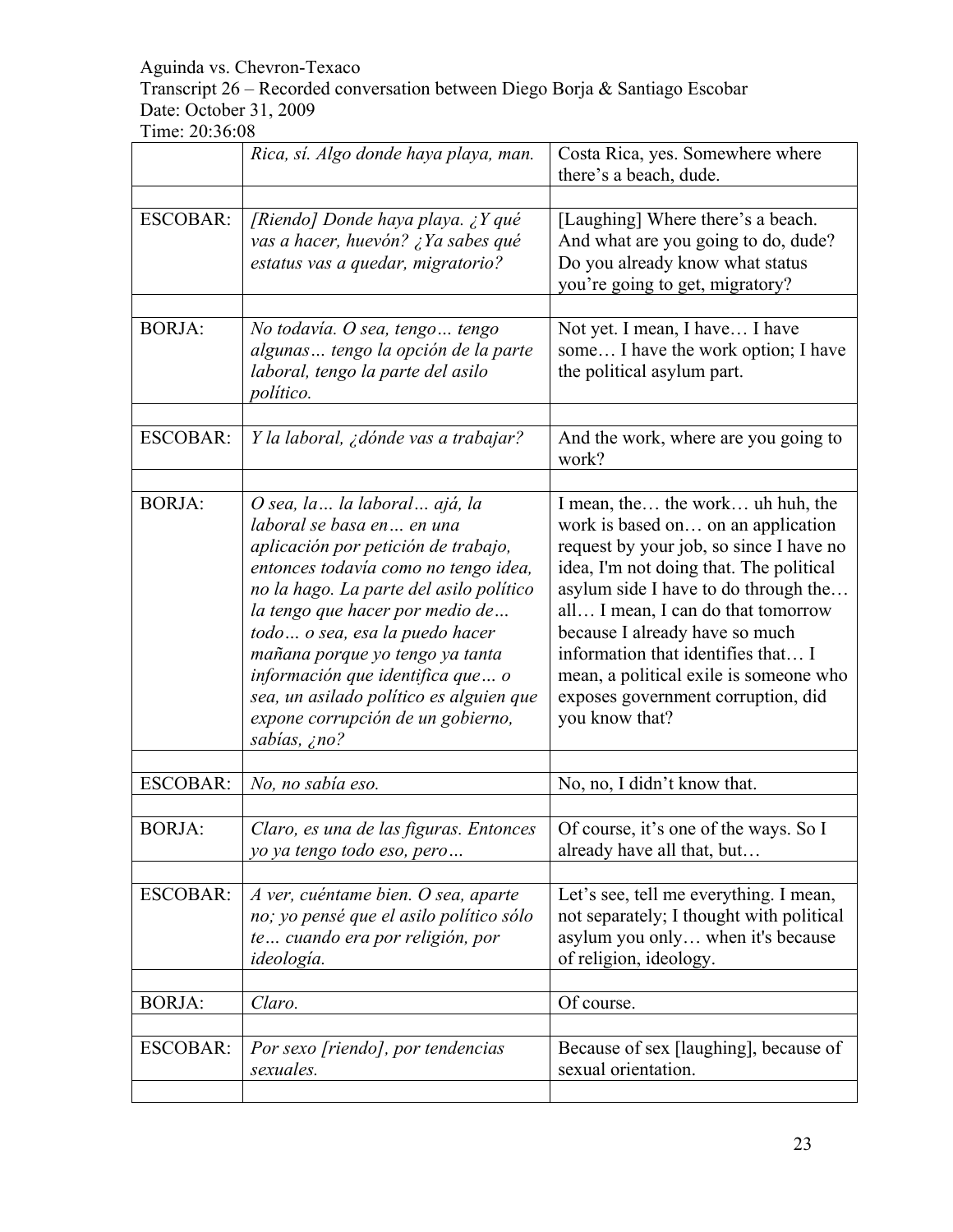Transcript 26 – Recorded conversation between Diego Borja & Santiago Escobar Date: October 31, 2009

| <b>BORJA:</b>   | O sea, si que tú                                                                                                                                                                                                                                                                                                                                                                                                                                                                    | I mean, if you                                                                                                                                                                                                                                                                                                                                                                                                                                                                                                          |
|-----------------|-------------------------------------------------------------------------------------------------------------------------------------------------------------------------------------------------------------------------------------------------------------------------------------------------------------------------------------------------------------------------------------------------------------------------------------------------------------------------------------|-------------------------------------------------------------------------------------------------------------------------------------------------------------------------------------------------------------------------------------------------------------------------------------------------------------------------------------------------------------------------------------------------------------------------------------------------------------------------------------------------------------------------|
|                 |                                                                                                                                                                                                                                                                                                                                                                                                                                                                                     |                                                                                                                                                                                                                                                                                                                                                                                                                                                                                                                         |
| <b>ESCOBAR:</b> | Y raciales.                                                                                                                                                                                                                                                                                                                                                                                                                                                                         | And racial.                                                                                                                                                                                                                                                                                                                                                                                                                                                                                                             |
| <b>BORJA:</b>   | Si es que tú  si es que tú expo<br>exponer corrupción política también<br>es considerada ¿no ves que vas en<br>contra de la política del gobierno?,<br>entonces tienes un miedo de ser<br>perseguido, y con que fundamentes el<br>miedo con hay gente que,<br>imaginate, me contaban mis abogados<br>acá, que hay gente que llega acá sin<br>ningún documento, loco; solo llegan<br>con laceraciones en el cuerpo, por<br>decirte, de que les torturaron. Y eso<br>ya, listo, tome. | If you if you expo expose<br>political corruption it's also<br>considered don't you see that you're<br>going against the politics of the<br>government? So you're afraid of being<br>persecuted, and as long as you can<br>support the fear with there are<br>people that, imagine, my lawyers here<br>told me there are people who arrive<br>here without any documents, dude;<br>they just arrive with lacerations on<br>their body, in a manner of speaking,<br>from being tortured. And that's it,<br>there you go. |
| <b>ESCOBAR:</b> | Ya te cacho. Entonces vos tienes el                                                                                                                                                                                                                                                                                                                                                                                                                                                 | Now I get you. So you have the                                                                                                                                                                                                                                                                                                                                                                                                                                                                                          |
|                 | perfil para el asilo.                                                                                                                                                                                                                                                                                                                                                                                                                                                               | asylum profile.                                                                                                                                                                                                                                                                                                                                                                                                                                                                                                         |
| <b>BORJA:</b>   | ¡Uf! Si yo tengo lo que quiera. Yo<br>tengo un  más que todo  todos los<br>todos los artículos digan mi nombre.                                                                                                                                                                                                                                                                                                                                                                     | Uph! I have whatever they want. I<br>have a more than all all the all<br>the articles have my name in them.                                                                                                                                                                                                                                                                                                                                                                                                             |
| <b>ESCOBAR:</b> | Ya, claro. Tienes que decir "El<br>Golden Boy". ¿Te vas a cambiar el<br>nombre?                                                                                                                                                                                                                                                                                                                                                                                                     | Yeah, of course. You have to say "The<br>Golden Boy." Are you going to<br>change your name?                                                                                                                                                                                                                                                                                                                                                                                                                             |
| <b>BORJA:</b>   | ¡Qué va! ¡Puta, mi nombre es lo<br>máximo!                                                                                                                                                                                                                                                                                                                                                                                                                                          | No way! Shit, my name is the best!                                                                                                                                                                                                                                                                                                                                                                                                                                                                                      |
| <b>ESCOBAR:</b> | $\lambda$ No te vas a cambiar de nombre?                                                                                                                                                                                                                                                                                                                                                                                                                                            | You're not going to change your<br>name?                                                                                                                                                                                                                                                                                                                                                                                                                                                                                |
| <b>BORJA:</b>   | iNoo!                                                                                                                                                                                                                                                                                                                                                                                                                                                                               | Noo!                                                                                                                                                                                                                                                                                                                                                                                                                                                                                                                    |
|                 |                                                                                                                                                                                                                                                                                                                                                                                                                                                                                     |                                                                                                                                                                                                                                                                                                                                                                                                                                                                                                                         |
| <b>ESCOBAR:</b> | [Simultaneous to other speech].                                                                                                                                                                                                                                                                                                                                                                                                                                                     | [Simultaneous to other speech].                                                                                                                                                                                                                                                                                                                                                                                                                                                                                         |
| <b>BORJA:</b>   | [Simultaneous to other speech] de mi<br>ego.                                                                                                                                                                                                                                                                                                                                                                                                                                        | [Simultaneous to other speech] of my<br>ego.                                                                                                                                                                                                                                                                                                                                                                                                                                                                            |
| <b>ESCOBAR:</b> | $\lambda$ <i>Y</i> qué nombre es que se va a poner?                                                                                                                                                                                                                                                                                                                                                                                                                                 | And what name [is he/ are you] going                                                                                                                                                                                                                                                                                                                                                                                                                                                                                    |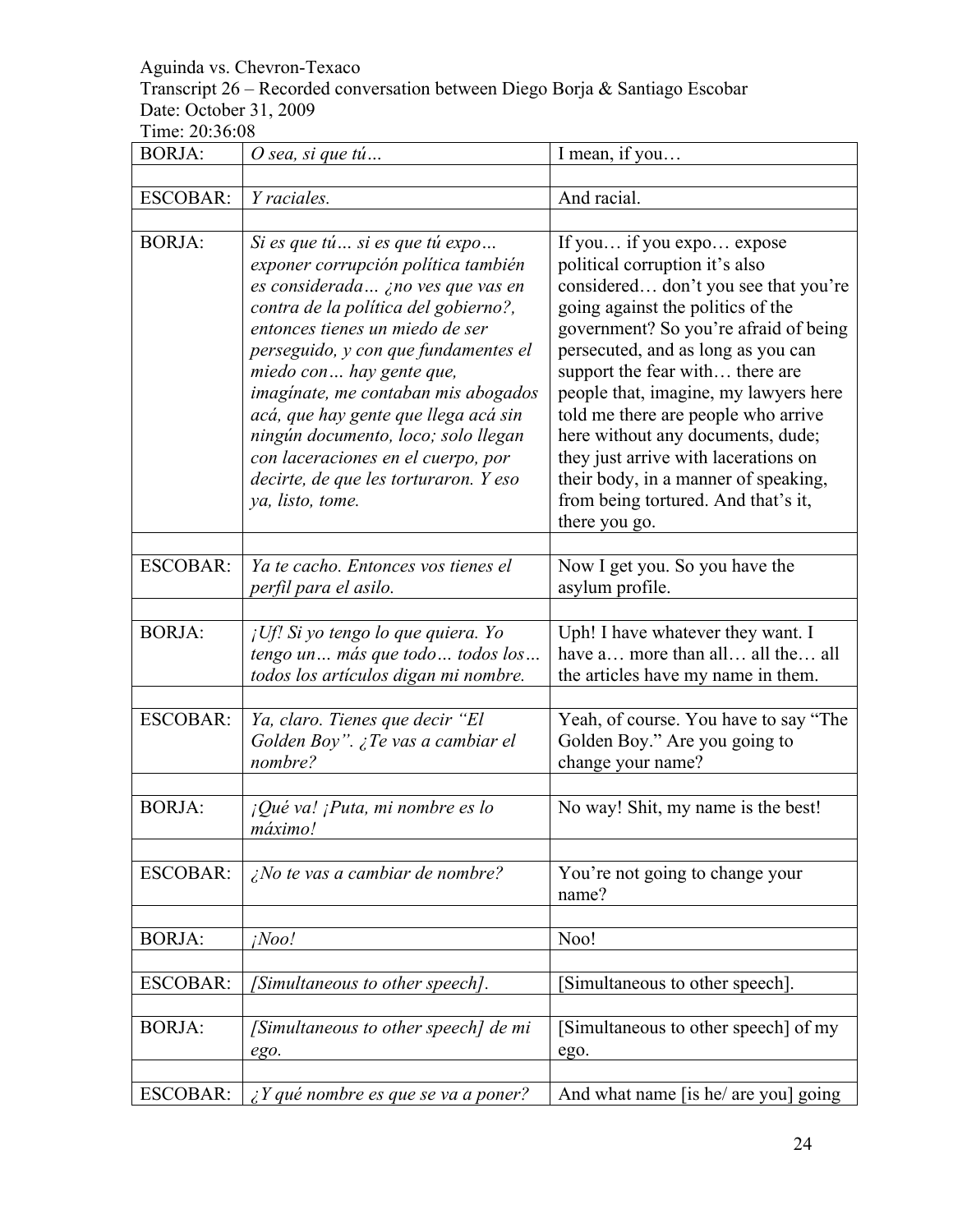Transcript 26 – Recorded conversation between Diego Borja & Santiago Escobar Date: October 31, 2009

|                 | Carlos Benítez.                                                                                          | to use? Carlos Benitez.                                                                                |
|-----------------|----------------------------------------------------------------------------------------------------------|--------------------------------------------------------------------------------------------------------|
| <b>BORJA:</b>   | Carlos Benitez [Simultaneous to other<br>speech].                                                        | Carlos Benitez [Simultaneous to other<br>speech].                                                      |
| <b>ESCOBAR:</b> | [Riendo] Le suplantas la identidad y<br>luego cuanto te encuentras le dices:<br>"Yo soy Carlos Benitez". | [Laughing] You replace the identity<br>and then when he finds you tell him,<br>"I'm Carlos Benitez."   |
| <b>BORJA:</b>   | "No, yo soy". "No, yo" [En tono de<br>burla y riendo].                                                   | "No, I am." "No, I am" [In a joking<br>tone and laughing].                                             |
| <b>ESCOBAR:</b> | "Yo", "no, yo".                                                                                          | "Me," "no, it's me."                                                                                   |
| <b>BORJA:</b>   | [Riendo fuerte].                                                                                         | [Laughing hard].                                                                                       |
| <b>ESCOBAR:</b> | ¡Qué dañado, huevón!                                                                                     | How wicked, dude!                                                                                      |
| <b>BORJA:</b>   | ¡Qué cague!, ¡qué cague, loco!                                                                           | Thai's funny! That's funny, dude!                                                                      |
| <b>ESCOBAR:</b> | Entonces esa nota esa nota muera<br>ahí, ve.                                                             | So that that dies there, see.                                                                          |
| <b>BORJA:</b>   | [Simultaneous to other speech].                                                                          | [Simultaneous to other speech].                                                                        |
| <b>ESCOBAR:</b> | [Unintelligible] ya te quedas aquí de<br>largo.                                                          | [Unintelligible] now you'll stay here,<br>far away.                                                    |
| <b>BORJA:</b>   | Claro, ya me quedo aquí, loco.                                                                           | Of course, now I'll stay here, dude.                                                                   |
| <b>ESCOBAR:</b> | Te quedas en North America.                                                                              | You'll stay in North America.                                                                          |
| <b>BORJA:</b>   | No queda de otra. Bueno, un cambio<br>de aire un tiempito.                                               | There's no other option. Well, a<br>change of scenery for little while.                                |
| <b>ESCOBAR:</b> | $\lambda$ Y cómo va a acabar eso, loco?<br>Cuéntame.                                                     | And how is that going to end, dude?<br>Tell me.                                                        |
| <b>BORJA:</b>   | No sé, ¡puta!, cómo se irá<br>desarrollando la cosa. ¿No ves que<br>cada día es una una nueva historia?  | I don't know, shit! How this thing will<br>develop. Don't you see that everyday<br>it's a a new story? |
| <b>ESCOBAR:</b> | Sí, huevón. Yo ya me quedé culo, eso<br>de de ¿cómo se llama?, Wayne                                     | Yes, dude. Now, I'm totally shocked,<br>about about what's his name?                                   |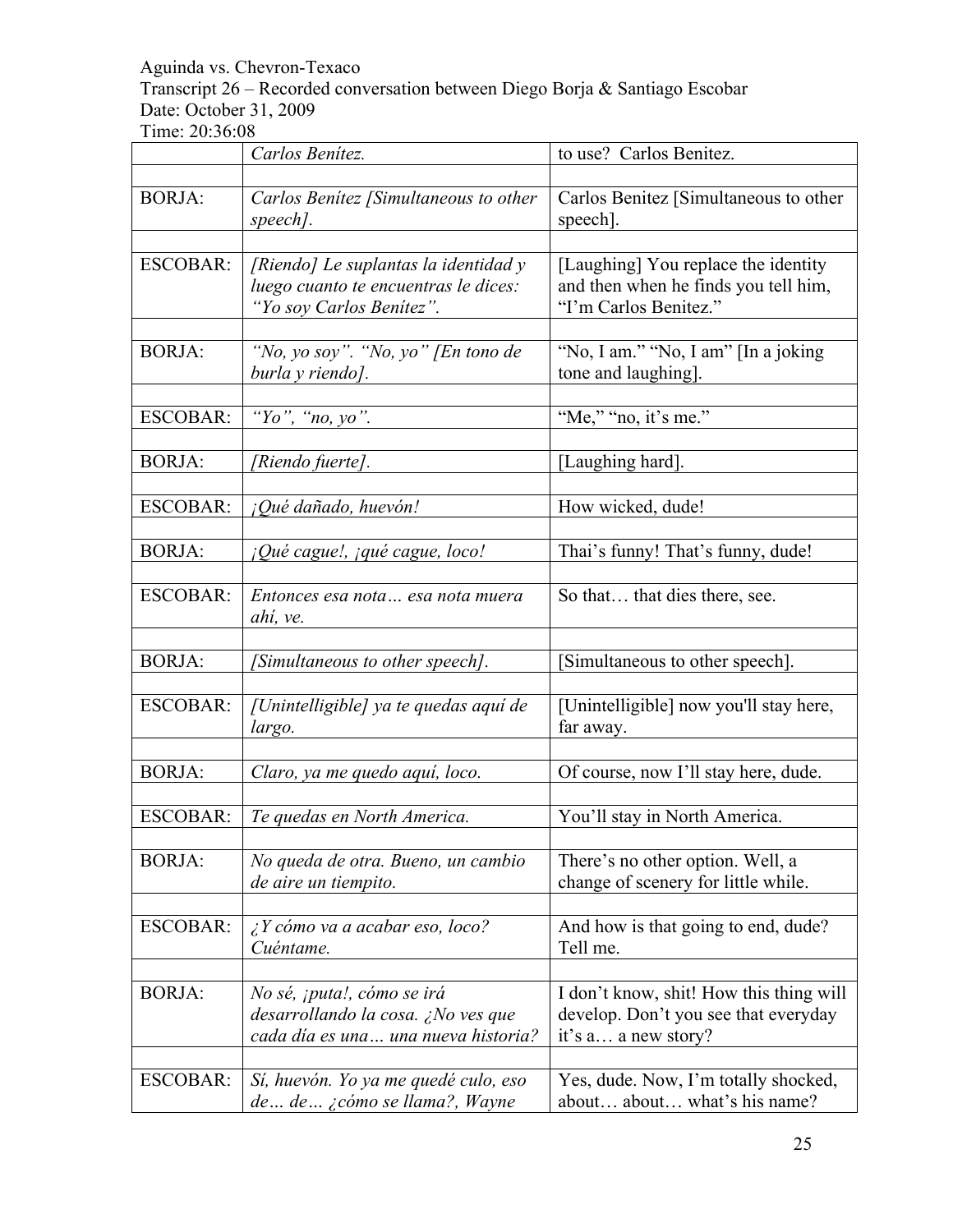Transcript 26 – Recorded conversation between Diego Borja & Santiago Escobar Date: October 31, 2009

|                 | Hansen.                                                                                                                                                                                                                                 | Wayne Hansen.                                                                                                                                                                                                                        |
|-----------------|-----------------------------------------------------------------------------------------------------------------------------------------------------------------------------------------------------------------------------------------|--------------------------------------------------------------------------------------------------------------------------------------------------------------------------------------------------------------------------------------|
|                 |                                                                                                                                                                                                                                         |                                                                                                                                                                                                                                      |
| <b>BORJA:</b>   | <i>Ah, del gringo!</i>                                                                                                                                                                                                                  | Oh, the Gringo!                                                                                                                                                                                                                      |
| <b>ESCOBAR:</b> | De ley. Estaba leyendo que le han<br>estado entrevistando y que el man ha<br>dicho: "Sí, sí, todo bien". Y cuando le<br>han preguntado creo que la cuarta<br>pregunta que le hace el periodista, vos<br>sabes cómo son los periodistas. | For sure. I was reading they've been<br>interviewing him and the guy said,<br>"Yes, yes, everything's fine." And<br>when they asked him I think it was<br>the fourth question the reporter asked<br>him, you know how reporters are. |
| <b>BORJA:</b>   | Cierra el teléfono.                                                                                                                                                                                                                     | He hangs up the phone.                                                                                                                                                                                                               |
|                 |                                                                                                                                                                                                                                         |                                                                                                                                                                                                                                      |
| <b>ESCOBAR:</b> | [Riendo] No, [Unintelligible] el<br>teléfono. Le preguntan: "Y sobre sus<br>detenciones, ¿qué tiene que decir?"<br>$i$ <i>Ti</i> , ti, ti!                                                                                              | [Laughing] No, [Unintelligible] the<br>phone. They ask him, "And about<br>your arrests, what do you have to<br>say?" Da, da, da!                                                                                                     |
| <b>BORJA:</b>   | [Riendo los dos] Ya habló el abogado<br>del man y todo.                                                                                                                                                                                 | [Both laughing] That guy's lawyer<br>already spoke and everything.                                                                                                                                                                   |
| <b>ESCOBAR:</b> | Ya. ¿Y los del Texaco sabían del<br>pasado del man al principio o no?                                                                                                                                                                   | Yeah. And did the Texaco people<br>know about that guy's past from the<br>beginning, or not?                                                                                                                                         |
|                 |                                                                                                                                                                                                                                         |                                                                                                                                                                                                                                      |
| <b>BORJA:</b>   | Del pasado fúnebre.                                                                                                                                                                                                                     | About his dark past.                                                                                                                                                                                                                 |
| <b>ESCOBAR:</b> | Sí.                                                                                                                                                                                                                                     | Yes.                                                                                                                                                                                                                                 |
| <b>BORJA:</b>   | ¡Ah! Ya, todos sabíamos, todos saben.                                                                                                                                                                                                   | Oh! We all knew already, everyone<br>knew.                                                                                                                                                                                           |
| <b>ESCOBAR:</b> | Todo el mundo sabía con quién con<br>quién se estaba tratando.                                                                                                                                                                          | Everyone knew with whom with<br>whom we were dealing.                                                                                                                                                                                |
| <b>BORJA:</b>   | Todo el mundo sabía menos el mundo<br>[riendo].                                                                                                                                                                                         | Everyone knew except the world<br>[laughing].                                                                                                                                                                                        |
| <b>ESCOBAR:</b> | Tienes que decir: "Todos sabíamos<br>que era un caco".                                                                                                                                                                                  | So you have to say, "We all knew he<br>was a thief."                                                                                                                                                                                 |
| <b>BORJA:</b>   | [Riendo] ¡Pero puta!, ¡pobrecito,<br>loco!                                                                                                                                                                                              | [Laughing] But shit! Poor guy, dude!                                                                                                                                                                                                 |
|                 |                                                                                                                                                                                                                                         |                                                                                                                                                                                                                                      |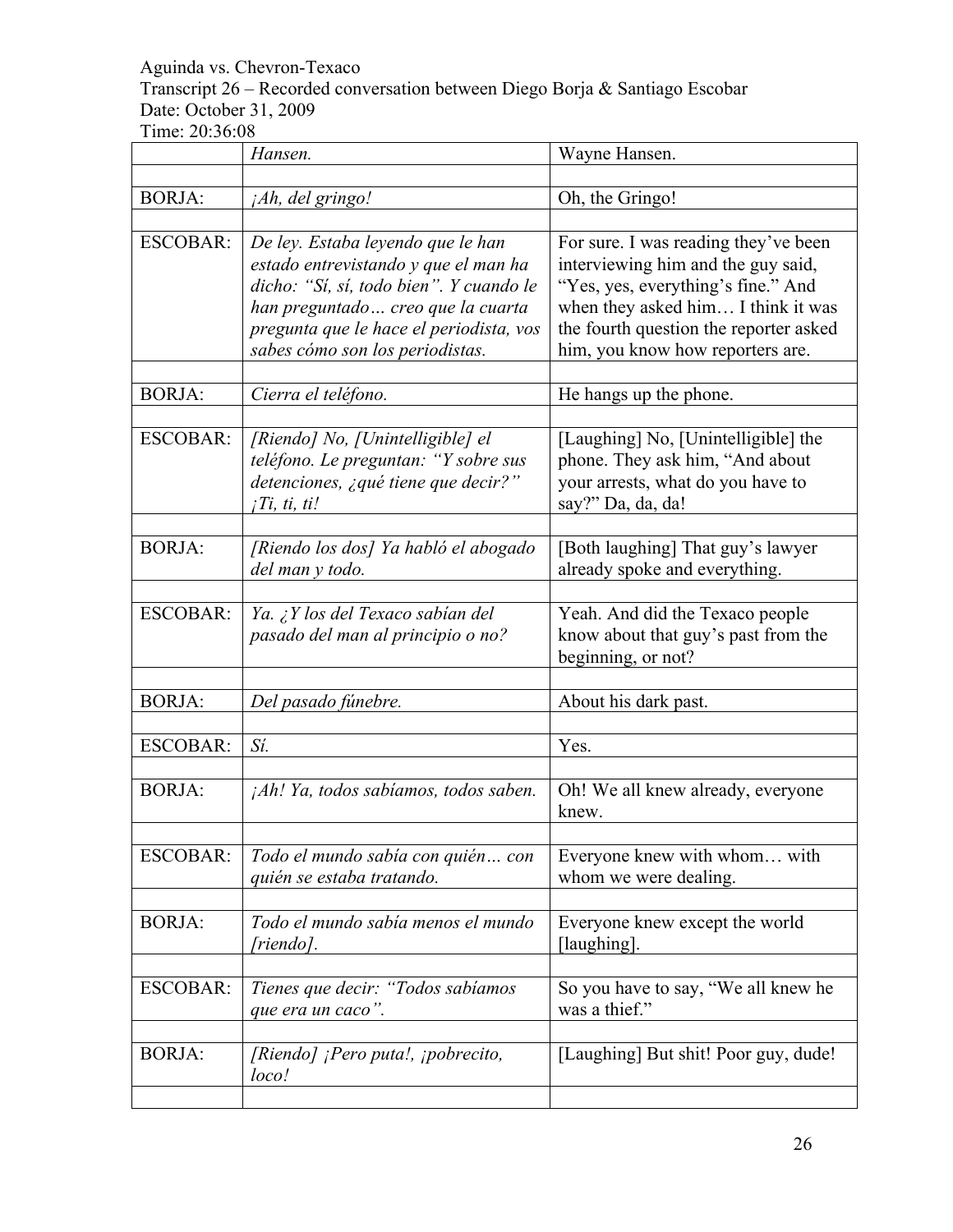Transcript 26 – Recorded conversation between Diego Borja & Santiago Escobar Date: October 31, 2009

| ESCOBAR:        | De ley; si da pena, loco.                                                                                                                       | For sure; it's a pity, dude.                                                                                                                       |
|-----------------|-------------------------------------------------------------------------------------------------------------------------------------------------|----------------------------------------------------------------------------------------------------------------------------------------------------|
| <b>BORJA:</b>   | Sí me da pena porque el man es buena<br>gente, loco.                                                                                            | Yes, I feel sorry for him because he's a<br>nice guy, dude.                                                                                        |
| <b>ESCOBAR:</b> | $i Y$ el man qué  en qué queda<br>ahorita, loco? O sea                                                                                          | And that guy what what's<br>happening with him now, dude? I<br>mean                                                                                |
| <b>BORJA:</b>   | Sabes que no he hablado con él, loco.                                                                                                           | You know I haven't spoken to him,<br>dude.                                                                                                         |
| <b>ESCOBAR:</b> | ¿No te ha llamado a decir: "Diego,<br>me están me están sacando la<br>puta"?                                                                    | He hasn't called you to say, "Diego,<br>they're they're fucking with me"?                                                                          |
| <b>BORJA:</b>   | [Riendo fuerte].                                                                                                                                | [Laughing hard].                                                                                                                                   |
| <b>ESCOBAR:</b> | "Dicen que estoy loco". Imagínate.                                                                                                              | "They say I'm crazy." Imagine.                                                                                                                     |
| <b>BORJA:</b>   | "¿Sí?, ¿con quién hablo? No sé quién<br>eres, yo no te conozco".                                                                                | "Yes? With whom am I speaking? I<br>don't know who you are, I don't know<br>you."                                                                  |
| <b>ESCOBAR:</b> | [Ríen los dos] Así Diego                                                                                                                        | [Both laugh] Like that Diego                                                                                                                       |
| <b>BORJA:</b>   | "Todo te lo has imaginado. Yo no sé<br>qué pasa. ¿Quién es usted? Déjeme en<br>paz".                                                            | "You've imagined it all. I don't know<br>what's happening. Who are you?<br>Leave me alone."                                                        |
| <b>ESCOBAR:</b> | "Déjeme de molestar, señor".                                                                                                                    | "Stop bothering me, sir."                                                                                                                          |
| <b>BORJA:</b>   | [Riendo los dos] Tal vez se mata,<br>huevón.                                                                                                    | [Both laughing] Perhaps he'll kill<br>himself, dude.                                                                                               |
| <b>ESCOBAR:</b> | Ya no ¿ya no hablas con el man<br>nada?                                                                                                         | Do you you don't talk with that<br>guy, at all?                                                                                                    |
| <b>BORJA:</b>   | No, no; para nada, loco.                                                                                                                        | No, no; not at all, dude.                                                                                                                          |
| <b>ESCOBAR:</b> | ¡Chucha! Al man le hicieron quedar<br>foquísimo, que le había lanzado los<br>Pitbulls a unos vecinos, que ha<br>tumbado una pared. O sea, ya de | Damn! They made that guy look<br>totally out of it, he let the Pit Bulls<br>loose on some neighbors, he smashed<br>a wall. In other words, now the |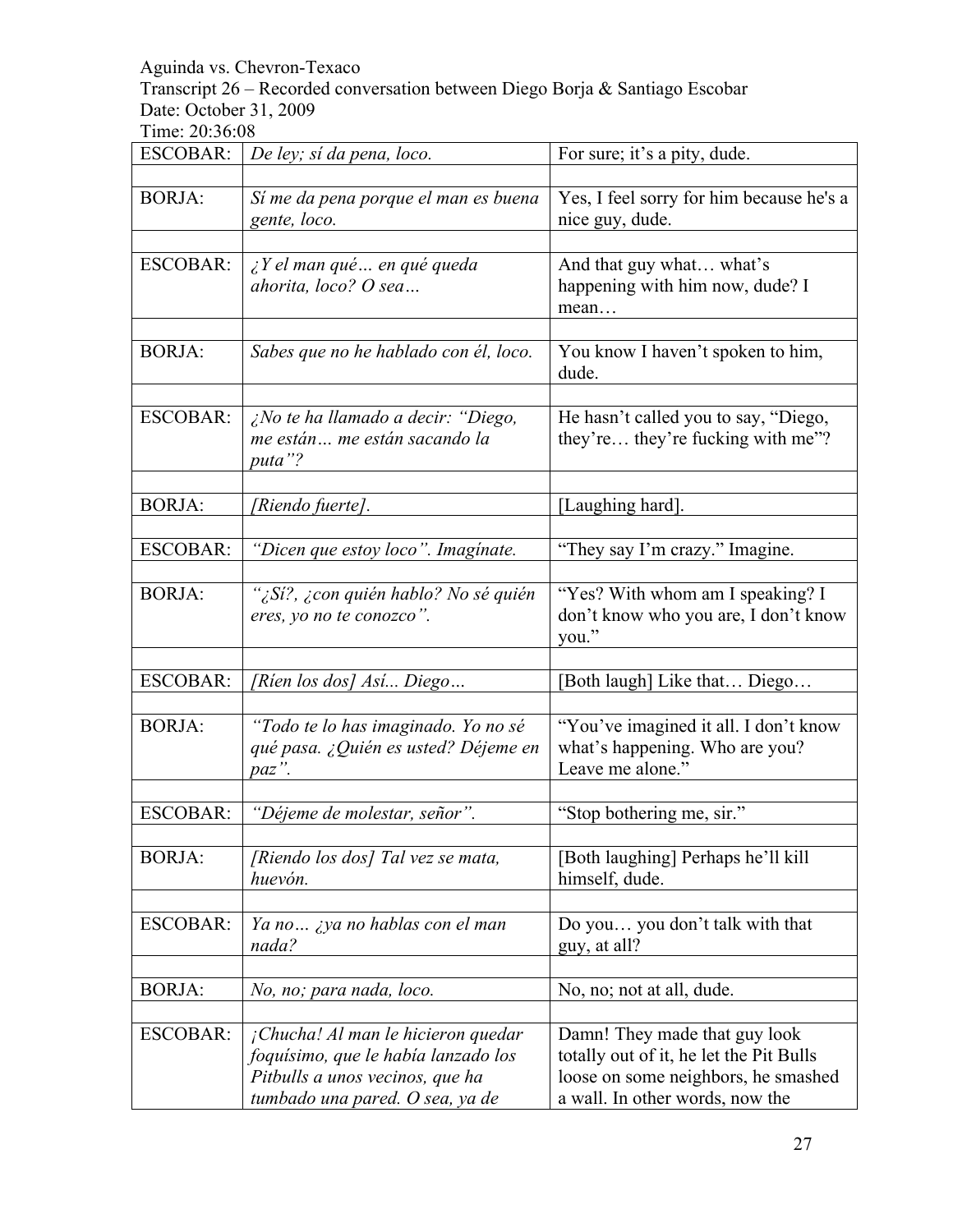Transcript 26 – Recorded conversation between Diego Borja & Santiago Escobar Date: October 31, 2009

|                 | [Unintelligible].                                                                                                                                                                                                                       | [Unintelligible]                                                                                                                                                                                                                                                   |
|-----------------|-----------------------------------------------------------------------------------------------------------------------------------------------------------------------------------------------------------------------------------------|--------------------------------------------------------------------------------------------------------------------------------------------------------------------------------------------------------------------------------------------------------------------|
|                 |                                                                                                                                                                                                                                         |                                                                                                                                                                                                                                                                    |
| <b>BORJA:</b>   | Pero huevadas, ¿cachas? Estaba<br>leyendo yo también que  que le ha<br>mojado con la manguera a un vecino<br>también. ¡Puta! Son unas huevadas<br>que ponen estos demandantes. Ya se<br>pasa. O sea, [Simultaneous to other<br>speech]. | But, just bullshit, you get it? I was<br>also reading that that he also<br>squirted a neighbor with a hose. Shit!<br>They're just bullshit things that the<br>plaintiffs are accusing him of. It's too<br>much. In other words, [Simultaneous<br>to other speech]. |
| <b>ESCOBAR:</b> | ¿Pero es verdad eso?                                                                                                                                                                                                                    | But is that true?                                                                                                                                                                                                                                                  |
|                 |                                                                                                                                                                                                                                         |                                                                                                                                                                                                                                                                    |
| <b>BORJA:</b>   | No sé, huevón; no tengo idea. Pero<br>igual son huevadas. O sea, ¿qué tiene<br>que ver con el juicio?, ¿cachas?                                                                                                                         | I don't know, dude; I have no idea.<br>But just the same, it's bullshit. I mean,<br>what does it have to do with the trial?<br>You get it?                                                                                                                         |
| <b>ESCOBAR:</b> | Claro, claro.                                                                                                                                                                                                                           | Of course, of course.                                                                                                                                                                                                                                              |
|                 |                                                                                                                                                                                                                                         |                                                                                                                                                                                                                                                                    |
| <b>BORJA:</b>   | [Simultaneous to other speech] o sea,<br>Santiago, le das una piedra a un<br>perro, huevón [riendo].                                                                                                                                    | [Simultaneous to other speech] I<br>mean, Santiago, it's like giving a stone<br>to a dog, dude [laughing].                                                                                                                                                         |
| <b>ESCOBAR:</b> | [Unintelligible].                                                                                                                                                                                                                       | [Unintelligible].                                                                                                                                                                                                                                                  |
|                 |                                                                                                                                                                                                                                         |                                                                                                                                                                                                                                                                    |
| <b>BORJA:</b>   | ¿Cachas?, no tiene pies ni cabeza,<br>loco.                                                                                                                                                                                             | You get it? It has no rhyme nor<br>reason, dude.                                                                                                                                                                                                                   |
| <b>ESCOBAR:</b> | ¡Qué foco, huevón! Entonces ahora,<br>eso significa de que vos tienes más<br>poder ahora porque el man queda<br>deslegitimado.                                                                                                          | What a trip, dude! So now, that means<br>that you have more power now<br>because that guy is no longer<br>legitimate.                                                                                                                                              |
| <b>BORJA:</b>   | [Unintelligible], o sea, imaginate,<br>estos investigadores fueron a Ecuador<br>a buscar de mí, fueron a México<br>[Simultaneous to other speech].                                                                                      | [Unintelligible], I mean, imagine,<br>those investigators went to Ecuador to<br>look for me; they went to Mexico<br>Simultaneous to other speech].                                                                                                                 |
| <b>ESCOBAR:</b> | Lo que  o sea, pasó lo que vos me<br>contaste, loco.                                                                                                                                                                                    | What I mean, what happened was<br>what you told me, dude.                                                                                                                                                                                                          |
| <b>BORJA:</b>   | Claro, loco. Yo ya desde dos meses<br>yo ya sabía que iba a pasar eso.                                                                                                                                                                  | Of course, dude. I already two<br>months ago I already knew that was<br>going to happen.                                                                                                                                                                           |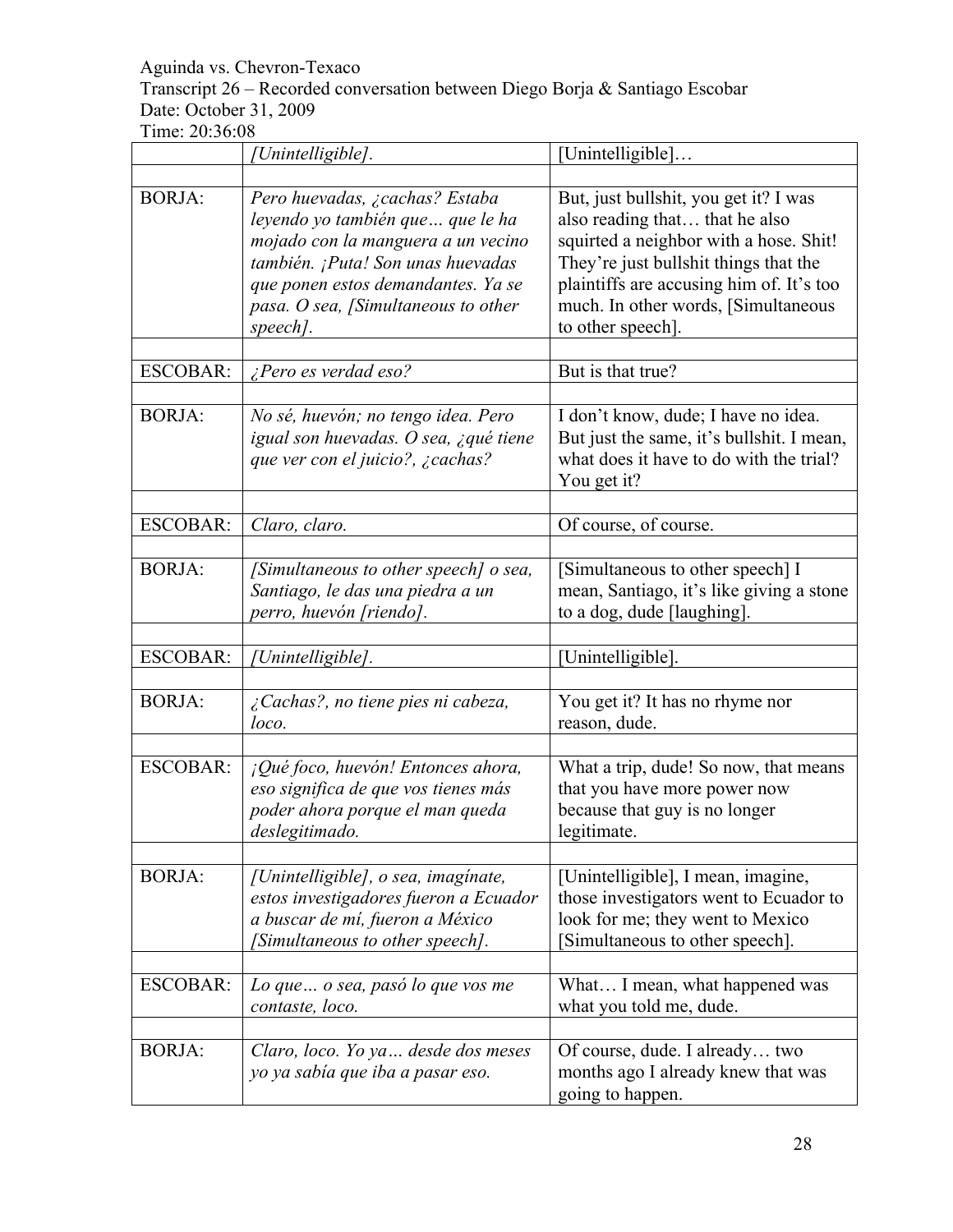# Transcript 26 – Recorded conversation between Diego Borja & Santiago Escobar Date: October 31, 2009

| <b>ESCOBAR:</b> | Me dijiste  "Si, ya yo  ya nos<br>alejamos del man, la empresa, y yo<br>porque el man es tiene el pasado<br>turbio". Eso dijiste.                                                                                                                                                                                                                                                                                                                                                                        | You told me "Yes, I already<br>we've already distanced ourselves<br>from the guy, the company, and I,<br>because the man is he has a shady<br>past." That's what you said.                                                                                                                                                                                                                                                                                                                                                                 |
|-----------------|----------------------------------------------------------------------------------------------------------------------------------------------------------------------------------------------------------------------------------------------------------------------------------------------------------------------------------------------------------------------------------------------------------------------------------------------------------------------------------------------------------|--------------------------------------------------------------------------------------------------------------------------------------------------------------------------------------------------------------------------------------------------------------------------------------------------------------------------------------------------------------------------------------------------------------------------------------------------------------------------------------------------------------------------------------------|
| <b>BORJA:</b>   |                                                                                                                                                                                                                                                                                                                                                                                                                                                                                                          |                                                                                                                                                                                                                                                                                                                                                                                                                                                                                                                                            |
|                 | Así es. O sea, yo  o sea, sabíamos<br>que tenía su  yo sabía que tenía algo<br>pero no sabía exactamente qué era, y<br>no le pregunté tampoco porque, al<br>final de cuentas, como te digo,<br>conmigo siempre ha sido excelente<br>persona, huevón, entonces yo no le<br>voy a estar juzgando ni  ni va a<br>cambiar mi apreciación por él por lo<br>que hizo, entonces nunca le pregunté.<br>Me vale realmente lo que haya hecho.<br>Y además que no sirve no altera en<br>nada la evidencia, entonces | That's the way it is. I mean, I in<br>other words, we knew he had his I<br>knew he had something, but I didn't<br>know exactly what it was, and I didn't<br>ask him either because, in the end, like<br>I'm telling you, he's always been an<br>excellent person to me, dude. So I'm<br>not going to judge him nor nor is it<br>going to change my appreciation for<br>him, for what he did, so I never asked<br>him. I don't really care what he did.<br>And furthermore, it's not useful it<br>doesn't change the evidence at all,<br>SO |
| <b>ESCOBAR:</b> | Ajá.                                                                                                                                                                                                                                                                                                                                                                                                                                                                                                     | Uh huh.                                                                                                                                                                                                                                                                                                                                                                                                                                                                                                                                    |
|                 |                                                                                                                                                                                                                                                                                                                                                                                                                                                                                                          |                                                                                                                                                                                                                                                                                                                                                                                                                                                                                                                                            |
| <b>BORJA:</b>   | [Simultaneous to other speech]<br>tomamos mucha atención. Y yo pienso<br>que la gente inteligente muchos<br>comentarios también he visto de que<br>"¿Y eso qué tiene que ver con el<br>juicio?", entonces Esta gente<br>inteligente, de fondo, sí va a ser la<br>que normalmente, en verdad tome la<br>decisión. O sea, si es de él. O sea,<br>estos van a decir: "¡Chuta! Ahí, ¿qué<br>tiene que ver esto?".                                                                                            | [Simultaneous to other speech] we<br>took a lot of attention. And I think that<br>intelligent people I've also seen a<br>lot of commentaries that, "And what<br>does that have to do with the trial?"<br>So these people who are intelligent,<br>the core people, yes they're going to<br>be the ones that typically, make the<br>decision. I mean, if it's on him. I<br>mean, they'll say, "Shit! So, what<br>does that have to do with this?"                                                                                            |
| <b>ESCOBAR:</b> | Ya.                                                                                                                                                                                                                                                                                                                                                                                                                                                                                                      | Yeah.                                                                                                                                                                                                                                                                                                                                                                                                                                                                                                                                      |
| <b>BORJA:</b>   | <i>iSi</i> me entiendes? Entonces                                                                                                                                                                                                                                                                                                                                                                                                                                                                        | You understand me? Then                                                                                                                                                                                                                                                                                                                                                                                                                                                                                                                    |
|                 |                                                                                                                                                                                                                                                                                                                                                                                                                                                                                                          |                                                                                                                                                                                                                                                                                                                                                                                                                                                                                                                                            |
| <b>ESCOBAR:</b> | De ley.                                                                                                                                                                                                                                                                                                                                                                                                                                                                                                  | For sure.                                                                                                                                                                                                                                                                                                                                                                                                                                                                                                                                  |
| <b>BORJA:</b>   | No le ahora, claro que siempre hay<br>lo típico que Por ejemplo, el otro                                                                                                                                                                                                                                                                                                                                                                                                                                 | He doesn't now, of course there's<br>always the usual that For example,                                                                                                                                                                                                                                                                                                                                                                                                                                                                    |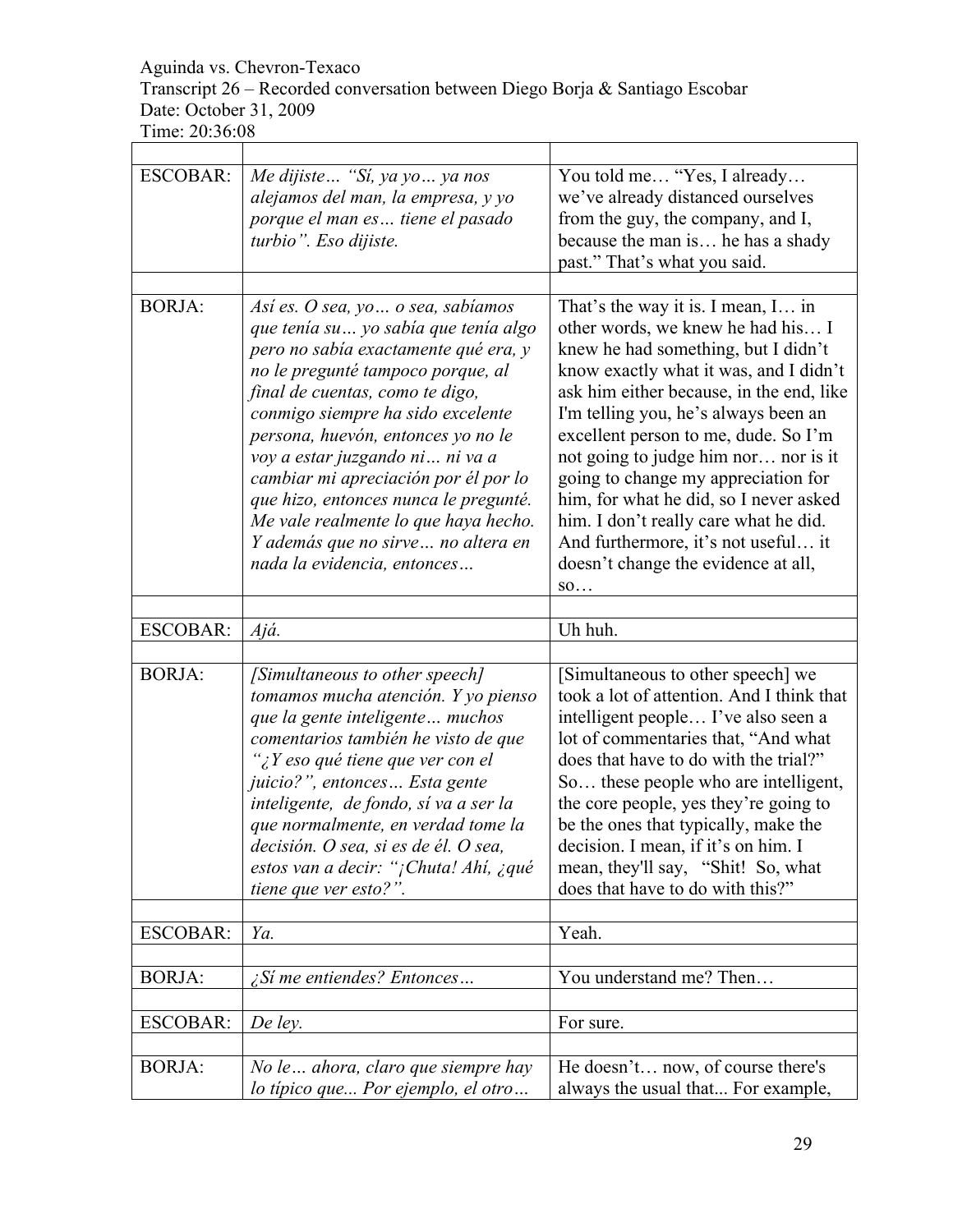Transcript 26 – Recorded conversation between Diego Borja & Santiago Escobar Date: October 31, 2009

|                 | me llama ¡Hijueputa! Me quedé<br>atrapado. ¡Qué [Unintelligible]! ¡Ay!<br>Me quedé atrapado.                                                                                                                                      | the other he calls me Son of a<br>bitch! I'm trapped. What<br>[Unintelligible]! Ouch! I am trapped.                                                                                                                 |
|-----------------|-----------------------------------------------------------------------------------------------------------------------------------------------------------------------------------------------------------------------------------|---------------------------------------------------------------------------------------------------------------------------------------------------------------------------------------------------------------------|
| <b>ESCOBAR:</b> | ¿Dónde te quedaste atrapado?                                                                                                                                                                                                      | Where are you trapped?                                                                                                                                                                                              |
| <b>BORJA:</b>   | [Riendo] Me quedé atrapado. ¡Qué<br>verga!                                                                                                                                                                                        | [Laughing] I'm trapped. What a drag!                                                                                                                                                                                |
| <b>ESCOBAR:</b> | $\angle$ En dónde?                                                                                                                                                                                                                | Where?                                                                                                                                                                                                              |
| <b>BORJA:</b>   | En la reja de mi en la reja de mi<br>casa [riendo]. Metí la rodilla, no<br>puedo sacarla.                                                                                                                                         | In the gate of my in the gate of my<br>house [laughing]. I put my knee in, I<br>can't get it out.                                                                                                                   |
| <b>ESCOBAR:</b> | ¡No jodas!                                                                                                                                                                                                                        | No shit!                                                                                                                                                                                                            |
| <b>BORJA:</b>   | ¡Qué foco! ¿Qué pasó?                                                                                                                                                                                                             | That's crazy! What happened?                                                                                                                                                                                        |
| <b>ESCOBAR:</b> | Llama al 911.                                                                                                                                                                                                                     | Call 911.                                                                                                                                                                                                           |
| <b>BORJA:</b>   | [Riendo] Ojalá no se meta bueno,<br>voy a quedarme un rato a ver si es que<br>relajándome                                                                                                                                         | [Laughing] I hope it doesn't get in<br>well, I'm going to stay here awhile, to<br>see if just relaxing                                                                                                              |
| <b>ESCOBAR:</b> | De ley. La otra vez yo vi pasar así dos<br>bomberos, así dos  dos  dos carros<br>de bomberos y entonces me imaginé<br>que se le cayó  o sea, el gato se<br>quedó así, en la parta alta del árbol,<br>entonces le iban a rescatar. | For sure. One time I saw that happen<br>to two firemen, like that two two<br>two fire trucks and then I imagine that<br>it fell I mean, the cat was stuck in<br>the tree, and then they were going to<br>rescue it. |
| <b>BORJA:</b>   | jAy, ya saqué!                                                                                                                                                                                                                    | Oh, I got it out!                                                                                                                                                                                                   |
| <b>ESCOBAR:</b> | $\angle$ Cómo?                                                                                                                                                                                                                    | What?                                                                                                                                                                                                               |
| <b>BORJA:</b>   | Ajá, haciendo cliqui.                                                                                                                                                                                                             | Uh huh, making it click.                                                                                                                                                                                            |
| <b>ESCOBAR:</b> | Ya.                                                                                                                                                                                                                               | Okay.                                                                                                                                                                                                               |
| <b>BORJA:</b>   | [Unintelligible].                                                                                                                                                                                                                 | [Unintelligible].                                                                                                                                                                                                   |
| <b>ESCOBAR:</b> | No, nada, huevadas. Oye                                                                                                                                                                                                           | No, nothing, bullshit. Hey                                                                                                                                                                                          |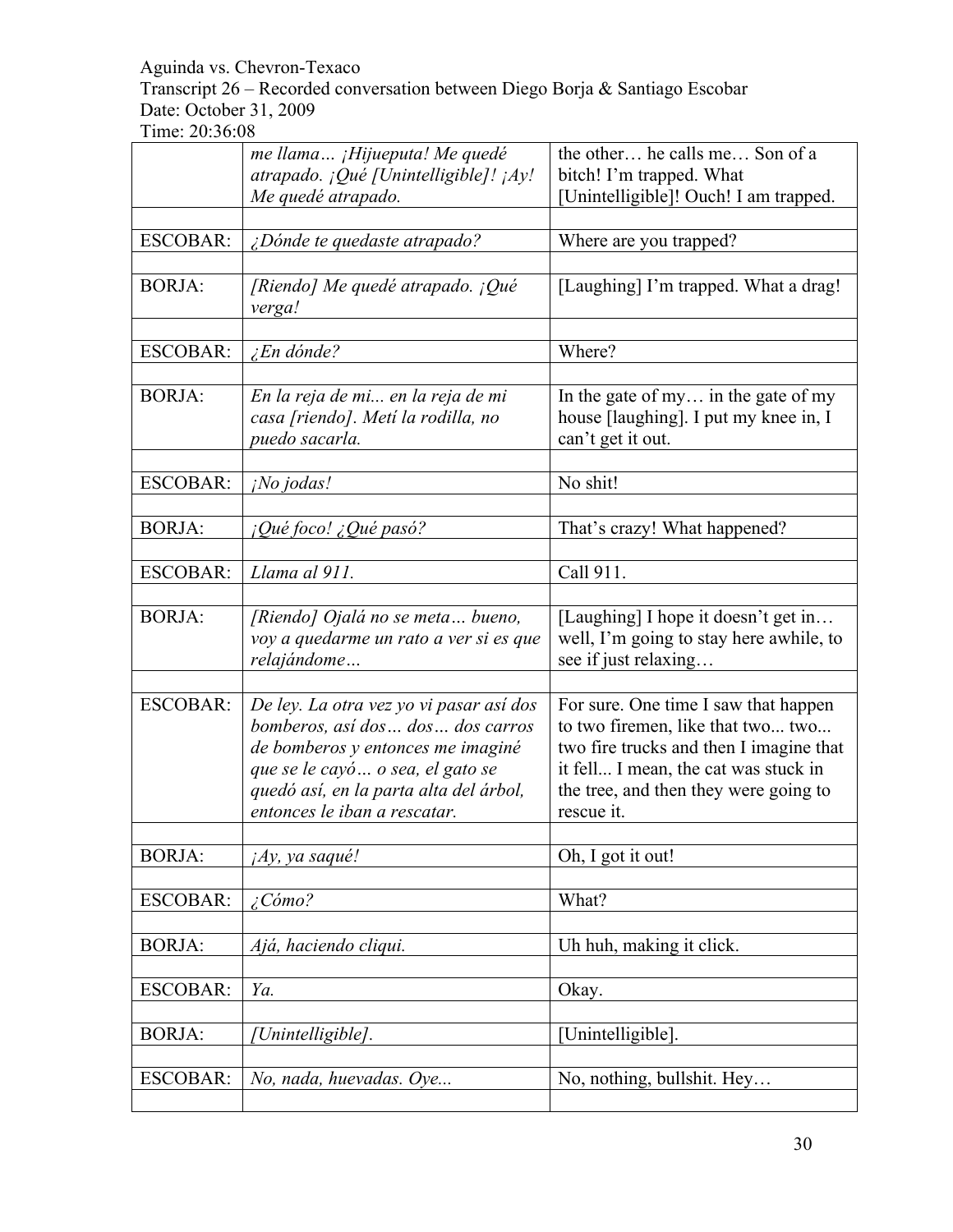Transcript 26 – Recorded conversation between Diego Borja & Santiago Escobar Date: October 31, 2009

| <b>BORJA:</b>   | [Riendo] Entonces eso pues, loco.                                                                                                                                                                                                                                                                        | [Laughing] Then that's it, dude.                                                                                                                                                                                                                                                                       |
|-----------------|----------------------------------------------------------------------------------------------------------------------------------------------------------------------------------------------------------------------------------------------------------------------------------------------------------|--------------------------------------------------------------------------------------------------------------------------------------------------------------------------------------------------------------------------------------------------------------------------------------------------------|
|                 |                                                                                                                                                                                                                                                                                                          |                                                                                                                                                                                                                                                                                                        |
| <b>ESCOBAR:</b> | Entonces ya cambio y fuera.                                                                                                                                                                                                                                                                              | Then over and out.                                                                                                                                                                                                                                                                                     |
| <b>BORJA:</b>   | Cambio y fuera. El man y el man<br>el man se va a ir en contra de los<br>demandantes, porque el man también<br>estaba buscando cosas ¿no ves<br>estos, al final de cuentas, estos esos<br>demandantes les engañan a los pobres<br>indiecitos y les ofrecen huevas?, y<br>todavía nadie dice nada de eso. | Over and out. That guy and that<br>guy that guy is going to go against<br>the plaintiffs, because that guy was<br>also looking for things Don't you see<br>those, in the end, these those<br>plaintiffs fool the poor Indians and<br>they offer them shit? And nobody says<br>anything about that yet. |
| <b>ESCOBAR:</b> | O sea, que el Wayne les va a hacer<br>una demanda a los demandantes.                                                                                                                                                                                                                                     | I mean, that Wayne is going to sue the<br>plaintiffs.                                                                                                                                                                                                                                                  |
| <b>BORJA:</b>   | Probablemente, huevón. Casi seguro.<br>Yo pienso que sí. No sé, no he hablado<br>con él de eso pero yo pienso que sí.                                                                                                                                                                                    | Probably, dude. Almost for sure. I<br>think so. I don't know, I haven't<br>talked to him about that, but I think so.                                                                                                                                                                                   |
| <b>ESCOBAR:</b> | Ya.                                                                                                                                                                                                                                                                                                      | Okay.                                                                                                                                                                                                                                                                                                  |
| <b>BORJA:</b>   | Y además que esto no es nada, loco;<br>jesto no es nada!, jesto no es nada! O<br>sea, nosotros ya pusimos los videos y<br>todo, pero yo  yo tendré<br>tendremos ¿qué será? ¡Puta!<br>Digamos que los videos son veinte<br>puntos. Yo tendré unos treinta puntos<br>más en información.                   | And also, that's nothing, dude; that's<br>nothing! That's nothing! I mean, we<br>already put out the videos and all, but<br>I I'll have we'll have what will<br>it be? Shit! Let's say that the videos<br>are twenty points. I'll have about<br>thirty points more for information.                    |
| <b>ESCOBAR:</b> | ¿Tipo?                                                                                                                                                                                                                                                                                                   | What kind?                                                                                                                                                                                                                                                                                             |
| <b>BORJA:</b>   | $i$ Puta! De todo, loco. Con fotos, con<br>grabaciones. ¡Todo, huevón! O sea,<br>no tienes idea. Por eso te decía que<br>mejor lo  eso que se  lo que<br>estábamos jugando la otra vez,<br>conversando.                                                                                                  | Shit! All kinds, dude. With photos,<br>with recordings. Everything, dude! I<br>mean, you have no idea. That's why I<br>told you that it's better that what<br>we were playing the last time, just<br>talking.                                                                                          |
| <b>ESCOBAR:</b> | Ya.                                                                                                                                                                                                                                                                                                      | Okay.                                                                                                                                                                                                                                                                                                  |
| <b>BORJA:</b>   | Que lo hacíamos ahí porque no vale,<br>huevón. O sea, te digo, esesos                                                                                                                                                                                                                                    | We did it there because it's not worth<br>it, dude. I mean, I'm telling you,                                                                                                                                                                                                                           |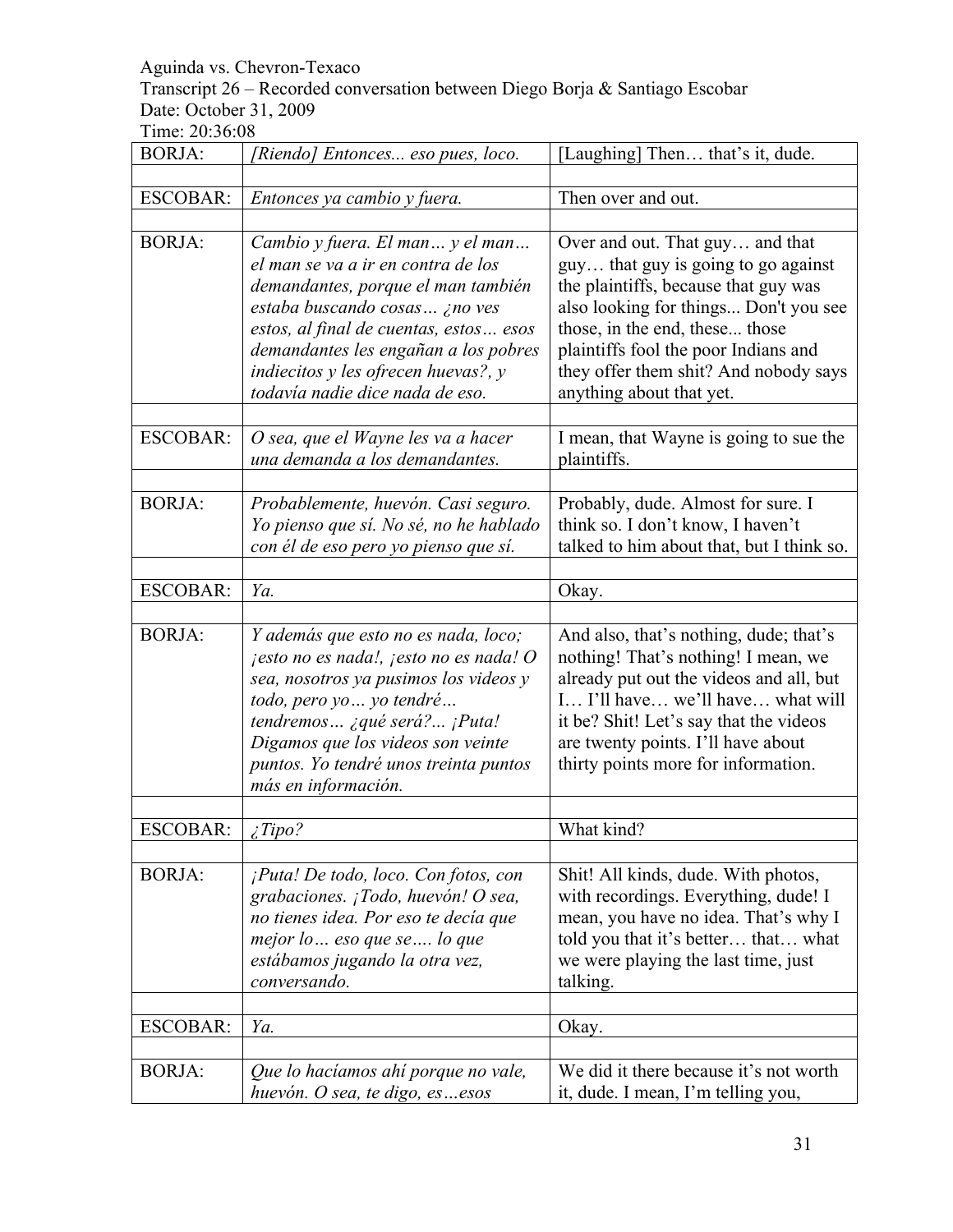Transcript 26 – Recorded conversation between Diego Borja & Santiago Escobar Date: October 31, 2009

|                 | manes ahorita están los pobres<br>demandantes ponen huevadas y ponen<br>huevadas, pero no tienen ni idea lo<br>que tenemos, huevón, o sea, no tienen<br>ni idea. Y como nos vale en verdad<br>mostrar eso al público, porque el<br>público no es que decide sino la corte,<br>estamos guardando todo, huevón.<br>Cuando cuando en verdad haya que<br>ponerlo en una parte legal, ahí se va a<br>joder todito, loco. | because those guys right now are<br>the poor plaintiffs offer bullshit and<br>they offer bullshit, but they have no<br>idea what we have, dude, I mean, they<br>have no idea. And we don't care about<br>showing that to the public, because the<br>public isn't the one that decides, it's<br>the court, we're keeping everything,<br>dude. When when it really needs to<br>be shown in the legal part, there<br>everything is going to get screwed,<br>dude. |
|-----------------|---------------------------------------------------------------------------------------------------------------------------------------------------------------------------------------------------------------------------------------------------------------------------------------------------------------------------------------------------------------------------------------------------------------------|----------------------------------------------------------------------------------------------------------------------------------------------------------------------------------------------------------------------------------------------------------------------------------------------------------------------------------------------------------------------------------------------------------------------------------------------------------------|
| <b>ESCOBAR:</b> | Ya.                                                                                                                                                                                                                                                                                                                                                                                                                 | Yeah.                                                                                                                                                                                                                                                                                                                                                                                                                                                          |
| <b>BORJA:</b>   | Se van a quedar en el piso, loco. O<br>sea, no van a poder ni levantarse,<br>huevón.                                                                                                                                                                                                                                                                                                                                | They are going to be floored, dude. I<br>mean, they won't even be able to get<br>up, dude.                                                                                                                                                                                                                                                                                                                                                                     |
| <b>ESCOBAR:</b> | ¡No jodas! O sea, que recién es el<br>principio del final.                                                                                                                                                                                                                                                                                                                                                          | No shit! I mean, it's just the beginning<br>of the end.                                                                                                                                                                                                                                                                                                                                                                                                        |
| <b>BORJA:</b>   | ¡Puta! Imaginate que esos se quejan<br>de que nosotros tuvimos la infor<br>ellos tuvieron la información<br>cuando como dos, tres meses en<br>en de adelantado, ¿no es cierto?                                                                                                                                                                                                                                      | Shit! Imagine that those guys<br>complain that we had the infor they<br>had the information when like two,<br>three months in in before hand,<br>isn't it true?                                                                                                                                                                                                                                                                                                |
| <b>ESCOBAR:</b> | $i$ Quién?                                                                                                                                                                                                                                                                                                                                                                                                          | Who?                                                                                                                                                                                                                                                                                                                                                                                                                                                           |
| <b>BORJA:</b>   | [Unintelligible] que en esos dos, tres<br>meses no pasó nada. ¡Uuh! O sea,<br>[Unintelligible]  o sea, yo<br>entonces  O sea, todo se investigó,<br><i>i</i> cachas?, todo.                                                                                                                                                                                                                                         | [Unintelligible] that in those two,<br>three months nothing happened. Oh! I<br>mean, [Unintelligible] I mean, I<br>then In other words, everything was<br>investigated, you get it? Everything.                                                                                                                                                                                                                                                                |
| <b>ESCOBAR:</b> | A ver, no te cacho.                                                                                                                                                                                                                                                                                                                                                                                                 | Let's see, I didn't get you.                                                                                                                                                                                                                                                                                                                                                                                                                                   |
| <b>BORJA:</b>   | [Simultaneous to other speech].                                                                                                                                                                                                                                                                                                                                                                                     | [Simultaneous to other speech].                                                                                                                                                                                                                                                                                                                                                                                                                                |
| <b>ESCOBAR:</b> | Dos, tres meses tenías la información<br>en tu poder.                                                                                                                                                                                                                                                                                                                                                               | Two, three months you had the<br>information in your power.                                                                                                                                                                                                                                                                                                                                                                                                    |
| <b>BORJA:</b>   | No, ellos tuvieron la información, ¿no                                                                                                                                                                                                                                                                                                                                                                              | No, they had the information, it's not                                                                                                                                                                                                                                                                                                                                                                                                                         |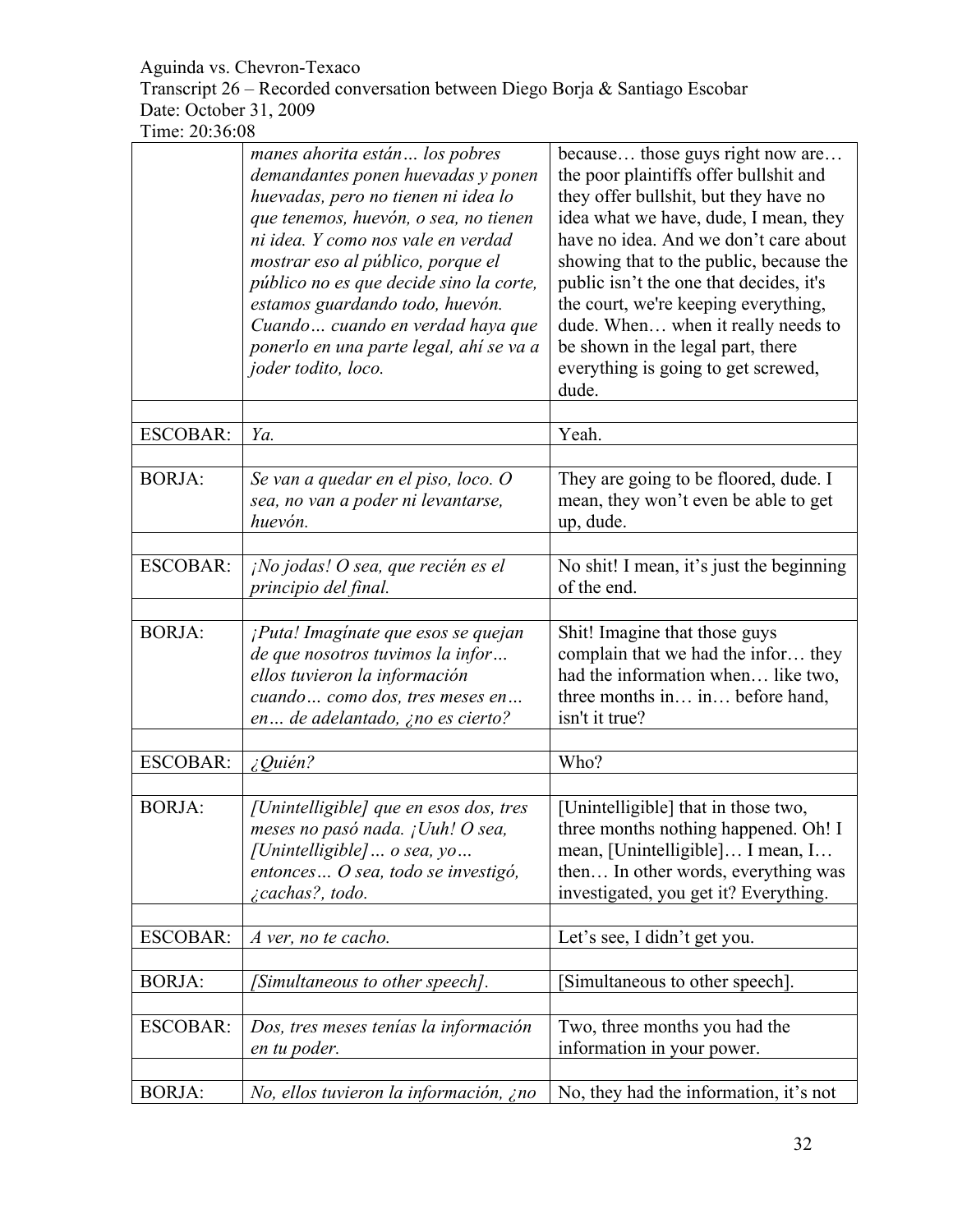Transcript 26 – Recorded conversation between Diego Borja & Santiago Escobar Date: October 31, 2009

|                 | es cierto?, hasta verificar y todo eso.                                                                                                                                                                                 | true? Even verifying and all that.                                                                                                                                                                                          |
|-----------------|-------------------------------------------------------------------------------------------------------------------------------------------------------------------------------------------------------------------------|-----------------------------------------------------------------------------------------------------------------------------------------------------------------------------------------------------------------------------|
| <b>ESCOBAR:</b> | Los de Chevrón.                                                                                                                                                                                                         | The ones from Chevron.                                                                                                                                                                                                      |
| <b>BORJA:</b>   | Y mientras verificaban la información,<br>obviamente hicieron su propia<br>investigación y encontraron lo que<br>yo conté, por eso te digo, valdrá<br>veinte puntos, pero encontraron,<br>¡puta!, cuarenta más, huevón. | And while they verified the<br>information, obviously they did their<br>own investigation and they found<br>what I said, that's why I told you, it'll<br>be worth twenty points, but they<br>found, shit! Forty more, dude. |
| <b>ESCOBAR:</b> | $\angle$ <i>Tipo?</i>                                                                                                                                                                                                   | What kind?                                                                                                                                                                                                                  |
| <b>BORJA:</b>   | Porque yo les  yo les di la punta del<br>ovillo nomás. De ahí me abrí, ¿sí me<br>entiendes? O sea, les dije: "Miren, ahí<br>es la cosa, vayan por ahí".                                                                 | Because I I just gave them the tip of<br>the iceberg. From there I opened up,<br>you understand me? I mean, I told<br>them, "Look, there's the thing, go over<br>there."                                                    |
| <b>ESCOBAR:</b> | ¿Pero vos cuándo les dijiste a los<br>manes?, ¿después de la tercera<br>grabación, de la cuarta o cuando ya<br>grabaste todo?                                                                                           | But when did you tell those guys?<br>After the third recording, the fourth or<br>when you finished recording<br>everything?                                                                                                 |
| <b>BORJA:</b>   | No, después de la tercera. Pero<br>[Simultaneous to other speech].                                                                                                                                                      | No, after the third. But [Simultaneous]<br>to other speech].                                                                                                                                                                |
| <b>ESCOBAR:</b> | O sea, vos grabaste las tres primeras<br>veces por tu cuenta; eso me dijiste,<br>¿no es cierto?, así, undercover.                                                                                                       | I mean, you recorded the three first<br>times on your own; that's what you<br>told me, isn't that true? undercover.                                                                                                         |
| <b>BORJA:</b>   | Claro, claro. No, todo, todo<br>undercover.                                                                                                                                                                             | Of course, of course. No, everything.<br>everything undercover.                                                                                                                                                             |
| <b>ESCOBAR:</b> | Ya. ¿Y de ahí les? De ahí para les<br>avisaste de  cuando ya tenías las<br>tres grabaciones les avisaste lo que<br>estabas haciendo.                                                                                    | Yeah. And from there? From there<br>for did you let them know about<br>when you had the three recordings did<br>you let them know what you were<br>doing.                                                                   |
| <b>BORJA:</b>   | No, no, no; yo les entregué nomás. Y<br>les cogí y les entregué y les digo:<br>"Miren, revisen".                                                                                                                        | No, no, no; I just gave it to them. And<br>I got them and I gave them and I told<br>them, "Look, review it."                                                                                                                |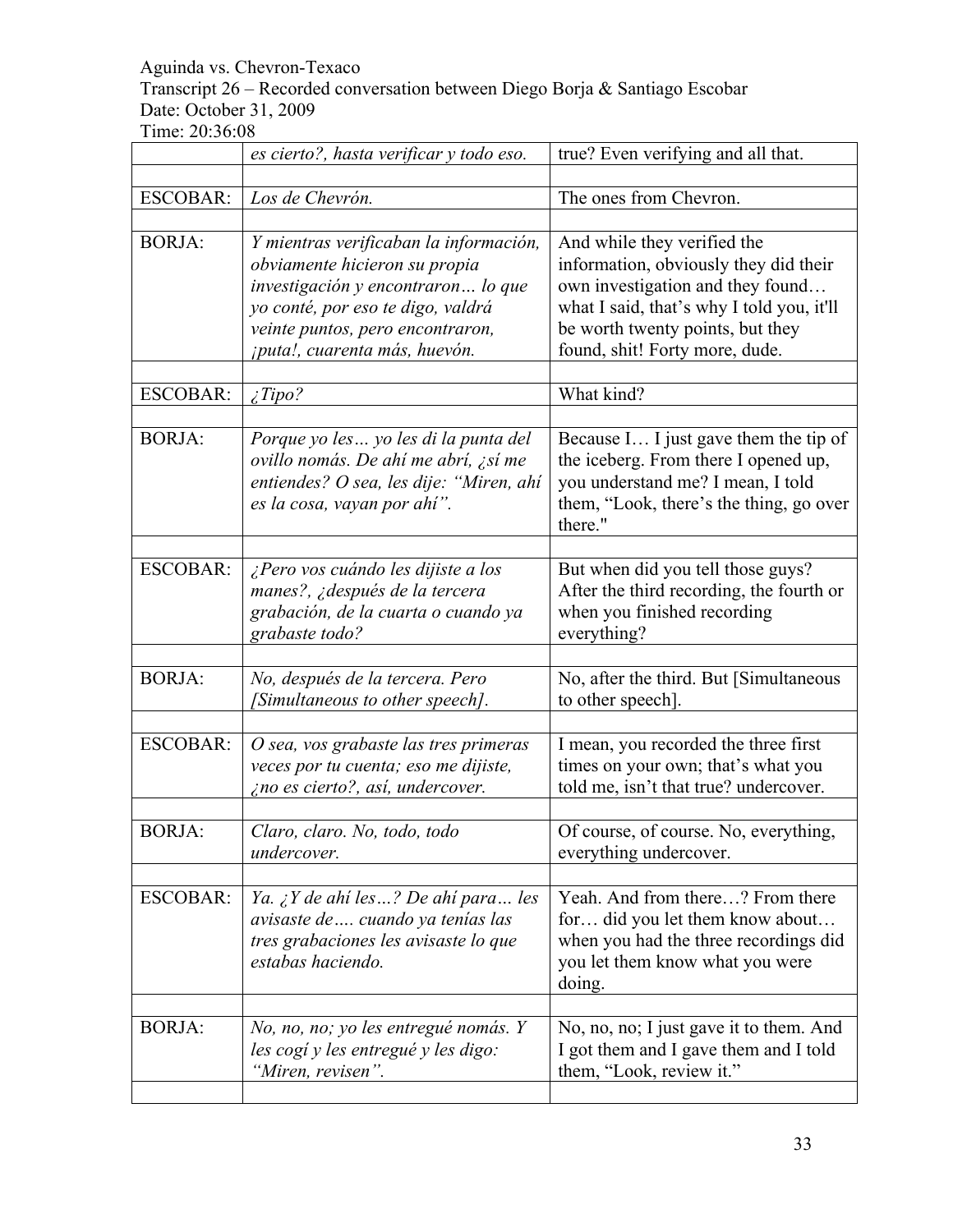Transcript 26 – Recorded conversation between Diego Borja & Santiago Escobar Date: October 31, 2009

| <b>ESCOBAR:</b> | Cuando ya hiciste                                                                                                                                                                                                                                                                                                                      | When you've done that                                                                                                                                                                                                                                                                                                                                                                |
|-----------------|----------------------------------------------------------------------------------------------------------------------------------------------------------------------------------------------------------------------------------------------------------------------------------------------------------------------------------------|--------------------------------------------------------------------------------------------------------------------------------------------------------------------------------------------------------------------------------------------------------------------------------------------------------------------------------------------------------------------------------------|
| <b>BORJA:</b>   | [Simultaneous to other speech].                                                                                                                                                                                                                                                                                                        | [Simultaneous to other speech].                                                                                                                                                                                                                                                                                                                                                      |
| <b>ESCOBAR:</b> | Cuando hiciste cuando acabaste la<br>tercera grabación.                                                                                                                                                                                                                                                                                | When you did when finished the<br>third recording.                                                                                                                                                                                                                                                                                                                                   |
| <b>BORJA:</b>   | Claro. O sea, fue inmediato, ¿no?<br>Porque cacha que cuando hice la<br>después de terminar la segunda<br>grabación, [Simultaneous to other<br>speech]                                                                                                                                                                                 | Of course. I mean, it was immediate,<br>right? Because you know that when I<br>did the after finishing the second<br>recording, [Simultaneous to other<br>$\text{speed}$ ]                                                                                                                                                                                                           |
| <b>ESCOBAR:</b> | Ya.                                                                                                                                                                                                                                                                                                                                    | Yeah.                                                                                                                                                                                                                                                                                                                                                                                |
|                 |                                                                                                                                                                                                                                                                                                                                        |                                                                                                                                                                                                                                                                                                                                                                                      |
| <b>BORJA:</b>   | Yo ya iba coger a coger esas<br>huevadas y rompí inclusive la<br>primera grabación, ¿cachas?                                                                                                                                                                                                                                           | I was going to get, to get those<br>things and I even tore up the first<br>recording, you get it?                                                                                                                                                                                                                                                                                    |
| <b>ESCOBAR:</b> | $\zeta$ Por?                                                                                                                                                                                                                                                                                                                           | Why?                                                                                                                                                                                                                                                                                                                                                                                 |
|                 |                                                                                                                                                                                                                                                                                                                                        |                                                                                                                                                                                                                                                                                                                                                                                      |
| <b>BORJA:</b>   | Porque me valía "verge" [con<br>pronunciación francesa], ¿cachas?,<br>no quería meterme en huevadas.                                                                                                                                                                                                                                   | Because I didn't give a damn<br>[pronounced with a French accent],<br>you get it? I didn't want to get<br>involved in bullshit.                                                                                                                                                                                                                                                      |
|                 |                                                                                                                                                                                                                                                                                                                                        |                                                                                                                                                                                                                                                                                                                                                                                      |
| <b>ESCOBAR:</b> | Ya.                                                                                                                                                                                                                                                                                                                                    | Yeah.                                                                                                                                                                                                                                                                                                                                                                                |
| <b>BORJA:</b>   | Entonces hice porque yo me<br>encontré con eso, ¿cachas? O sea,<br>dije: "¡Chuta, qué foco!", ¿cachas? O<br>sea, yo conocía de lo que estaban<br>por lo que se habían esforzado tanto y<br>todo, entonces dije: "Bueno, ¡puta!,<br>voy a poner esto para capaz que les<br>va a ayudar en algo, porque es foco,<br>van a perder igual". | So then I did because I found<br>myself with that, you get it? In other<br>words, I said, "Damn, what a trip!"<br>You get it? I mean, I knew about what<br>they were what they had worked for<br>so hard, and all, then I said, "Well,<br>shit! I'm going to offer this for<br>perhaps it will help them in someway,<br>because it's crazy, they're going to<br>lose just the same." |
| <b>ESCOBAR:</b> | Ya.                                                                                                                                                                                                                                                                                                                                    | Yeah.                                                                                                                                                                                                                                                                                                                                                                                |
|                 |                                                                                                                                                                                                                                                                                                                                        |                                                                                                                                                                                                                                                                                                                                                                                      |
| <b>BORJA:</b>   | Entonces, cuando hice eso, hay una<br>grabación que yo inclusive rompí,<br>$loco, \, \zeta$ cachas?                                                                                                                                                                                                                                    | Then, when I did that, there's a<br>recording that I even tore up, dude,<br>you get it?                                                                                                                                                                                                                                                                                              |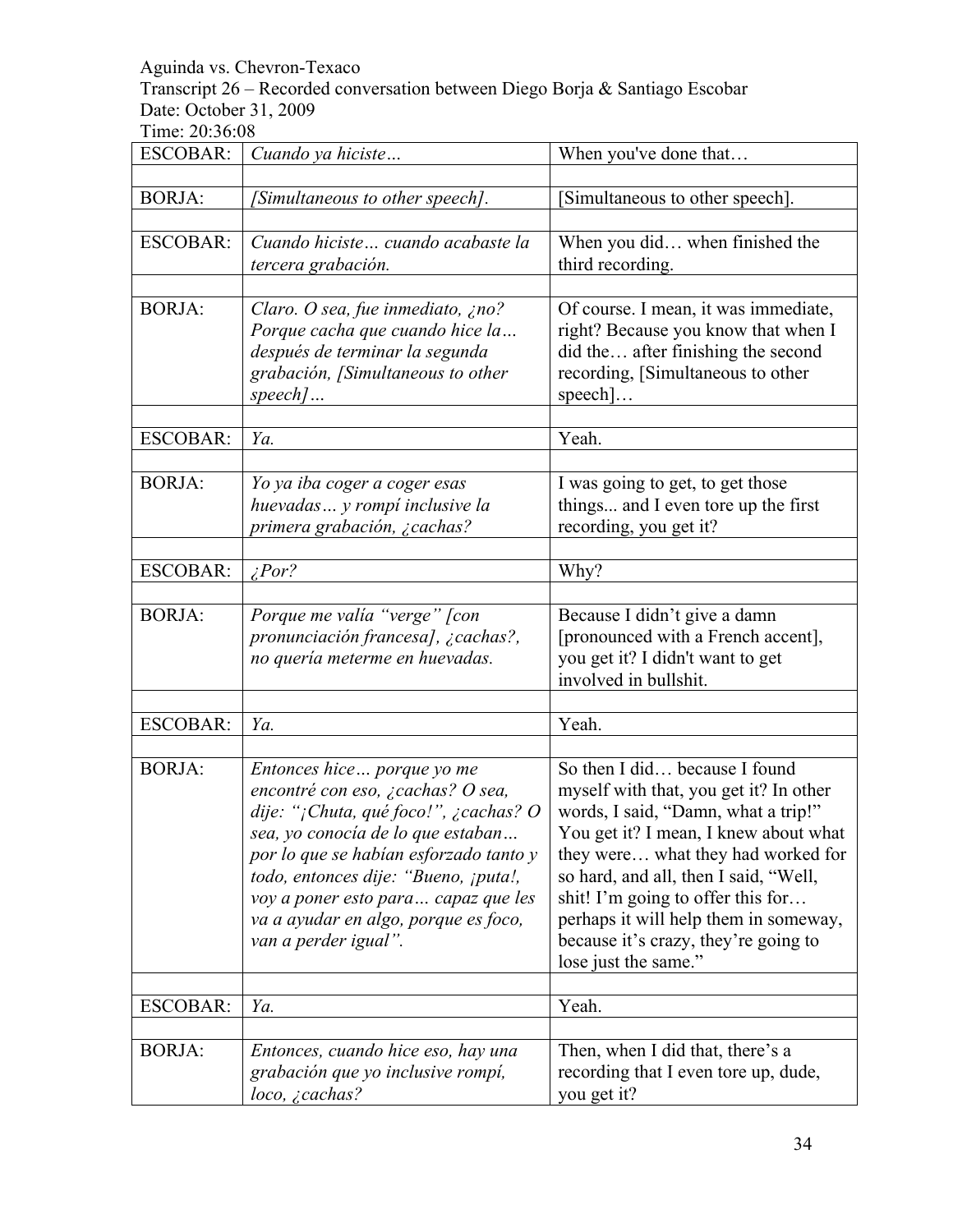Transcript 26 – Recorded conversation between Diego Borja & Santiago Escobar Date: October 31, 2009

| <b>ESCOBAR:</b> | [Unintelligible].                                                                                                                                                                 | [Unintelligible].                                                                                                                                                                                                         |
|-----------------|-----------------------------------------------------------------------------------------------------------------------------------------------------------------------------------|---------------------------------------------------------------------------------------------------------------------------------------------------------------------------------------------------------------------------|
|                 |                                                                                                                                                                                   |                                                                                                                                                                                                                           |
| <b>BORJA:</b>   | La borré, huevón.                                                                                                                                                                 | I erased it, dude.                                                                                                                                                                                                        |
|                 |                                                                                                                                                                                   |                                                                                                                                                                                                                           |
| <b>ESCOBAR:</b> | Ya.                                                                                                                                                                               | Yeah.                                                                                                                                                                                                                     |
| <b>BORJA:</b>   | Y después me desaparecí porque me<br>fui a Manta. ¿Te acuerdas que yo en<br>Manta alquilé una casa y toda la<br>$cos\alpha$ ?                                                     | And later I disappeared because I went<br>to Manta. Do you remember that in<br>Manta I rented a house and<br>everything?                                                                                                  |
| <b>ESCOBAR:</b> | De ley.                                                                                                                                                                           | For sure.                                                                                                                                                                                                                 |
|                 |                                                                                                                                                                                   |                                                                                                                                                                                                                           |
| <b>BORJA:</b>   | Yo tenía en Manta ya  ahí estaba el<br>negocio parado para comenzar a<br>mandar los  el atún, huevón. O sea,<br>tenía unos compradores y todo. Es un<br>negociazo, loco.          | In Manta I had the business was on<br>hold there to begin sending the the<br>tuna, dude. I mean, I had some buyers<br>and everything. That's a great<br>business, dude.                                                   |
|                 |                                                                                                                                                                                   |                                                                                                                                                                                                                           |
| <b>ESCOBAR:</b> | Ya.                                                                                                                                                                               | Yeah.                                                                                                                                                                                                                     |
| <b>BORJA:</b>   | Entonces dejé parado eso quince,<br>veinte días, loco. Y estos manes me<br>jodían y me jodían y me jodían, loco.<br>Me estaban buscando y entonces fui a<br>ver qué pasa, huevón. | Then I left that on hold for fifteen<br>days, twenty days, dude. And those<br>guys screwed me and they screwed me<br>and screwed me, dude. They were<br>looking for me and then I went to see<br>what was going on, dude. |
|                 |                                                                                                                                                                                   |                                                                                                                                                                                                                           |
|                 |                                                                                                                                                                                   |                                                                                                                                                                                                                           |
| <b>ESCOBAR:</b> | Ya.                                                                                                                                                                               | Yeah.                                                                                                                                                                                                                     |
| <b>BORJA:</b>   | "Es que tenemos todo listo y<br>[Unintelligible]". Y yo: "No señores,<br>por favor, que no quiero", que no sé<br>qué.                                                             | "We have everything ready and<br>[Unintelligible]." And I say, "No,<br>gentlemen, please, I don't want to,"<br>and I don't know what else                                                                                 |
| <b>ESCOBAR:</b> | [Riendo].                                                                                                                                                                         | [Laughing].                                                                                                                                                                                                               |
|                 |                                                                                                                                                                                   |                                                                                                                                                                                                                           |
| <b>BORJA:</b>   | Te juro, loco, te juro.                                                                                                                                                           | I swear it, dude, I swear it.                                                                                                                                                                                             |
|                 |                                                                                                                                                                                   |                                                                                                                                                                                                                           |
| <b>ESCOBAR:</b> | "Déjemen en paz" [sic].                                                                                                                                                           | "Leave me alone."                                                                                                                                                                                                         |
| <b>BORJA:</b>   | "Déjemen en paz, no les conviene".                                                                                                                                                | "Leave me alone, it's not worth it for                                                                                                                                                                                    |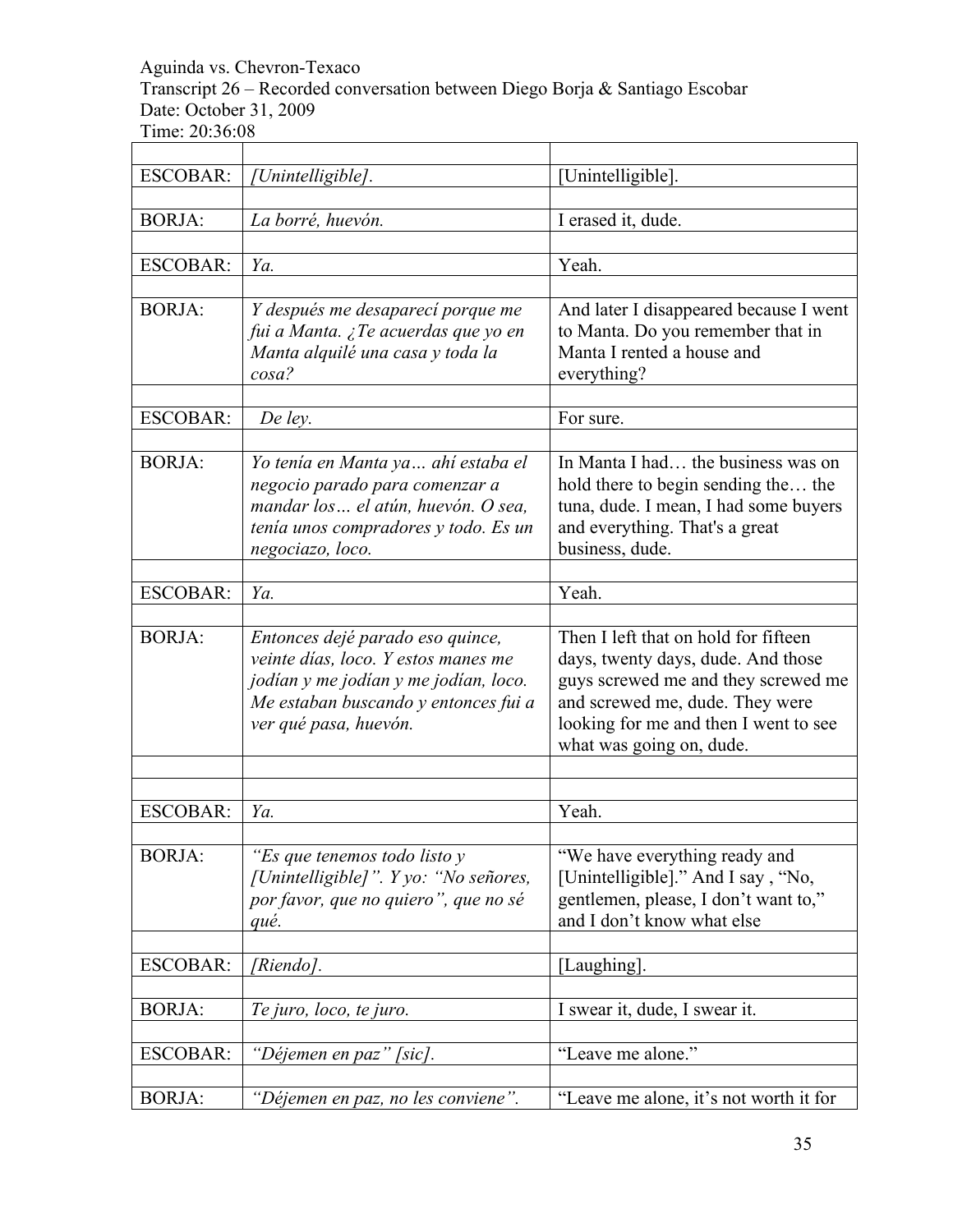# Aguinda vs. Chevron-Texaco Transcript 26 – Recorded conversation between Diego Borja & Santiago Escobar Date: October 31, 2009

| Time: 20:36:08 |  |
|----------------|--|
|----------------|--|

|                 |                                                                                                                                                                                                                                                                                                                                                                                                                  | you."                                                                                                                                                                                                                                                                                                                                                                                                                   |
|-----------------|------------------------------------------------------------------------------------------------------------------------------------------------------------------------------------------------------------------------------------------------------------------------------------------------------------------------------------------------------------------------------------------------------------------|-------------------------------------------------------------------------------------------------------------------------------------------------------------------------------------------------------------------------------------------------------------------------------------------------------------------------------------------------------------------------------------------------------------------------|
|                 |                                                                                                                                                                                                                                                                                                                                                                                                                  |                                                                                                                                                                                                                                                                                                                                                                                                                         |
| <b>ESCOBAR:</b> | "Así no les quiero hacer la maldad".                                                                                                                                                                                                                                                                                                                                                                             | "Like that, I don't want to do the evil<br>deed for you."                                                                                                                                                                                                                                                                                                                                                               |
|                 |                                                                                                                                                                                                                                                                                                                                                                                                                  |                                                                                                                                                                                                                                                                                                                                                                                                                         |
| <b>BORJA:</b>   | "No quiero, déjemen en paz". Loco, y<br>me desaparecí, loco. Y no fui como a<br>unas tres reuniones que me invitaron.<br>También me invitó el  ¡puta!, esos<br>también me invitaron a huevadas con<br>Alexis Mera. Todo, o sea, todo,<br>huevón, todo. O sea, no tienes idea.<br>Entonces, todo todo ese no es que<br>se dieron un día tras el otro cada<br>grabación; ¡puta!, si es toda una<br>historia, loco. | "I don't want to, leave me alone."<br>Dude, and I disappeared, dude. And I<br>didn't go to like three meetings they<br>invited me to. They also invited me<br>to shit! Those they also invited<br>me to shit with Alexis Mera. All, I<br>mean, all, dude, all that. I mean, you<br>have no idea. Then, all all that<br>it's not like the recordings were one<br>day after the other; shit! It's a whole<br>story, dude. |
|                 |                                                                                                                                                                                                                                                                                                                                                                                                                  |                                                                                                                                                                                                                                                                                                                                                                                                                         |
| <b>ESCOBAR:</b> | Ya.                                                                                                                                                                                                                                                                                                                                                                                                              | Yeah.                                                                                                                                                                                                                                                                                                                                                                                                                   |
| <b>BORJA:</b>   | Eso es lo que la gente no sabe,<br><i>i</i> cachas?, ellos no saben los detalles<br>porque solo se pone: "Entregaron tal<br>$dia$ ", $y$ listo.                                                                                                                                                                                                                                                                  | That's what people don't know, you<br>get it? They don't know the details<br>because they only say, "Handed over<br>on this day," and that's it.                                                                                                                                                                                                                                                                        |
| <b>ESCOBAR:</b> | Ya.                                                                                                                                                                                                                                                                                                                                                                                                              | Yeah.                                                                                                                                                                                                                                                                                                                                                                                                                   |
|                 |                                                                                                                                                                                                                                                                                                                                                                                                                  |                                                                                                                                                                                                                                                                                                                                                                                                                         |
| <b>BORJA:</b>   | Si yo  si yo  cuando sé lo que todo<br>el mundo está esperando, que yo<br>llegue y cuente cómo  cómo son                                                                                                                                                                                                                                                                                                         | If I if I when I know what<br>everyone's waiting for, that I go and<br>tell how how it is                                                                                                                                                                                                                                                                                                                               |
| <b>ESCOBAR:</b> | Cómo se fue, claro.                                                                                                                                                                                                                                                                                                                                                                                              | How it happened, of course.                                                                                                                                                                                                                                                                                                                                                                                             |
|                 |                                                                                                                                                                                                                                                                                                                                                                                                                  |                                                                                                                                                                                                                                                                                                                                                                                                                         |
| <b>BORJA:</b>   | ¡Puta, qué tirada del culo! O sea, no<br>tienen por dónde escaparse, con eso te<br>digo.                                                                                                                                                                                                                                                                                                                         | Shit, what a pain in the ass! I mean,<br>there's no place for them to escape<br>with that, I'm telling you.                                                                                                                                                                                                                                                                                                             |
|                 |                                                                                                                                                                                                                                                                                                                                                                                                                  |                                                                                                                                                                                                                                                                                                                                                                                                                         |
| <b>ESCOBAR:</b> | Oye, entonces cuando vos cuando ya<br>comenzaste la grabación, porque la<br>cuarta grabación es la fuerte, ¿no es<br>cierto?, entonces ya cuando tenías las<br>tres grabaciones te fuiste y les<br>enseñaste, esto es lo que hay.                                                                                                                                                                                | Hey, so when you, when you began<br>the recording, why is the fourth<br>recording the strong one, isn't that<br>right? So when you already had three<br>recordings, you went and showed<br>them, this is what there is.                                                                                                                                                                                                 |
| <b>BORJA:</b>   | O sea, la cuarta grabación, yo no                                                                                                                                                                                                                                                                                                                                                                                | In other words, the fourth recording, I                                                                                                                                                                                                                                                                                                                                                                                 |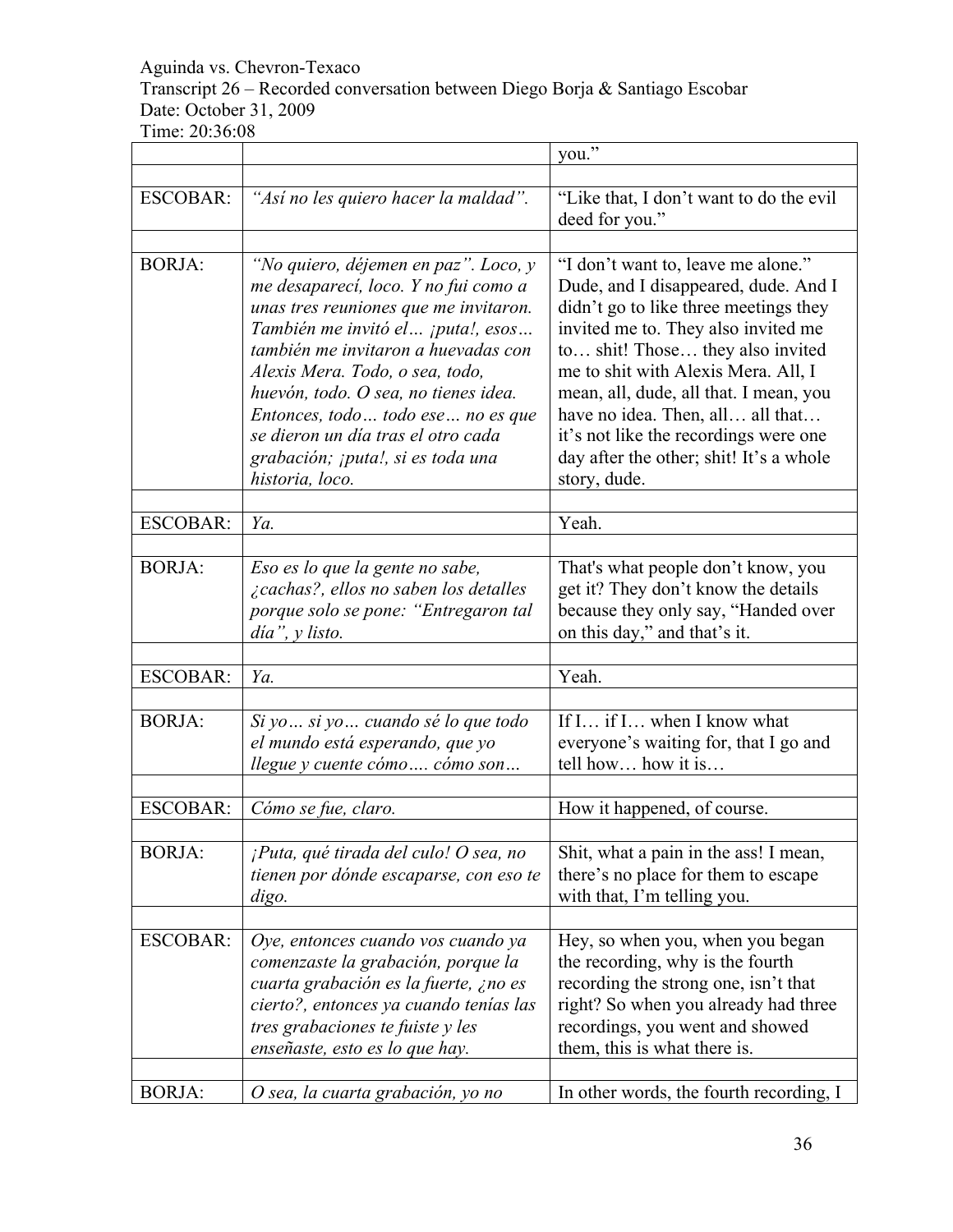Transcript 26 – Recorded conversation between Diego Borja & Santiago Escobar Date: October 31, 2009

|                 | diría que es la fuerte. O sea, la cuarta<br>grabación simplemente es como que el<br>resumen ejecutivo de las otras tres,<br>pero pero                                                                                                                                                                                                                                                                                                                                                                                                                                                                                      | wouldn't say it's the strongest. I mean,<br>the fourth recording is simply like the<br>executive summary of the other three,<br>but but                                                                                                                                                                                                                                                                                                                                                                                                                                                                                                                                                |
|-----------------|----------------------------------------------------------------------------------------------------------------------------------------------------------------------------------------------------------------------------------------------------------------------------------------------------------------------------------------------------------------------------------------------------------------------------------------------------------------------------------------------------------------------------------------------------------------------------------------------------------------------------|----------------------------------------------------------------------------------------------------------------------------------------------------------------------------------------------------------------------------------------------------------------------------------------------------------------------------------------------------------------------------------------------------------------------------------------------------------------------------------------------------------------------------------------------------------------------------------------------------------------------------------------------------------------------------------------|
|                 |                                                                                                                                                                                                                                                                                                                                                                                                                                                                                                                                                                                                                            |                                                                                                                                                                                                                                                                                                                                                                                                                                                                                                                                                                                                                                                                                        |
| <b>ESCOBAR:</b> | $\lambda$ Y desde cuándo ya supo?, $\lambda$ desde<br>cuándo ya supo Chevrón de que<br>estabas vos grabando, haciendo esto?                                                                                                                                                                                                                                                                                                                                                                                                                                                                                                | And since when did it already<br>know? Since when did Chevron<br>already know that you were recording,<br>doing that?                                                                                                                                                                                                                                                                                                                                                                                                                                                                                                                                                                  |
|                 |                                                                                                                                                                                                                                                                                                                                                                                                                                                                                                                                                                                                                            |                                                                                                                                                                                                                                                                                                                                                                                                                                                                                                                                                                                                                                                                                        |
| <b>BORJA:</b>   | O sea, ellos  ellos no sabían nada.                                                                                                                                                                                                                                                                                                                                                                                                                                                                                                                                                                                        | Well, they they didn't know<br>anything.                                                                                                                                                                                                                                                                                                                                                                                                                                                                                                                                                                                                                                               |
|                 |                                                                                                                                                                                                                                                                                                                                                                                                                                                                                                                                                                                                                            |                                                                                                                                                                                                                                                                                                                                                                                                                                                                                                                                                                                                                                                                                        |
| <b>ESCOBAR:</b> | ¿Cuándo se enteran ellos?                                                                                                                                                                                                                                                                                                                                                                                                                                                                                                                                                                                                  | When did they find out?                                                                                                                                                                                                                                                                                                                                                                                                                                                                                                                                                                                                                                                                |
|                 |                                                                                                                                                                                                                                                                                                                                                                                                                                                                                                                                                                                                                            |                                                                                                                                                                                                                                                                                                                                                                                                                                                                                                                                                                                                                                                                                        |
| <b>BORJA:</b>   | Ellos se enteran en la tercera.                                                                                                                                                                                                                                                                                                                                                                                                                                                                                                                                                                                            | They found out on the third.                                                                                                                                                                                                                                                                                                                                                                                                                                                                                                                                                                                                                                                           |
|                 |                                                                                                                                                                                                                                                                                                                                                                                                                                                                                                                                                                                                                            |                                                                                                                                                                                                                                                                                                                                                                                                                                                                                                                                                                                                                                                                                        |
| <b>ESCOBAR:</b> | Ya.                                                                                                                                                                                                                                                                                                                                                                                                                                                                                                                                                                                                                        | Yeah.                                                                                                                                                                                                                                                                                                                                                                                                                                                                                                                                                                                                                                                                                  |
|                 |                                                                                                                                                                                                                                                                                                                                                                                                                                                                                                                                                                                                                            |                                                                                                                                                                                                                                                                                                                                                                                                                                                                                                                                                                                                                                                                                        |
| <b>BORJA:</b>   | Pero de la tercera a la cuarta hay dos<br>días y ellos ni siquiera sabían. Lo que<br>pasa es que estos manes, tienes que<br>ver que me estaban jodiendo y<br>jodiendo y jodiendo. Entonces dije:<br>"¡Puta! Si no si no si no les<br>contesto, van a comenzar a<br>sospechar". O sea, que qué fue este<br>Diego, que yo no sé qué. Entonces<br>dije  me fui a reunir y lo único que<br>hice fue prender el  prender el reloj<br>una vez más en una reunión, de las<br>miles que tuve no miles, pero tuve<br>unas cuantas. Entonces, no solo  no<br>solo la evidencia que está en el video<br>es lo único que hay, ¿cachas? | But from the third to the fourth there's<br>two days and they didn't even know.<br>What happened is that these guys, you<br>have to realize that they were bugging<br>and bugging and bugging me. Then I<br>said, "Shit! If I don't if I don't if<br>I don't answer them, they're going to<br>begin to suspect." I mean, what was<br>that Diego, I don't know what. So then<br>I said I went to meet and the only<br>thing I did was turn on the turn on<br>the watch once more in a meeting, of<br>the thousands I had not thousands,<br>but I had quite a few. Then, not<br>only not only the evidence that's on<br>the video, that's not the only evidence<br>there is, you get it? |
| <b>ESCOBAR:</b> | ¡Ah, tienes más grabaciones!                                                                                                                                                                                                                                                                                                                                                                                                                                                                                                                                                                                               | Oh, you have more recordings!                                                                                                                                                                                                                                                                                                                                                                                                                                                                                                                                                                                                                                                          |
|                 |                                                                                                                                                                                                                                                                                                                                                                                                                                                                                                                                                                                                                            |                                                                                                                                                                                                                                                                                                                                                                                                                                                                                                                                                                                                                                                                                        |
| <b>BORJA:</b>   | ¡Ah! Pero no como estas sino de<br>teléfono y otras cosas.                                                                                                                                                                                                                                                                                                                                                                                                                                                                                                                                                                 | Oh! But not like these, but on the<br>telephone, and other things.                                                                                                                                                                                                                                                                                                                                                                                                                                                                                                                                                                                                                     |
|                 |                                                                                                                                                                                                                                                                                                                                                                                                                                                                                                                                                                                                                            |                                                                                                                                                                                                                                                                                                                                                                                                                                                                                                                                                                                                                                                                                        |
| <b>ESCOBAR:</b> | Pero también cosas<br>comprometedoras.                                                                                                                                                                                                                                                                                                                                                                                                                                                                                                                                                                                     | But there are also incriminating<br>things.                                                                                                                                                                                                                                                                                                                                                                                                                                                                                                                                                                                                                                            |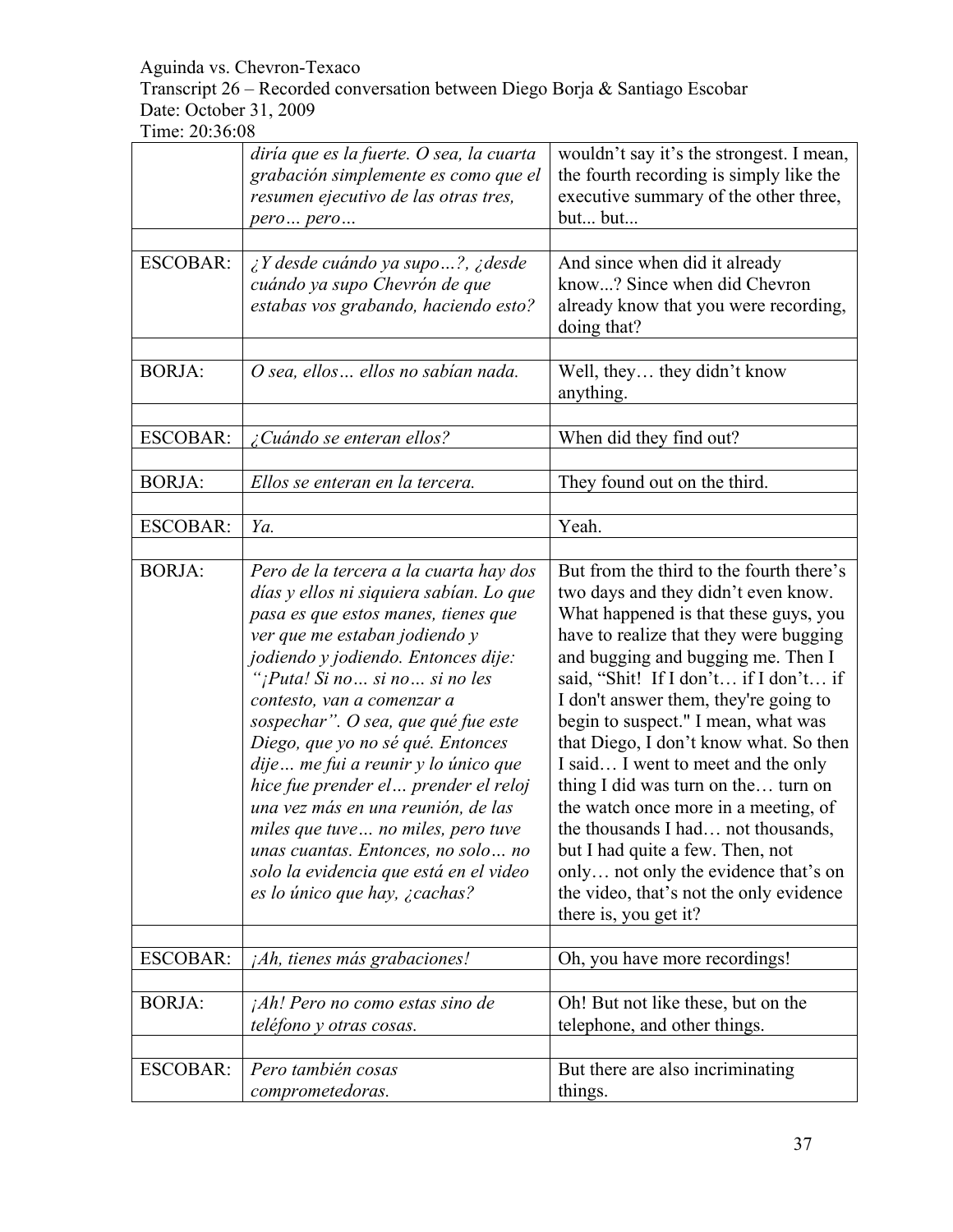Transcript 26 – Recorded conversation between Diego Borja & Santiago Escobar Date: October 31, 2009

| <b>BORJA:</b>   | ¡Puta! Tengo fotos, tengo todo,<br>huevón. | Shit! I have photos, I have everything,<br>dude. |
|-----------------|--------------------------------------------|--------------------------------------------------|
|                 |                                            |                                                  |
| <b>ESCOBAR:</b> | <i>En serio?</i>                           | Seriously?                                       |
|                 |                                            |                                                  |
| <b>BORJA:</b>   | Claro.                                     | Of course.                                       |
|                 |                                            |                                                  |
| <b>ESCOBAR:</b> | O sea, que estos vas a ir sacando          | In other words, you're going to pull             |
|                 | gradualmente las grabaciones.              | out those recordings gradually.                  |
|                 |                                            |                                                  |
| <b>BORJA:</b>   | Claro, paso a paso.                        | Of course, step by step.                         |
|                 |                                            |                                                  |
| <b>ESCOBAR:</b> | Paso a paso [riendo ambos]. Eres           | Step by step [both laughing]. You're             |
|                 | malandro.                                  | so bad.                                          |
|                 |                                            |                                                  |
| <b>BORJA:</b>   |                                            |                                                  |
|                 | Por eso te digo que estos manes            | That's why I'm telling you that these            |
|                 | ahorita quién sabe no saquemos             | guys right now who knows if we                   |
|                 | esto hasta después de un año o dos,        | don't end up bringing this out after a           |
|                 | huevón.                                    | year or two, dude.                               |
|                 |                                            |                                                  |
| <b>ESCOBAR:</b> | Ya.                                        | Yeah.                                            |
|                 |                                            |                                                  |
| <b>BORJA:</b>   | Pero ahí que se maten diciendo lo que      | But until then they can kill themselves          |
|                 | quieran.                                   | saying whatever they want.                       |
|                 |                                            |                                                  |
| <b>ESCOBAR:</b> | Ya, ya te cacho, ya te cacho. Claro,       | Yeah, now I get you, now I get you.              |
|                 | eso es estrategia.                         | Of course, that's strategy.                      |
|                 |                                            |                                                  |
| <b>BORJA:</b>   | Es que son mentirosos, huevón. Esos        | It's because they're liars, dude. Those          |
|                 | manes dan miedo, huevón.                   | guys are scary, dude.                            |
|                 |                                            |                                                  |
| <b>ESCOBAR:</b> | Ya, jes que fuchas! Sí, pues sí hay        | Yeah, it's because pee-yoo! Yes, well            |
|                 | gente de todo, ¿no?                        | yes there are all kinds of people, right?        |
|                 |                                            |                                                  |
| <b>BORJA:</b>   | ¡Cado loco! ¿Y cómo está tu ñora, ve?      | Everyone's crazy in their own way!               |
|                 |                                            | Hey, and how's your Nora,?                       |
|                 |                                            |                                                  |
| <b>ESCOBAR:</b> | La man, laburando. Todo bien.              | She's working. Everything's good.                |
|                 |                                            |                                                  |
|                 |                                            |                                                  |
| <b>BORJA:</b>   |                                            |                                                  |
|                 | ¿Pero no estamos en sábado?,               | But isn't it Saturday? She works on              |
|                 | ¿también los sábados también<br>trabaja?   | Saturdays also?                                  |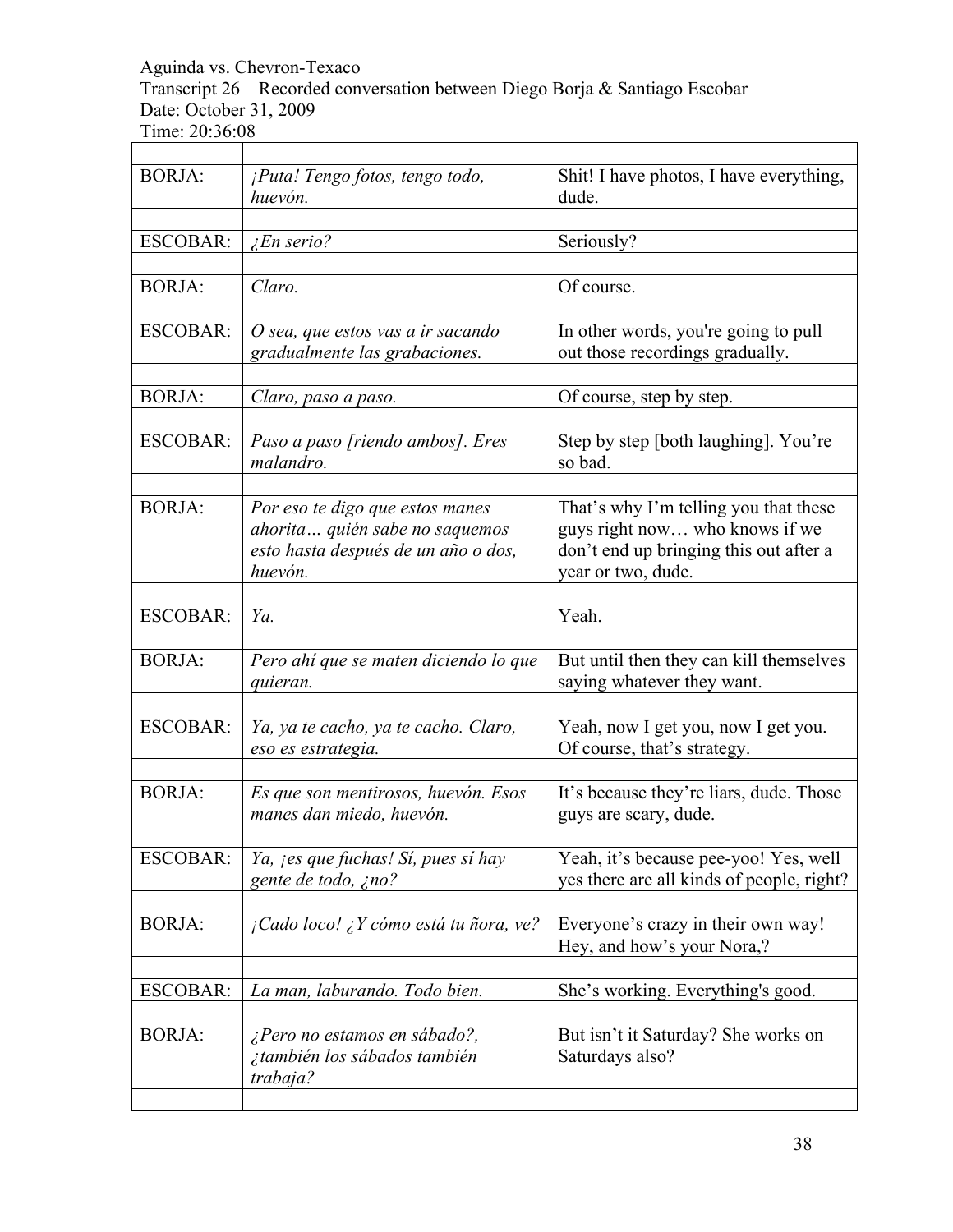Transcript 26 – Recorded conversation between Diego Borja & Santiago Escobar Date: October 31, 2009

| <b>ESCOBAR:</b> | $\angle$ Cómo?                        | What?                                    |
|-----------------|---------------------------------------|------------------------------------------|
|                 |                                       |                                          |
| <b>BORJA:</b>   | ¿Los sábados también trabaja?         | She also works on Saturdays?             |
|                 |                                       |                                          |
| <b>ESCOBAR:</b> | No, normal; de lunes a viernes nomás. | Not usually; from Monday to Friday,      |
|                 | De ahí, nada, puro relax. Es una es   | that's all. Then nothing, just relaxing. |
|                 | una buena una buena señora, es,       | She's a she's a good a good wife,        |
|                 | una buena mujer.                      | she's, a good woman.                     |
|                 |                                       |                                          |
| <b>BORJA:</b>   | Señora de casa.                       | A housewife.                             |
|                 |                                       |                                          |
| <b>ESCOBAR:</b> | Recatada, recatadita, ¿recatadita se  | Modest, very modest, do you say very     |
|                 | dice?                                 | modest?                                  |
|                 |                                       |                                          |
| <b>BORJA:</b>   | Recatadita; sí, claro.                | Very modest; yes, of course.             |
|                 |                                       |                                          |
| <b>ESCOBAR:</b> | [Riendo].                             | [Laughing].                              |
|                 |                                       |                                          |
| <b>BORJA:</b>   | Como debe ser.                        | As it should be.                         |
|                 |                                       |                                          |
| <b>ESCOBAR:</b> | Como deber ser, claro. Claro, cocina  | As it should be, of course. Of course,   |
|                 | bien No, no, mentira [riendo].        | she cooks well No, no, just kidding      |
|                 |                                       | [laughing].                              |
|                 |                                       |                                          |
| <b>BORJA:</b>   | Que ni te oiga, balún.                | She better not hear you, vavoom.         |
|                 |                                       |                                          |
| <b>ESCOBAR:</b> | Sí, sí. "No, no; mentiras, mentiras". | Yes, yes. "No, no; joking, joking."      |
|                 |                                       |                                          |
| <b>BORJA:</b>   | [Riendo] ¡Qué foco, mi perno!         | [Laughing] What a trip, brother!         |
|                 |                                       |                                          |
| <b>ESCOBAR:</b> | ¡Qué loco!                            | Crazy indeed!                            |
|                 |                                       |                                          |
| <b>BORJA:</b>   | Bueno mi Santi Boy. Me voy, mi        | Okay my Santi Boy. I'm off, my           |
|                 | hermano.                              | brother.                                 |
|                 |                                       |                                          |
| <b>ESCOBAR:</b> | $\lambda A$ dónde te vas?             | Where are you going?                     |
|                 |                                       |                                          |
| <b>BORJA:</b>   | Voy adentro a comer, huevón. Ya       | I'm going inside to eat, dude. I'm       |
|                 | tengo hambre. Estuve haciendo sí      | hungry. I was doing yes, you get it,     |
|                 | cachas el "Wilo".                     | the Wilo.                                |
|                 |                                       |                                          |
| <b>ESCOBAR:</b> | De ley.                               | For sure.                                |
|                 |                                       |                                          |
| <b>BORJA:</b>   | Entonces nos compramos esa cosa       | So we bought that thing that's for       |